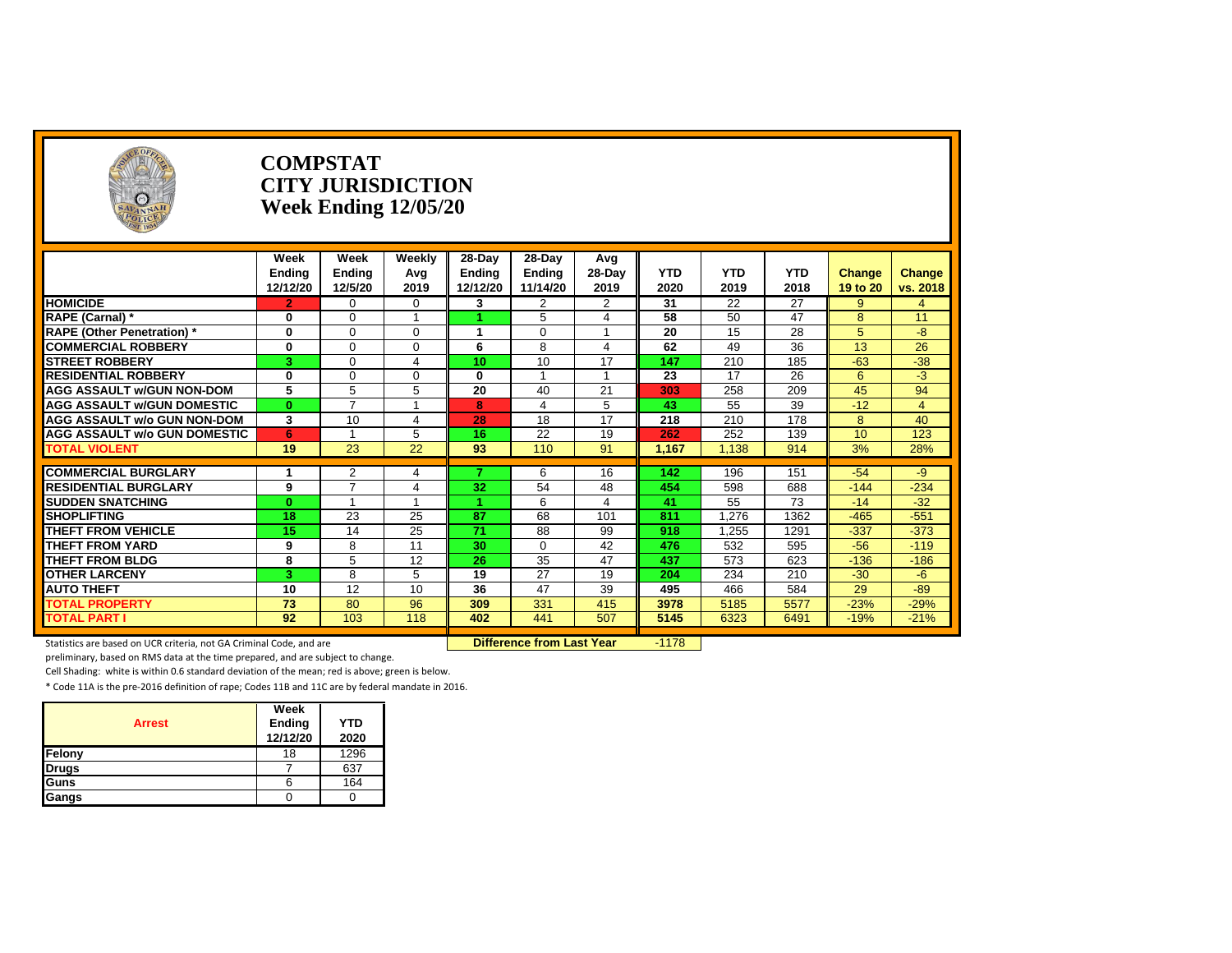

#### **COMPSTAT PRECINCT COMMANDER: NORTH PRECINCT** CAPT. CARY HILL **Week Ending 12/05/20**



|                                     | Week<br>Ending<br>12/12/20 | Week<br><b>Ending</b><br>12/5/20 | Weekly<br>Avg<br>2019 | $28$ -Day<br><b>Ending</b><br>12/12/20 | $28-Day$<br><b>Ending</b><br>11/14/20 | Avg<br>28-Day<br>2019 | <b>YTD</b><br>2020 | <b>YTD</b><br>2019 | <b>YTD</b><br>2018 | <b>Change</b><br>19 to 20 | <b>Change</b><br>vs. 2018 |
|-------------------------------------|----------------------------|----------------------------------|-----------------------|----------------------------------------|---------------------------------------|-----------------------|--------------------|--------------------|--------------------|---------------------------|---------------------------|
| <b>HOMICIDE</b>                     | 0                          | $\Omega$                         | $\Omega$              |                                        |                                       | $\Omega$              | 8                  | 5                  | 6                  | 3                         | 2 <sup>1</sup>            |
| <b>RAPE (Carnal)</b> *              | $\bf{0}$                   | 0                                | $\Omega$              | 1                                      | 2                                     |                       | 20                 | 12                 | 13                 | 8                         | $\overline{7}$            |
| <b>RAPE (Other Penetration)*</b>    | $\bf{0}$                   | $\Omega$                         | $\Omega$              | $\mathbf{0}$                           | 0                                     | $\Omega$              | 5                  | 5                  | 4                  | $\Omega$                  |                           |
| <b>COMMERCIAL ROBBERY</b>           | $\bf{0}$                   | $\Omega$                         | $\Omega$              | G.                                     | $\overline{2}$                        |                       | 11                 | 7                  | 6                  | 4                         | 5                         |
| <b>STREET ROBBERY</b>               |                            | $\Omega$                         |                       | 3.                                     | $\overline{\phantom{a}}$              | 5                     | 54                 | 66                 | 63                 | $-12$                     | -9                        |
| <b>RESIDENTIAL ROBBERY</b>          | $\mathbf 0$                | 0                                | $\Omega$              | 0                                      |                                       | $\mathbf 0$           | 4                  | 3                  | 5                  |                           | $-1$                      |
| <b>AGG ASSAULT w/GUN NON-DOM</b>    | $\overline{2}$             | $\mathbf 0$                      |                       | $\overline{2}$                         | 13                                    | 4                     | 81                 | 56                 | 45                 | 25                        | 36                        |
| <b>AGG ASSAULT W/GUN DOMESTIC</b>   | $\bf{0}$                   | $\Omega$                         | $\Omega$              | $\mathbf{0}$                           | 4                                     | $\overline{ }$        | 9                  | 10                 | 12                 | $-1$                      | $-3$                      |
| <b>AGG ASSAULT w/o GUN NON-DOM</b>  |                            | 4                                |                       | 16                                     | 2                                     | 6                     | 70                 | 71                 | 58                 | $-1$                      | 12                        |
| <b>AGG ASSAULT W/o GUN DOMESTIC</b> | 4.                         | 0                                |                       | 4                                      | 8                                     | 5                     | 57                 | 64                 | 37                 | $-7$                      | 20                        |
| <b>TOTAL VIOLENT</b>                | 5                          | $\overline{4}$                   | 6                     | 30                                     | $\overline{37}$                       | 24                    | 319                | 299                | 249                | 7%                        | 28%                       |
|                                     |                            |                                  |                       |                                        |                                       |                       |                    |                    |                    |                           |                           |
| <b>COMMERCIAL BURGLARY</b>          | $\bf{0}$                   | 0<br>$\overline{A}$              |                       | $\mathbf{2}$                           | 3                                     | 4                     | 42                 | 49                 | 35                 | $-7$                      | $\overline{7}$            |
| <b>RESIDENTIAL BURGLARY</b>         | 3                          |                                  | -1                    | 6                                      | 8                                     | $\overline{7}$        | 84                 | 80                 | 71                 | 4                         | 13                        |
| <b>SUDDEN SNATCHING</b>             | $\bf{0}$                   | $\Omega$                         | $\Omega$              | $\bf{0}$                               | 4                                     |                       | 21                 | 16                 | 31                 | 5.                        | $-10$                     |
| <b>SHOPLIFTING</b>                  | $\mathbf{2}$               | 3                                | 3                     | 8                                      | 10                                    | 12                    | 125                | 154                | 223                | $-29$                     | $-98$                     |
| <b>THEFT FROM VEHICLE</b>           | 3                          | 4                                | 6                     | 18                                     | 33                                    | 24                    | 202                | 300                | 271                | $-98$                     | $-69$                     |
| <b>THEFT FROM YARD</b>              | 3                          |                                  | 3                     | 7                                      | 0                                     | 11                    | 128                | 146                | 161                | $-18$                     | $-33$                     |
| <b>THEFT FROM BLDG</b>              | $\mathbf{2}$               |                                  | 3                     | 6                                      | 12                                    | 11                    | 92                 | 135                | 172                | $-43$                     | $-80$                     |
| <b>OTHER LARCENY</b>                |                            | 4                                |                       | 8                                      | 5                                     | 4                     | 47                 | 43                 | 66                 | 4                         | $-19$                     |
| <b>AUTO THEFT</b>                   | $\mathbf{2}$               | 2                                | $\overline{2}$        | 8                                      | 11                                    | 8                     | 110                | 95                 | 123                | 15                        | $-13$                     |
| <b>TOTAL PROPERTY</b>               | 16                         | 16                               | 19                    | 63                                     | 86                                    | 82                    | 851                | 1018               | 1153               | $-16%$                    | $-26%$                    |
| <b>TOTAL PART I</b>                 | 21                         | 20                               | 25                    | 93                                     | 123                                   | 106                   | 1170               | 1317               | 1402               | $-11%$                    | $-17%$                    |

Statistics are based on UCR criteria, not GA Criminal Code, and are **Difference from Last Year** -147

preliminary, based on RMS data at the time prepared, and are subject to change.

Cell Shading: white is within 0.6 standard deviation of the mean; red is above; green is below.

|                | Week               |                    |
|----------------|--------------------|--------------------|
| <b>Arrests</b> | Ending<br>12/12/20 | <b>YTD</b><br>2020 |
| Felony         |                    | 294                |
| <b>Drugs</b>   |                    | 132                |
| Guns           |                    | 37                 |
| Gangs          |                    |                    |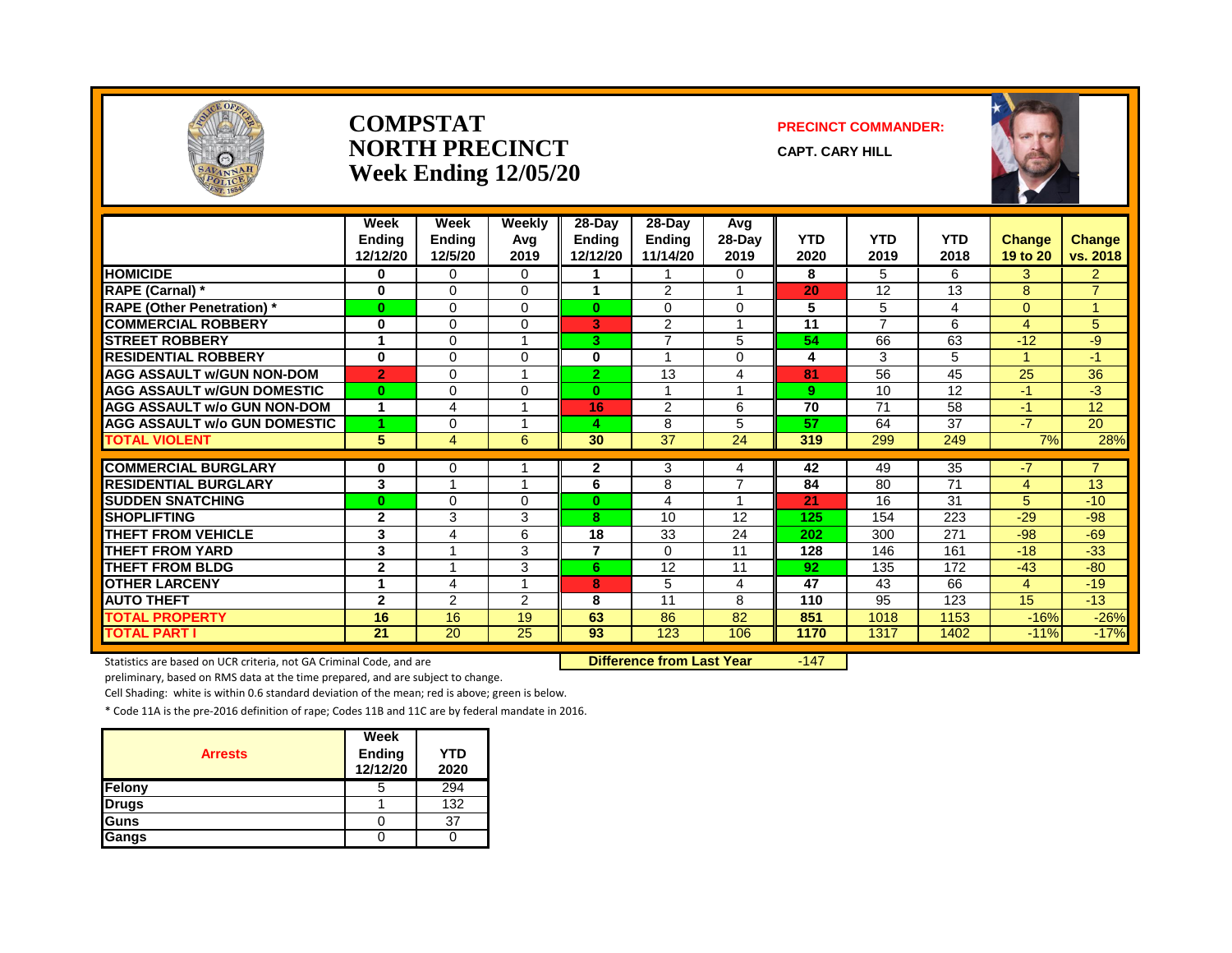

#### **COMPSTAT PRECINCT COMMANDER: CENTRAL PRECINCT** CAPT. TONYA REID **Week Ending 12/05/20**

|                                     | Week<br><b>Ending</b><br>12/12/20 | Week<br><b>Ending</b><br>12/5/20 | Weekly<br>Avg<br>2019 | 28-Day<br><b>Endina</b><br>12/12/20 | 28-Dav<br><b>Ending</b><br>11/14/20 | Avg<br>$28-Dav$<br>2019 | <b>YTD</b><br>2020 | <b>YTD</b><br>2019 | <b>YTD</b><br>2018 | Change<br>19 to 20 | <b>Change</b><br>vs. 2018 |
|-------------------------------------|-----------------------------------|----------------------------------|-----------------------|-------------------------------------|-------------------------------------|-------------------------|--------------------|--------------------|--------------------|--------------------|---------------------------|
| <b>HOMICIDE</b>                     |                                   | $\Omega$                         | 0                     | 1                                   |                                     | 0                       | 14                 | 5                  | 6                  | 9                  | 8                         |
| <b>RAPE (Carnal)</b> *              | 0                                 | $\Omega$                         | $\Omega$              | $\mathbf{0}$                        | $\Omega$                            | $\blacktriangleleft$    | 19                 | 10                 | 11                 | 9                  | 8                         |
| <b>RAPE (Other Penetration) *</b>   | 0                                 | $\Omega$                         | $\Omega$              | 4                                   | $\Omega$                            | 0                       | 4                  | 5                  | 8                  | $-1$               | -4                        |
| <b>COMMERCIAL ROBBERY</b>           | 0                                 | $\Omega$                         | 0                     | $\mathbf{2}$                        | 2                                   | 2                       | 16                 | 17                 | 8                  | $-1$               | 8                         |
| <b>STREET ROBBERY</b>               | $\bf{0}$                          | $\Omega$                         |                       | $\overline{2}$                      | 2                                   | 5                       | 39                 | 58                 | 54                 | $-19$              | $-15$                     |
| <b>RESIDENTIAL ROBBERY</b>          | $\bf{0}$                          | $\Omega$                         | $\Omega$              | 0                                   | $\Omega$                            | 0                       | 9                  | 3                  | 8                  | 6                  |                           |
| <b>AGG ASSAULT W/GUN NON-DOM</b>    | и                                 | 2                                | $\overline{2}$        | 8                                   | 6                                   | $\overline{ }$          | 78                 | 89                 | 72                 | $-11$              | 6                         |
| <b>AGG ASSAULT W/GUN DOMESTIC</b>   | $\bf{0}$                          |                                  | $\Omega$              |                                     | $\Omega$                            |                         | 9                  | 14                 | 10                 | -5                 | $-1$                      |
| <b>AGG ASSAULT w/o GUN NON-DOM</b>  | 1                                 |                                  |                       | $\overline{2}$                      | 7                                   | 4                       | 42                 | 50                 | 45                 | -8                 | -3                        |
| <b>AGG ASSAULT W/o GUN DOMESTIC</b> | $\overline{2}$                    |                                  |                       | 4                                   | 6                                   | 5                       | 69                 | 63                 | 38                 | 6                  | 31                        |
| <b>TOTAL VIOLENT</b>                | 5                                 | $5\overline{)}$                  | 6                     | 21                                  | 24                                  | 26                      | 299                | 314                | 260                | $-5%$              | 15%                       |
|                                     |                                   |                                  |                       |                                     |                                     |                         |                    |                    |                    |                    |                           |
| <b>COMMERCIAL BURGLARY</b>          | 1                                 |                                  |                       | 3                                   |                                     | 6                       | 43                 | 63                 | $\overline{32}$    | $-20$              | 11                        |
| <b>RESIDENTIAL BURGLARY</b>         | 4                                 | $\Omega$                         |                       |                                     | 19                                  | 16                      | 136                | 195                | 188                | $-59$              | $-52$                     |
| <b>SUDDEN SNATCHING</b>             | $\bf{0}$                          |                                  | 0                     | 1                                   |                                     |                         | 7                  | 13                 | 14                 | -6                 | $-7$                      |
| <b>SHOPLIFTING</b>                  | 3                                 | 5                                | 5                     | 14                                  | 17                                  | 19                      | 155                | 239                | 204                | $-84$              | $-49$                     |
| <b>THEFT FROM VEHICLE</b>           | 3                                 | 2                                | 6                     | 13                                  | 14                                  | 25                      | 207                | 311                | 327                | $-104$             | $-120$                    |
| <b>THEFT FROM YARD</b>              | 3                                 | 4                                | 4                     | 10                                  | $\Omega$                            | 15                      | 145                | 191                | 198                | $-46$              | $-53$                     |
| <b>THEFT FROM BLDG</b>              | $\bf{0}$                          |                                  | 3                     | 4                                   | 7                                   | 10                      | 95                 | 130                | 156                | $-35$              | $-61$                     |
| <b>OTHER LARCENY</b>                | 4                                 | $\Omega$                         | $\overline{2}$        | 3.                                  | 11                                  | $\overline{7}$          | 63                 | 79                 | 48                 | $-16$              | 15                        |
| <b>AUTO THEFT</b>                   | 3                                 | 3                                | 2                     | 12                                  | 15                                  | 10                      | 150                | 118                | 179                | 32                 | $-29$                     |
| <b>TOTAL PROPERTY</b>               | 18                                | 17                               | 24                    | 67                                  | 85                                  | 107                     | 1001               | 1339               | 1346               | $-25%$             | $-26%$                    |
| <b>TOTAL PART I</b>                 | 23                                | 22                               | 30                    | 88                                  | 109                                 | 133                     | 1300               | 1653               | 1606               | $-21%$             | $-19%$                    |

Statistics are based on UCR criteria, not GA Criminal Code, and are **Difference from Last Year** -353

preliminary, based on RMS data at the time prepared, and are subject to change.

Cell Shading: white is within 0.6 standard deviation of the mean; red is above; green is below.

| <b>Arrests</b> | Week<br><b>Ending</b><br>12/12/20 | <b>YTD</b><br>2020 |
|----------------|-----------------------------------|--------------------|
| Felony         | 10                                | 568                |
| <b>Drugs</b>   | 5                                 | 319                |
| Guns           |                                   | 85                 |
| Gangs          |                                   |                    |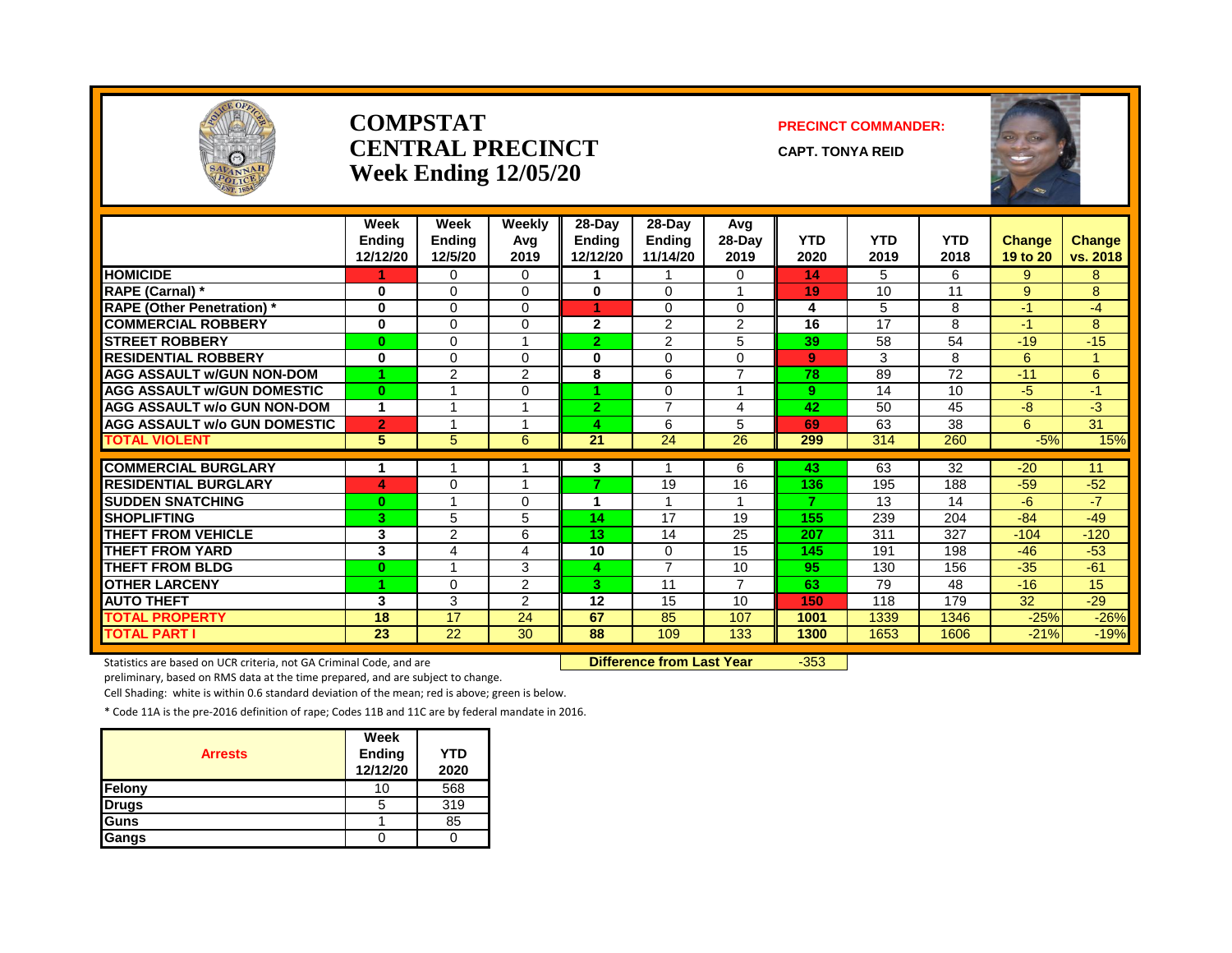

#### **COMPSTAT PRECINCT COMMANDER: SOUTH PRECINCT CAPT. MICHELLE HALFORD Week Ending 12/05/20**



|                                     | Week<br><b>Endina</b> | Week<br><b>Ending</b> | Weekly<br>Avg | 28-Day<br>Ending | $28$ -Day<br><b>Ending</b> | Avg<br>28-Day  | <b>YTD</b>      | <b>YTD</b> | <b>YTD</b> | <b>Change</b>  | <b>Change</b> |
|-------------------------------------|-----------------------|-----------------------|---------------|------------------|----------------------------|----------------|-----------------|------------|------------|----------------|---------------|
|                                     | 12/12/20              | 12/5/20               | 2019          | 12/12/20         | 11/14/20                   | 2019           | 2020            | 2019       | 2018       | 19 to 20       | vs. 2018      |
| <b>HOMICIDE</b>                     | $\bf{0}$              | $\Omega$              | $\Omega$      | 0                | $\Omega$                   |                | 3               |            | 4          | $-4$           | -1            |
| <b>RAPE (Carnal) *</b>              | $\bf{0}$              | $\mathbf 0$           | $\Omega$      | 0                | 3                          |                | $\overline{17}$ | 14         | 13         | 3              | 4             |
| <b>RAPE (Other Penetration) *</b>   | $\bf{0}$              | $\Omega$              | $\mathbf{0}$  | $\bf{0}$         | $\Omega$                   | $\Omega$       | 5               | 2          | 10         | 3              | $-5$          |
| <b>COMMERCIAL ROBBERY</b>           | $\bf{0}$              | $\Omega$              | $\Omega$      | $\mathbf{0}$     | 3                          |                | 23              | 17         | 15         | 6              | 8             |
| <b>STREET ROBBERY</b>               | $\overline{2}$        | 0                     |               | 4                |                            | 3              | 29              | 36         | 33         | $-7$           | -4            |
| <b>RESIDENTIAL ROBBERY</b>          | 0                     | $\Omega$              | $\Omega$      | 0                | $\Omega$                   | $\Omega$       | 6               | 4          | 10         | $\overline{2}$ | $-4$          |
| <b>AGG ASSAULT W/GUN NON-DOM</b>    | 1                     |                       |               | 4                | 4                          | 3              | 58              | 38         | 20         | 20             | 38            |
| <b>AGG ASSAULT W/GUN DOMESTIC</b>   | $\mathbf{0}$          | 6                     | $\Omega$      | 6                |                            |                | 9               | 13         | 8          | $-4$           | 1             |
| <b>AGG ASSAULT w/o GUN NON-DOM</b>  | $\mathbf{0}$          | 4                     |               | $\overline{7}$   | 2                          | $\overline{2}$ | 41              | 30         | 26         | 11             | 15            |
| <b>AGG ASSAULT W/o GUN DOMESTIC</b> | $\overline{2}$        | $\Omega$              | 1             | 5                | 2                          | 4              | 57              | 55         | 28         | $\overline{2}$ | 29            |
| <b>TOTAL VIOLENT</b>                | 5                     | 11                    | 4             | 26               | 16                         | 17             | 248             | 216        | 167        | 15%            | 49%           |
|                                     |                       |                       |               |                  |                            |                |                 |            |            |                |               |
| <b>COMMERCIAL BURGLARY</b>          | $\bf{0}$              |                       |               |                  | $\overline{2}$             | 5              | 33              | 64         | 63         | $-31$          | $-30$         |
| <b>RESIDENTIAL BURGLARY</b>         | $\bf{0}$              | $\overline{4}$        |               | 12               | 10                         | 9              | 97              | 109        | 194        | $-12$          | $-97$         |
| <b>SUDDEN SNATCHING</b>             | $\bf{0}$              | $\Omega$              | $\Omega$      | $\bf{0}$         | $\Omega$                   |                | 8               | 14         | 12         | -6             | $-4$          |
| <b>SHOPLIFTING</b>                  | 8                     | 12                    | 12            | 45               | 33                         | 48             | 325             | 595        | 644        | $-270$         | $-319$        |
| <b>THEFT FROM VEHICLE</b>           | 1                     | 6                     | 7             | 17               | 18                         | 26             | 276             | 332        | 351        | $-56$          | $-75$         |
| <b>THEFT FROM YARD</b>              | $\mathbf{2}$          | 3                     | 1             | 9                | $\Omega$                   | 6              | 91              | 72         | 101        | 19             | $-10$         |
| <b>THEFT FROM BLDG</b>              | 5                     | 2                     | 3             | 11               | 12                         | 13             | 127             | 154        | 151        | $-27$          | $-24$         |
| <b>OTHER LARCENY</b>                |                       |                       |               | 3                | 8                          | 4              | 43              | 55         | 26         | $-12$          | 17            |
| <b>AUTO THEFT</b>                   | 4                     | 4                     | 3             | 9                | 10                         | 11             | 127             | 136        | 133        | -9             | -6            |
| <b>TOTAL PROPERTY</b>               | 21                    | 33                    | 29            | 107              | 93                         | 123            | 1127            | 1531       | 1675       | $-26%$         | $-33%$        |
| <b>TOTAL PART I</b>                 | 26                    | 44                    | 34            | 133              | 109                        | 141            | 1375            | 1747       | 1842       | $-21%$         | $-25%$        |

Statistics are based on UCR criteria, not GA Criminal Code, and are **Difference from Last Year** -372

preliminary, based on RMS data at the time prepared, and are subject to change.

Cell Shading: white is within 0.6 standard deviation of the mean; red is above; green is below.

| <b>Arrests</b> | Week<br>Ending<br>12/12/20 | <b>YTD</b><br>2020 |
|----------------|----------------------------|--------------------|
| Felony         |                            | 247                |
| <b>Drugs</b>   |                            | 119                |
| Guns           |                            | 19                 |
| Gangs          |                            |                    |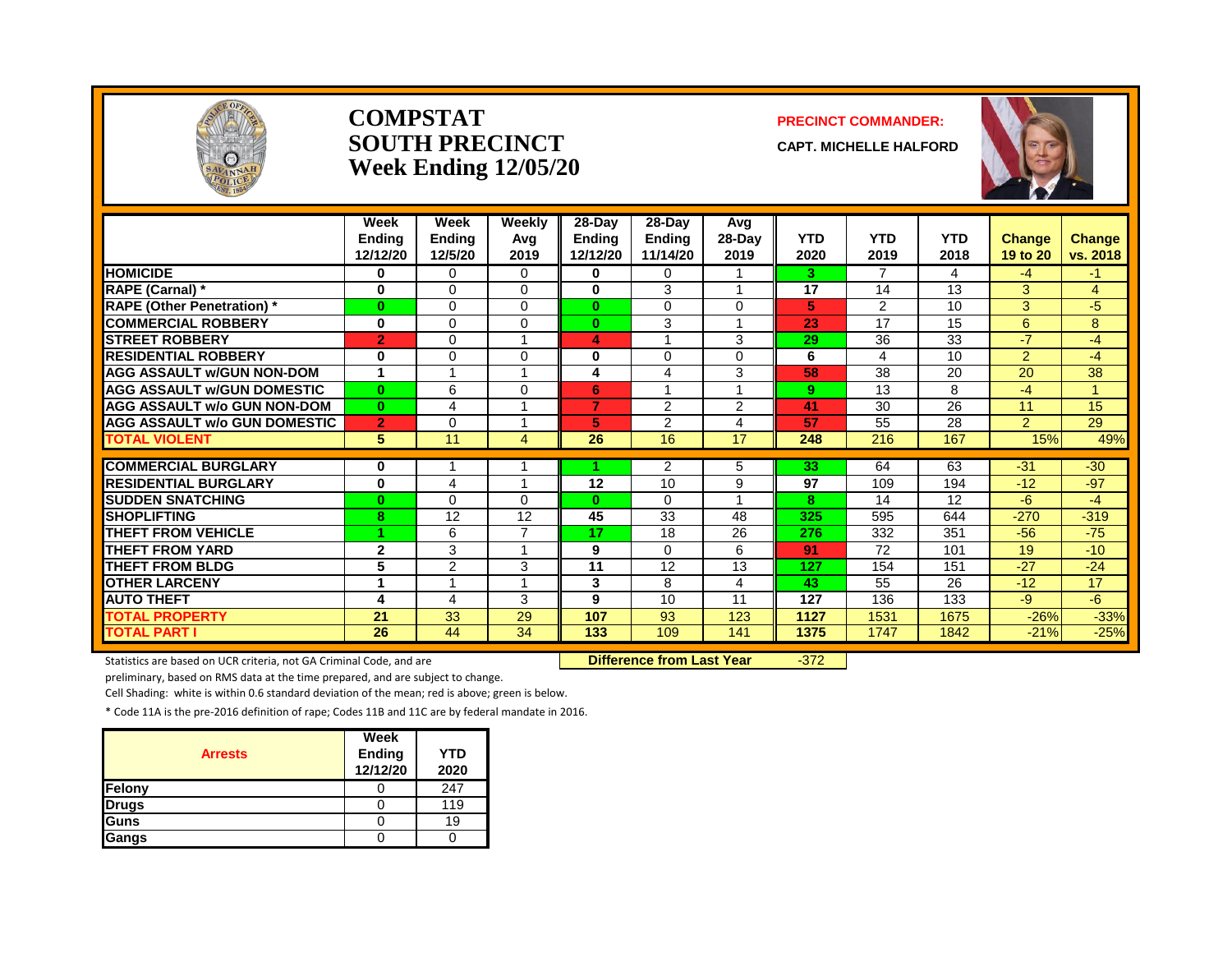

#### **COMPSTAT PRECINCT COMMANDER: EAST PRECINCT** CAPT. GEORGE GUNDICH **Week Ending 12/05/20**



|                                     | Week<br><b>Endina</b><br>12/12/20 | Week<br><b>Ending</b><br>12/5/20 | Weekly<br>Avg<br>2019   | 28-Day<br><b>Ending</b><br>12/12/20 | 28-Dav<br><b>Ending</b><br>11/14/20 | Avg<br>28-Day<br>2019 | <b>YTD</b><br>2020 | <b>YTD</b><br>2019 | <b>YTD</b><br>2018 | <b>Change</b><br>19 to 20 | <b>Change</b><br>vs. 2018 |
|-------------------------------------|-----------------------------------|----------------------------------|-------------------------|-------------------------------------|-------------------------------------|-----------------------|--------------------|--------------------|--------------------|---------------------------|---------------------------|
| <b>HOMICIDE</b>                     |                                   | $\Omega$                         | $\Omega$                |                                     | $\Omega$                            | 0                     | 6                  | 5                  | 11                 | $\overline{A}$            | $-5$                      |
| <b>RAPE (Carnal)</b> *              | $\bf{0}$                          | $\Omega$                         | $\Omega$                | 0                                   | $\Omega$                            | $\overline{ }$        | $\mathbf{2}$       | 14                 | 10                 | $-12$                     | -8                        |
| <b>RAPE (Other Penetration)</b> *   | $\bf{0}$                          | $\Omega$                         | $\Omega$                | 0                                   | 0                                   | $\Omega$              | 6                  | 3                  | 6                  | 3                         | $\overline{0}$            |
| <b>COMMERCIAL ROBBERY</b>           | $\mathbf 0$                       | $\Omega$                         | $\Omega$                |                                     |                                     |                       | 12                 | 8                  | 7                  | $\overline{4}$            | 5                         |
| <b>STREET ROBBERY</b>               | $\bf{0}$                          | $\Omega$                         |                         |                                     | $\Omega$                            | 4                     | 25                 | 50                 | 35                 | $-25$                     | $-10$                     |
| <b>RESIDENTIAL ROBBERY</b>          | $\mathbf 0$                       | $\Omega$                         | $\Omega$                | 0                                   | $\Omega$                            | 1                     | 4                  | $\overline{7}$     | 3                  | $-3$                      | $\blacktriangleleft$      |
| <b>AGG ASSAULT w/GUN NON-DOM</b>    | 4                                 | 2                                | $\overline{2}$          | 6                                   | 17                                  | 6                     | 86                 | 75                 | 72                 | 11                        | 14                        |
| <b>AGG ASSAULT W/GUN DOMESTIC</b>   | $\bf{0}$                          | $\Omega$                         | $\Omega$                |                                     | 2                                   | 2                     | 16                 | 18                 | 9                  | $-2$                      | $\overline{7}$            |
| <b>AGG ASSAULT w/o GUN NON-DOM</b>  | 1                                 |                                  |                         | 3.                                  | $\overline{7}$                      | 5                     | 65                 | 59                 | 49                 | 6                         | 16                        |
| <b>AGG ASSAULT W/o GUN DOMESTIC</b> | 1                                 | $\mathbf 0$                      |                         | 3.                                  | 6                                   | 5                     | 79                 | 70                 | 36                 | 9                         | 43                        |
| <b>TOTAL VIOLENT</b>                | 4                                 | 3                                | 6                       | 16                                  | 33                                  | 24                    | 301                | 309                | 238                | $-3%$                     | 26%                       |
|                                     |                                   |                                  |                         |                                     |                                     |                       |                    |                    |                    |                           |                           |
| <b>ICOMMERCIAL BURGLARY</b>         | 0                                 | $\Omega$                         | 0                       |                                     | $\Omega$                            | 2                     | 24                 | 20                 | 21                 | 4                         | 3                         |
| <b>RESIDENTIAL BURGLARY</b>         | $\overline{2}$                    | $\overline{2}$                   | $\overline{2}$          | 7                                   | $\overline{17}$                     | $\overline{17}$       | 137                | 214                | 235                | $-77$                     | -98                       |
| <b>SUDDEN SNATCHING</b>             | $\bf{0}$                          | $\Omega$                         | $\Omega$                | $\bf{0}$                            | $\overline{\mathbf{A}}$             | $\overline{ }$        | 5.                 | 12                 | 16                 | $-7$                      | $-11$                     |
| <b>SHOPLIFTING</b>                  | 5                                 | 3                                | 6                       | 20                                  | 8                                   | 23                    | 206                | 288                | 291                | $-82$                     | $-85$                     |
| <b>THEFT FROM VEHICLE</b>           | 8                                 | $\overline{2}$                   | 6                       | 23                                  | 23                                  | 24                    | 233                | 312                | 342                | $-79$                     | $-109$                    |
| <b>THEFT FROM YARD</b>              |                                   | $\Omega$                         | $\overline{2}$          | 4                                   | $\Omega$                            | 10                    | 112                | 123                | 135                | $-11$                     | $-23$                     |
| <b>THEFT FROM BLDG</b>              | 4                                 |                                  | 3                       | 5.                                  | 4                                   | 12                    | 123                | 154                | 144                | $-31$                     | $-21$                     |
| <b>OTHER LARCENY</b>                | $\bf{0}$                          | 3                                | $\overline{\mathbf{A}}$ | 5                                   | 3                                   | 5                     | 51                 | 57                 | 70                 | -6                        | $-19$                     |
| <b>AUTO THEFT</b>                   |                                   | 3                                | $\overline{2}$          | 7                                   | 11                                  | 10                    | 108                | 117                | 149                | -9                        | $-41$                     |
| <b>TOTAL PROPERTY</b>               | 18                                | 14                               | 23                      | 72                                  | 67                                  | 103                   | 999                | 1297               | 1403               | $-23%$                    | $-29%$                    |
| <b>TOTAL PART I</b>                 | 22                                | 17                               | 29                      | 88                                  | 100                                 | 127                   | 1300               | 1606               | 1641               | $-19%$                    | $-21%$                    |

Statistics are based on UCR criteria, not GA Criminal Code, and are **Difference from Last Year** -306

preliminary, based on RMS data at the time prepared, and are subject to change.

Cell Shading: white is within 0.6 standard deviation of the mean; red is above; green is below.

| <b>Arrests</b> | Week<br>Ending<br>12/12/20 | <b>YTD</b><br>2020 |
|----------------|----------------------------|--------------------|
| Felony         |                            | 187                |
| <b>Drugs</b>   |                            | ี คิ               |
| Guns           |                            | 23                 |
| Gangs          |                            |                    |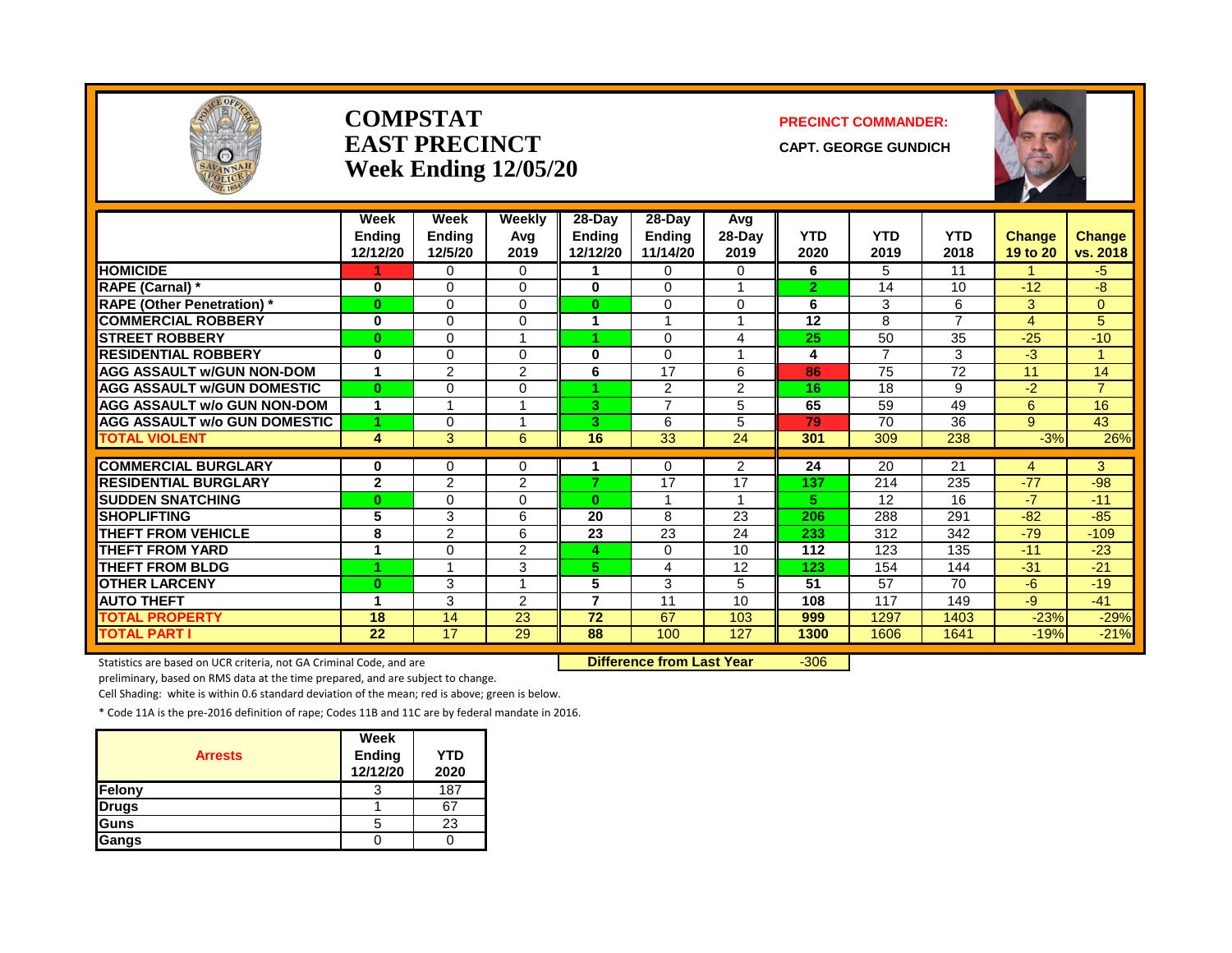## **BEAT 21 North Precinct Week Ending 12/05/20**

|                                     |                |                | <b>Last 4 Weeks</b> |                | 28 Days                          | 28 Day  |                |                |                |                      |                      |
|-------------------------------------|----------------|----------------|---------------------|----------------|----------------------------------|---------|----------------|----------------|----------------|----------------------|----------------------|
|                                     | <b>Ending</b>  | <b>Ending</b>  | Ending              | <b>Endina</b>  | <b>Endina</b>                    | Average | <b>YTD</b>     | <b>YTD</b>     | <b>YTD</b>     | <b>Change</b>        | <b>Change</b>        |
|                                     | 11/21/20       | 11/28/20       | 12/05/20            | 12/12/20       | 12/12/20                         | 2019    | 2020           | 2019           | 2018           | 19 to 20             | vs. 2018             |
| <b>HOMICIDE</b>                     | 0              | 0              | $\mathbf{0}$        | 0              | 0                                | 0.0     | $\mathbf{0}$   | $\Omega$       | $\Omega$       | $\Omega$             | $\Omega$             |
| RAPE (Carnal) *                     | $\Omega$       | $\Omega$       | 0                   | $\Omega$       | $\Omega$                         | 0.2     | 3              | $\overline{2}$ | $\Omega$       | $\blacktriangleleft$ | 3                    |
| <b>RAPE (Other Penetration)</b> *   | $\Omega$       | $\Omega$       | $\Omega$            | $\Omega$       | $\Omega$                         | 0.0     | $\Omega$       | $\Omega$       | $\mathbf{1}$   | $\Omega$             | $-1$                 |
| <b>COMMERCIAL ROBBERY</b>           | $\Omega$       | $\Omega$       | $\Omega$            | $\Omega$       | $\Omega$                         | 0.0     | $\Omega$       | $\mathbf{0}$   | $\Omega$       | $\Omega$             | $\Omega$             |
| <b>STREET ROBBERY</b>               | $\Omega$       | $\Omega$       | 0                   | $\Omega$       | $\Omega$                         | 0.0     | 5              | $\Omega$       | $\Omega$       | 5                    | 5                    |
| <b>RESIDENTIAL ROBBERY</b>          | $\Omega$       | $\Omega$       | $\Omega$            | $\Omega$       | $\Omega$                         | 0.0     | $\Omega$       | $\Omega$       | $\Omega$       | $\Omega$             | $\Omega$             |
| <b>AGG ASSAULT w/GUN NON-DOM</b>    | $\Omega$       | $\Omega$       | $\Omega$            | $\Omega$       | $\Omega$                         | 0.1     | $\overline{4}$ | 3              | $\mathbf{1}$   | $\blacktriangleleft$ | $\mathbf{3}$         |
| <b>AGG ASSAULT W/GUN DOMESTIC</b>   | $\Omega$       | $\Omega$       | $\Omega$            | $\Omega$       | $\Omega$                         | 0.0     | $\overline{2}$ | $\Omega$       | $\mathbf{1}$   | $\overline{2}$       | $\blacktriangleleft$ |
| <b>AGG ASSAULT w/o GUN NON-DOM</b>  | $\Omega$       | $\Omega$       | 0                   | $\Omega$       | $\Omega$                         | 0.2     | $\mathbf{1}$   | $\overline{2}$ | $\overline{2}$ | $-1$                 | $-1$                 |
| <b>AGG ASSAULT w/o GUN DOMESTIC</b> | $\Omega$       | 1              | 0                   | $\Omega$       | $\mathbf{1}$                     | 0.4     | 16             | 5              | $\mathbf{1}$   | 11                   | 15                   |
| <b>TOTAL VIOLENT</b>                | $\mathbf{0}$   | $\mathbf{1}$   | $\mathbf{0}$        | $\Omega$       | $\mathbf{1}$                     | 0.8     | 31             | 12             | 6              | 158%                 | 417%                 |
|                                     |                |                |                     |                |                                  |         |                |                |                |                      |                      |
| <b>COMMERCIAL BURGLARY</b>          | $\Omega$       | $\Omega$       | $\Omega$            | $\Omega$       | $\Omega$                         | 0.1     | $\overline{2}$ | 1              | 6              | $\blacktriangleleft$ | $-4$                 |
| <b>RESIDENTIAL BURGLARY</b>         | $\mathbf{1}$   | $\Omega$       | $\Omega$            | $\Omega$       | $\mathbf{1}$                     | 1.3     | 9              | 16             | 12             | $-7$                 | $-3$                 |
| <b>SUDDEN SNATCHING</b>             | $\Omega$       | $\Omega$       | $\Omega$            | $\Omega$       | 0                                | 0.0     | $\overline{2}$ | $\Omega$       | $\Omega$       | $\overline{2}$       | $\overline{2}$       |
| <b>SHOPLIFTING</b>                  | $\Omega$       | $\Omega$       | $\mathbf{1}$        | $\Omega$       | $\mathbf{1}$                     | 0.5     | 3              | 6              | $\overline{2}$ | $-3$                 | $\blacktriangleleft$ |
| <b>THEFT FROM VEHICLE</b>           | $\mathbf{1}$   | $\mathbf{1}$   | $\Omega$            | $\Omega$       | $\overline{2}$                   | 3.8     | 10             | 48             | 41             | $-38$                | $-31$                |
| <b>THEFT FROM YARD</b>              | $\Omega$       | $\Omega$       | $\Omega$            | $\mathbf{1}$   | $\mathbf{1}$                     | 0.6     | 6              | $\overline{7}$ | 15             | $-1$                 | $-9$                 |
| <b>THEFT FROM BLDG</b>              | $\Omega$       | $\Omega$       | $\Omega$            | $\Omega$       | $\Omega$                         | 0.5     | 9              | 6              | 17             | 3                    | $-8$                 |
| <b>OTHER LARCENY</b>                | $\Omega$       | $\Omega$       | $\mathbf{1}$        | $\mathbf{1}$   | $\overline{2}$                   | 0.6     | 3              | 5              | 15             | $-2$                 | $-12$                |
| <b>AUTO THEFT</b>                   | 0              | $\Omega$       | $\Omega$            | $\Omega$       | $\Omega$                         | 1.5     | $\overline{7}$ | 17             | 19             | $-10$                | $-12$                |
| <b>TOTAL PROPERTY</b>               | $\overline{2}$ | $\mathbf{1}$   | $\overline{2}$      | $\overline{2}$ | $\overline{7}$                   | 8.7     | 51             | 106            | 127            | $-52%$               | $-60%$               |
| <b>TOTAL PART I</b>                 | $\overline{2}$ | 2 <sup>1</sup> | $\overline{2}$      | $\overline{2}$ | 8                                | 9.5     | 82             | 118            | 133            | $-31%$               | $-38%$               |
|                                     |                |                |                     |                | <b>Difference from Last Year</b> |         | $-36$          |                |                |                      |                      |

Statistics are based on UCR criteria, not GA Criminal Code.

\* Rape Code 11A is the historical definition of rape (aka Legacy Rape); Rape Codes 11B and 11C are those moved from Part II to Part I in 2017.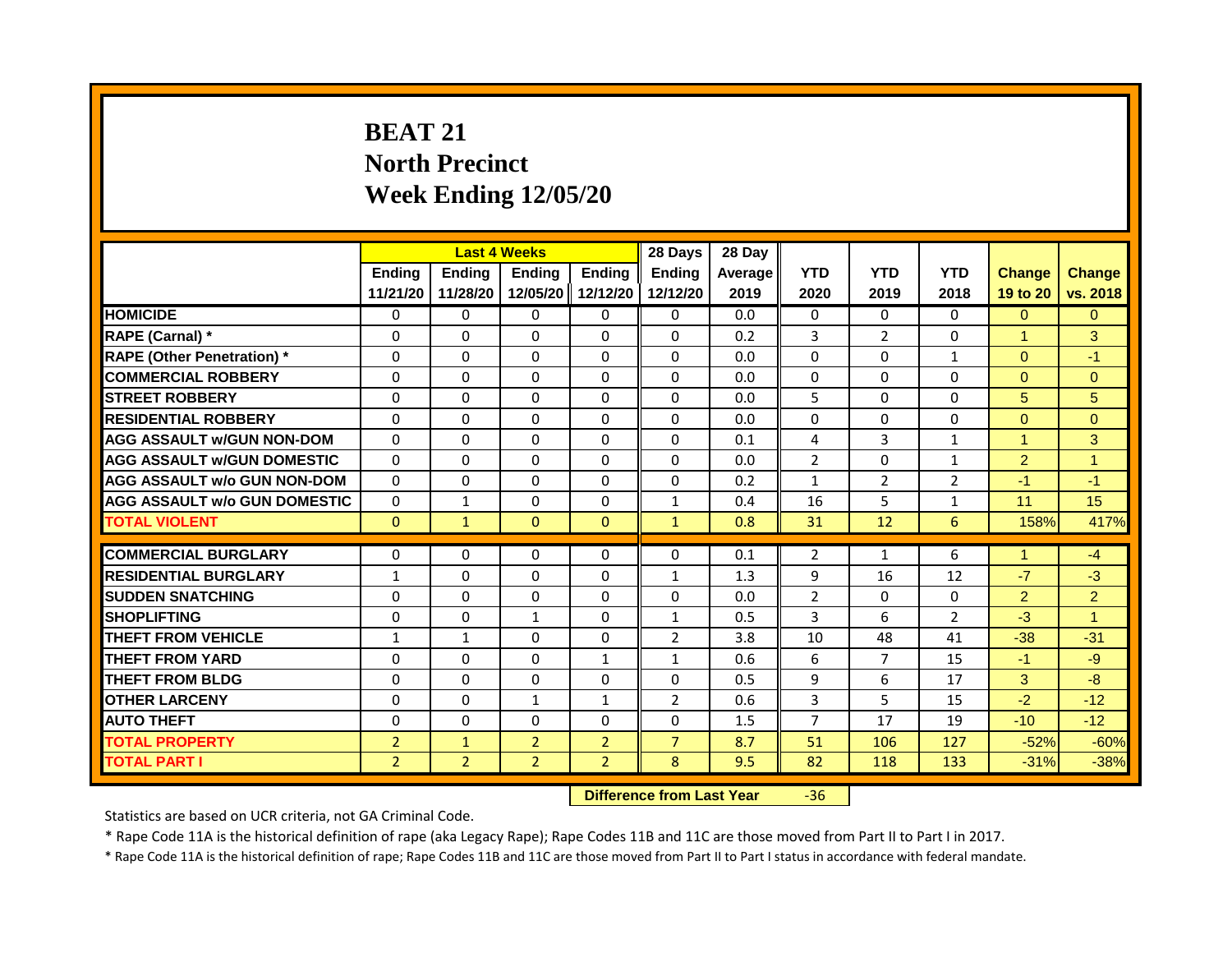# **BEAT 22 North Precinct Week Ending 12/05/20**

|                                     |                | <b>Last 4 Weeks</b> |              |                | 28 Days                          | 28 Day  |                |                |                |                      |                      |
|-------------------------------------|----------------|---------------------|--------------|----------------|----------------------------------|---------|----------------|----------------|----------------|----------------------|----------------------|
|                                     | <b>Ending</b>  | <b>Ending</b>       | Ending       | <b>Ending</b>  | <b>Ending</b>                    | Average | <b>YTD</b>     | <b>YTD</b>     | <b>YTD</b>     | <b>Change</b>        | <b>Change</b>        |
|                                     | 11/21/20       | 11/28/20            | 12/05/20     | 12/12/20       | 12/12/20                         | 2019    | 2020           | 2019           | 2018           | 19 to 20             | vs. 2018             |
| <b>HOMICIDE</b>                     | 0              | 0                   | 0            | 0              | 0                                | 0.1     | $\overline{2}$ | $\mathbf{1}$   | 5.             | 1                    | $-3$                 |
| RAPE (Carnal) *                     | 0              | $\Omega$            | $\Omega$     | $\Omega$       | $\Omega$                         | 0.2     | 2              | $\overline{2}$ | 3              | $\Omega$             | $-1$                 |
| <b>RAPE (Other Penetration)</b> *   | $\Omega$       | $\Omega$            | $\Omega$     | $\Omega$       | $\Omega$                         | 0.0     | $\mathbf{1}$   | $\Omega$       | $\mathbf{1}$   | $\blacktriangleleft$ | $\overline{0}$       |
| <b>COMMERCIAL ROBBERY</b>           | 0              | 0                   | 0            | 0              | 0                                | 0.2     | $\mathbf{1}$   | $\overline{2}$ | 3              | $-1$                 | $-2$                 |
| <b>STREET ROBBERY</b>               | 0              | $\Omega$            | $\Omega$     | $\mathbf{1}$   | $\mathbf{1}$                     | 0.7     | 6              | 9              | 13             | $-3$                 | $-7$                 |
| <b>RESIDENTIAL ROBBERY</b>          | $\Omega$       | 0                   | $\Omega$     | 0              | 0                                | 0.1     | $\mathbf{1}$   | $\mathbf{1}$   | $\Omega$       | $\Omega$             | $\blacktriangleleft$ |
| <b>AGG ASSAULT w/GUN NON-DOM</b>    | $\mathbf{0}$   | $\Omega$            | $\Omega$     | $\overline{2}$ | $\overline{2}$                   | 1.5     | 31             | 18             | 15             | 13                   | 16                   |
| <b>AGG ASSAULT W/GUN DOMESTIC</b>   | $\Omega$       | $\Omega$            | $\Omega$     | $\Omega$       | $\Omega$                         | 0.4     | 3              | 4              | $\overline{2}$ | $-1$                 | $\mathbf{1}$         |
| <b>AGG ASSAULT w/o GUN NON-DOM</b>  | $\mathbf{1}$   | $\overline{2}$      | $\Omega$     | $\Omega$       | 3                                | 1.2     | 6              | 15             | 10             | $-9$                 | $-4$                 |
| <b>AGG ASSAULT w/o GUN DOMESTIC</b> | $\Omega$       | 0                   | $\Omega$     | 0              | 0                                | 1.6     | 8              | 20             | 14             | $-12$                | $-6$                 |
| <b>TOTAL VIOLENT</b>                | $\mathbf{1}$   | $\overline{2}$      | $\mathbf{0}$ | $\overline{3}$ | 6                                | 5.8     | 61             | 72             | 66             | $-15%$               | $-8%$                |
|                                     |                |                     |              |                |                                  |         |                |                |                |                      |                      |
| <b>COMMERCIAL BURGLARY</b>          | 0              | 1                   | $\Omega$     | 0              | 1                                | 0.5     | 4              | 6              | 6              | $-2$                 | $-2$                 |
| <b>RESIDENTIAL BURGLARY</b>         | $\mathbf{0}$   | $\Omega$            | $\Omega$     | $\Omega$       | $\Omega$                         | 1.3     | 29             | 13             | 21             | 16                   | 8                    |
| <b>SUDDEN SNATCHING</b>             | $\Omega$       | $\Omega$            | $\Omega$     | $\Omega$       | $\Omega$                         | 0.2     | $\mathbf{1}$   | $\overline{2}$ | 4              | $-1$                 | $-3$                 |
| <b>SHOPLIFTING</b>                  | $\Omega$       | $\mathbf{0}$        | $\Omega$     | $\Omega$       | $\Omega$                         | 0.9     | $\overline{7}$ | 12             | 39             | $-5$                 | $-32$                |
| <b>THEFT FROM VEHICLE</b>           | $\mathbf{1}$   | $\mathbf{1}$        | $\Omega$     | $\Omega$       | $\overline{2}$                   | 2.8     | 28             | 36             | 34             | $-8$                 | $-6$                 |
| <b>THEFT FROM YARD</b>              | $\Omega$       | $\Omega$            | $\mathbf{0}$ | $\mathbf{1}$   | $\mathbf{1}$                     | 1.4     | 11             | 17             | 21             | $-6$                 | $-10$                |
| <b>THEFT FROM BLDG</b>              | 0              | $\mathbf{0}$        | 0            | $\Omega$       | $\Omega$                         | 1.8     | 13             | 20             | 17             | $-7$                 | $-4$                 |
| <b>OTHER LARCENY</b>                | $\mathbf{1}$   | $\mathbf{1}$        | $\Omega$     | $\Omega$       | $\overline{2}$                   | 0.2     | $\overline{7}$ | 3              | 4              | $\overline{4}$       | 3                    |
| <b>AUTO THEFT</b>                   | $\overline{2}$ | 0                   | $\mathbf{1}$ | 2              | 5                                | 1.8     | 23             | 21             | 25             | $\overline{2}$       | $-2$                 |
| <b>TOTAL PROPERTY</b>               | $\overline{4}$ | 3                   | $\mathbf{1}$ | $\overline{3}$ | 11                               | 10.9    | 123            | 130            | 171            | $-5%$                | $-28%$               |
| <b>TOTAL PART I</b>                 | 5              | 5                   | $\mathbf{1}$ | 6              | 17                               | 16.7    | 184            | 202            | 237            | $-9%$                | $-22%$               |
|                                     |                |                     |              |                | <b>Difference from Last Year</b> |         | $-18$          |                |                |                      |                      |

Statistics are based on UCR criteria, not GA Criminal Code.

\* Rape Code 11A is the historical definition of rape (aka Legacy Rape); Rape Codes 11B and 11C are those moved from Part II to Part I in 2017.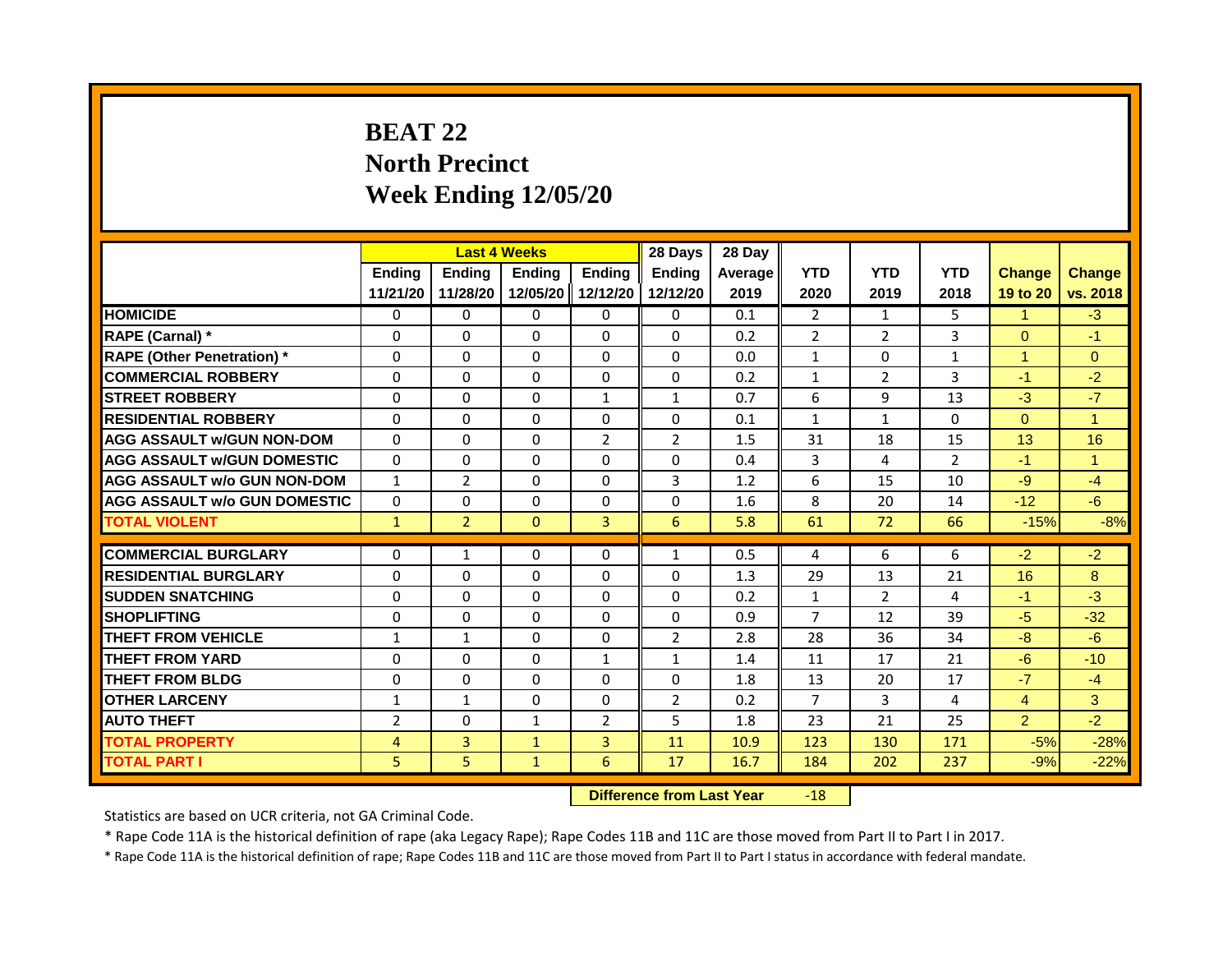# **BEAT 23 North Precinct Week Ending 12/05/20**

|                                     | <b>Last 4 Weeks</b> |                                  |              | 28 Days        | 28 Day         |         |                |                |                |                |                |
|-------------------------------------|---------------------|----------------------------------|--------------|----------------|----------------|---------|----------------|----------------|----------------|----------------|----------------|
|                                     | <b>Ending</b>       | <b>Ending</b>                    | Ending       | <b>Ending</b>  | Endina         | Average | <b>YTD</b>     | <b>YTD</b>     | <b>YTD</b>     | <b>Change</b>  | <b>Change</b>  |
|                                     | 11/21/20            | 11/28/20                         | 12/05/20     | 12/12/20       | 12/12/20       | 2019    | 2020           | 2019           | 2018           | 19 to 20       | vs. 2018       |
| <b>HOMICIDE</b>                     | 0                   | 1                                | 0            | 0              | 1              | 0.2     | 4              | $\overline{2}$ | $\mathbf{1}$   | $\overline{2}$ | 3              |
| RAPE (Carnal) *                     | 0                   | $\Omega$                         | $\Omega$     | $\Omega$       | $\Omega$       | 0.1     | $\mathbf{1}$   | 1              | 3              | $\Omega$       | $-2$           |
| <b>RAPE (Other Penetration)</b> *   | $\Omega$            | $\mathbf{0}$                     | $\Omega$     | $\Omega$       | $\Omega$       | 0.0     | $\overline{2}$ | $\Omega$       | $\Omega$       | $\overline{2}$ | $\overline{2}$ |
| <b>COMMERCIAL ROBBERY</b>           | 0                   | 0                                | 0            | 0              | 0              | 0.0     | $\Omega$       | $\Omega$       | 1              | $\overline{0}$ | $-1$           |
| <b>STREET ROBBERY</b>               | $\Omega$            | $\mathbf{1}$                     | $\Omega$     | $\Omega$       | $\mathbf{1}$   | 0.2     | 11             | 9              | 6              | $\overline{2}$ | 5              |
| <b>RESIDENTIAL ROBBERY</b>          | $\Omega$            | $\Omega$                         | $\Omega$     | $\Omega$       | $\Omega$       | 0.0     | $\mathbf{1}$   | $\Omega$       | 3              | $\mathbf{1}$   | $-2$           |
| <b>AGG ASSAULT w/GUN NON-DOM</b>    | $\Omega$            | $\Omega$                         | $\Omega$     | $\Omega$       | $\Omega$       | 1.0     | 16             | 12             | 14             | $\overline{4}$ | $\overline{2}$ |
| <b>AGG ASSAULT W/GUN DOMESTIC</b>   | $\Omega$            | $\Omega$                         | $\Omega$     | $\Omega$       | $\Omega$       | 0.2     | 3              | $\overline{3}$ | 4              | $\Omega$       | $-1$           |
| <b>AGG ASSAULT w/o GUN NON-DOM</b>  | $\Omega$            | 1                                | $\Omega$     | $\Omega$       | 1              | 1.2     | 5              | 14             | 8              | $-9$           | $-3$           |
| <b>AGG ASSAULT w/o GUN DOMESTIC</b> | $\Omega$            | $\mathbf{1}$                     | $\Omega$     | $\Omega$       | $\mathbf{1}$   | 0.8     | 9              | 10             | 9              | $-1$           | $\Omega$       |
| <b>TOTAL VIOLENT</b>                | $\mathbf{0}$        | $\overline{4}$                   | $\mathbf{0}$ | $\overline{0}$ | $\overline{4}$ | 3.6     | 52             | 51             | 49             | 2%             | 6%             |
| <b>COMMERCIAL BURGLARY</b>          | 0                   | 1                                | $\Omega$     | 0              | 1              | 1.3     | 9              | 17             | 12             | $-8$           | $-3$           |
| <b>RESIDENTIAL BURGLARY</b>         | $\mathbf{1}$        | $\mathbf{0}$                     | $\Omega$     | $\Omega$       | $\mathbf{1}$   | 0.8     | 20             | 11             | 15             | 9              | 5 <sup>5</sup> |
| <b>SUDDEN SNATCHING</b>             | $\Omega$            | $\Omega$                         | $\Omega$     | $\Omega$       | $\Omega$       | 0.2     | $\overline{3}$ | $\overline{2}$ | $\overline{2}$ | $\mathbf{1}$   | $\mathbf{1}$   |
|                                     |                     |                                  |              |                |                |         |                |                |                |                |                |
| <b>SHOPLIFTING</b>                  | $\Omega$            | $\overline{2}$                   | $\Omega$     | $\mathbf{1}$   | $\overline{3}$ | 1.5     | 15             | 19             | 34             | $-4$           | $-19$          |
| <b>THEFT FROM VEHICLE</b>           | $\Omega$            | $\mathbf{1}$                     | 2            | $\Omega$       | 3              | 2.5     | 32             | 30             | 34             | $\overline{2}$ | $-2$           |
| <b>THEFT FROM YARD</b>              | $\Omega$            | $\Omega$                         | $\mathbf{1}$ | $\mathbf{1}$   | $\overline{2}$ | 1.0     | 29             | 13             | 28             | 16             | $\mathbf{1}$   |
| <b>THEFT FROM BLDG</b>              | $\Omega$            | $\Omega$                         | $\Omega$     | $\Omega$       | $\Omega$       | 1.0     | 12             | 13             | 22             | $-1$           | $-10$          |
| <b>OTHER LARCENY</b>                | $\Omega$            | $\Omega$                         | $\mathbf{1}$ | $\Omega$       | $\mathbf{1}$   | 0.2     | 5              | $\overline{3}$ | $\overline{7}$ | $\overline{2}$ | $-2$           |
| <b>AUTO THEFT</b>                   | 1                   | 0                                | 1            | 0              | $\overline{2}$ | 1.1     | 19             | 13             | 17             | $6\phantom{1}$ | $\overline{2}$ |
| <b>TOTAL PROPERTY</b>               | $\overline{2}$      | $\overline{4}$                   | 5            | $\overline{2}$ | 13             | 9.6     | 144            | 121            | 171            | 19%            | $-16%$         |
| <b>TOTAL PART I</b>                 | $\overline{2}$      | 8                                | 5            | $\overline{2}$ | 17             | 13.2    | 196            | 172            | 220            | 14%            | $-11%$         |
|                                     |                     | <b>Difference from Last Year</b> |              | 24             |                |         |                |                |                |                |                |

Statistics are based on UCR criteria, not GA Criminal Code.

\* Rape Code 11A is the historical definition of rape (aka Legacy Rape); Rape Codes 11B and 11C are those moved from Part II to Part I in 2017.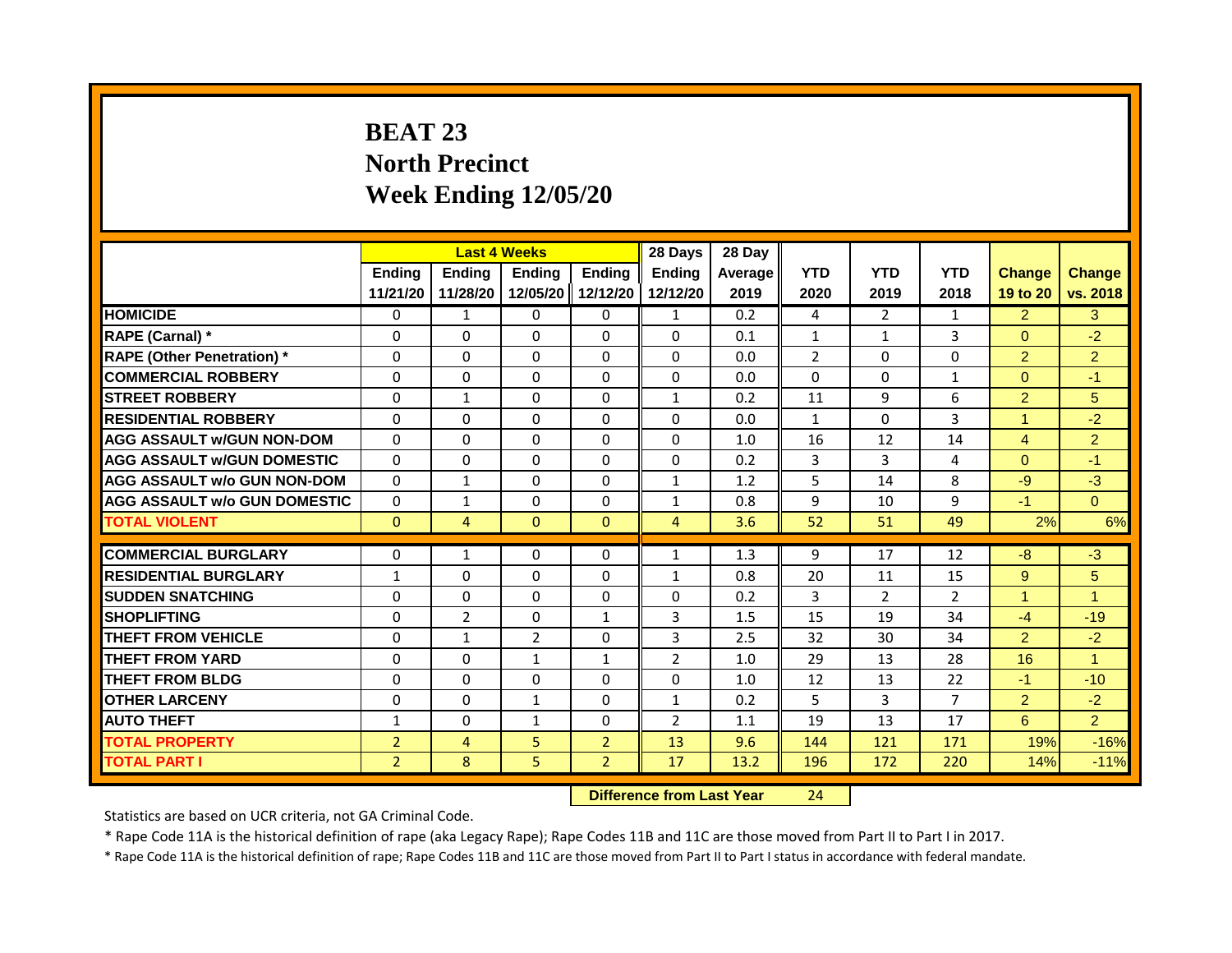# **BEAT 24 North Precinct Week Ending 12/05/20**

|                                     | <b>Last 4 Weeks</b> |                                  |                | 28 Days        | 28 Day         |         |                |                |                |                      |                |
|-------------------------------------|---------------------|----------------------------------|----------------|----------------|----------------|---------|----------------|----------------|----------------|----------------------|----------------|
|                                     | <b>Ending</b>       | <b>Ending</b>                    | <b>Ending</b>  | <b>Ending</b>  | <b>Endina</b>  | Average | <b>YTD</b>     | <b>YTD</b>     | <b>YTD</b>     | <b>Change</b>        | <b>Change</b>  |
|                                     | 11/21/20            | 11/28/20                         | 12/05/20       | 12/12/20       | 12/12/20       | 2019    | 2020           | 2019           | 2018           | 19 to 20             | vs. 2018       |
| <b>HOMICIDE</b>                     | $\mathbf{0}$        | 0                                | $\mathbf{0}$   | 0              | 0              | 0.0     | $\mathbf{1}$   | $\mathbf{0}$   | $\Omega$       | $\mathbf{1}$         | $\mathbf{1}$   |
| RAPE (Carnal) *                     | 0                   | $\Omega$                         | $\Omega$       | $\Omega$       | $\Omega$       | 0.2     | 3              | $\overline{2}$ | $\mathbf{0}$   | $\blacktriangleleft$ | 3              |
| <b>RAPE (Other Penetration)</b> *   | $\Omega$            | $\Omega$                         | $\Omega$       | $\Omega$       | $\Omega$       | 0.2     | $\Omega$       | $\overline{2}$ | $\Omega$       | $-2$                 | $\overline{0}$ |
| <b>COMMERCIAL ROBBERY</b>           | $\Omega$            | $\overline{2}$                   | $\Omega$       | $\Omega$       | $\overline{2}$ | 0.2     | 8              | $\overline{2}$ | $\Omega$       | 6                    | 8              |
| <b>STREET ROBBERY</b>               | $\Omega$            | $\Omega$                         | $\Omega$       | $\Omega$       | $\Omega$       | 0.8     | 5              | 11             | $\overline{7}$ | $-6$                 | $-2$           |
| <b>RESIDENTIAL ROBBERY</b>          | $\Omega$            | $\Omega$                         | $\Omega$       | $\Omega$       | $\Omega$       | 0.1     | $\Omega$       | $\mathbf{1}$   | $\Omega$       | $-1$                 | $\overline{0}$ |
| <b>AGG ASSAULT w/GUN NON-DOM</b>    | $\Omega$            | $\Omega$                         | $\Omega$       | $\Omega$       | $\Omega$       | 0.3     | 8              | 4              | $\overline{2}$ | $\overline{4}$       | 6              |
| <b>AGG ASSAULT W/GUN DOMESTIC</b>   | $\Omega$            | $\Omega$                         | $\Omega$       | $\Omega$       | $\Omega$       | 0.0     | $\Omega$       | $\Omega$       | $\mathbf{1}$   | $\Omega$             | $-1$           |
| <b>AGG ASSAULT w/o GUN NON-DOM</b>  | $\Omega$            | $\Omega$                         | $\overline{2}$ | $\Omega$       | $\overline{2}$ | 0.4     | 6              | 5              | $\overline{7}$ | 4                    | $-1$           |
| <b>AGG ASSAULT w/o GUN DOMESTIC</b> | $\Omega$            | $\Omega$                         | $\Omega$       | $\mathbf{1}$   | $\mathbf{1}$   | 0.5     | 4              | $\overline{7}$ | 6              | $-3$                 | $-2$           |
| <b>TOTAL VIOLENT</b>                | $\Omega$            | $\overline{2}$                   | $\overline{2}$ | $\mathbf{1}$   | 5              | 2.7     | 35             | 34             | 23             | 3%                   | 52%            |
|                                     |                     |                                  |                |                |                |         |                |                |                |                      |                |
| <b>COMMERCIAL BURGLARY</b>          | $\Omega$            | $\Omega$                         | $\Omega$       | $\Omega$       | $\Omega$       | 0.4     | $\overline{2}$ | 5              | $\overline{2}$ | $-3$                 | $\Omega$       |
| <b>RESIDENTIAL BURGLARY</b>         | $\Omega$            | $\Omega$                         | $\mathbf{1}$   | $\overline{2}$ | 3              | 1.2     | 11             | 16             | 8              | $-5$                 | 3              |
| <b>SUDDEN SNATCHING</b>             | $\Omega$            | $\Omega$                         | $\Omega$       | $\Omega$       | $\Omega$       | 0.2     | $\mathbf{1}$   | $\overline{2}$ | 5              | $-1$                 | $-4$           |
| <b>SHOPLIFTING</b>                  | $\Omega$            | $\mathbf{1}$                     | $\Omega$       | $\Omega$       | 1              | 2.1     | 27             | 26             | 59             | $\blacktriangleleft$ | $-32$          |
| <b>THEFT FROM VEHICLE</b>           | $\Omega$            | $\Omega$                         | $\overline{2}$ | $\overline{2}$ | 4              | 3.6     | 43             | 46             | 46             | $-3$                 | $-3$           |
| <b>THEFT FROM YARD</b>              | $\mathbf{1}$        | $\Omega$                         | $\mathbf{0}$   | $\Omega$       | $\mathbf{1}$   | 4.1     | 22             | 54             | 24             | $-32$                | $-2$           |
| <b>THEFT FROM BLDG</b>              | $\Omega$            | $\mathbf{1}$                     | $\Omega$       | $\Omega$       | $\mathbf{1}$   | 1.1     | 10             | 13             | 25             | $-3$                 | $-15$          |
| <b>OTHER LARCENY</b>                | $\Omega$            | $\Omega$                         | $\mathbf{1}$   | $\Omega$       | $\mathbf{1}$   | 1.4     | 16             | 17             | 8              | $-1$                 | 8              |
| <b>AUTO THEFT</b>                   | $\Omega$            | $\Omega$                         | $\Omega$       | $\Omega$       | $\Omega$       | 0.7     | 18             | 9              | 12             | 9                    | 6              |
| <b>TOTAL PROPERTY</b>               | $\mathbf{1}$        | $\overline{2}$                   | $\overline{4}$ | $\overline{4}$ | 11             | 14.8    | 150            | 188            | 189            | $-20%$               | $-21%$         |
| <b>TOTAL PART I</b>                 | $\mathbf{1}$        | 4                                | 6              | 5              | 16             | 17.5    | 185            | 222            | 212            | $-17%$               | $-13%$         |
|                                     |                     | <b>Difference from Last Year</b> |                | $-37$          |                |         |                |                |                |                      |                |

Statistics are based on UCR criteria, not GA Criminal Code.

\* Rape Code 11A is the historical definition of rape (aka Legacy Rape); Rape Codes 11B and 11C are those moved from Part II to Part I in 2017.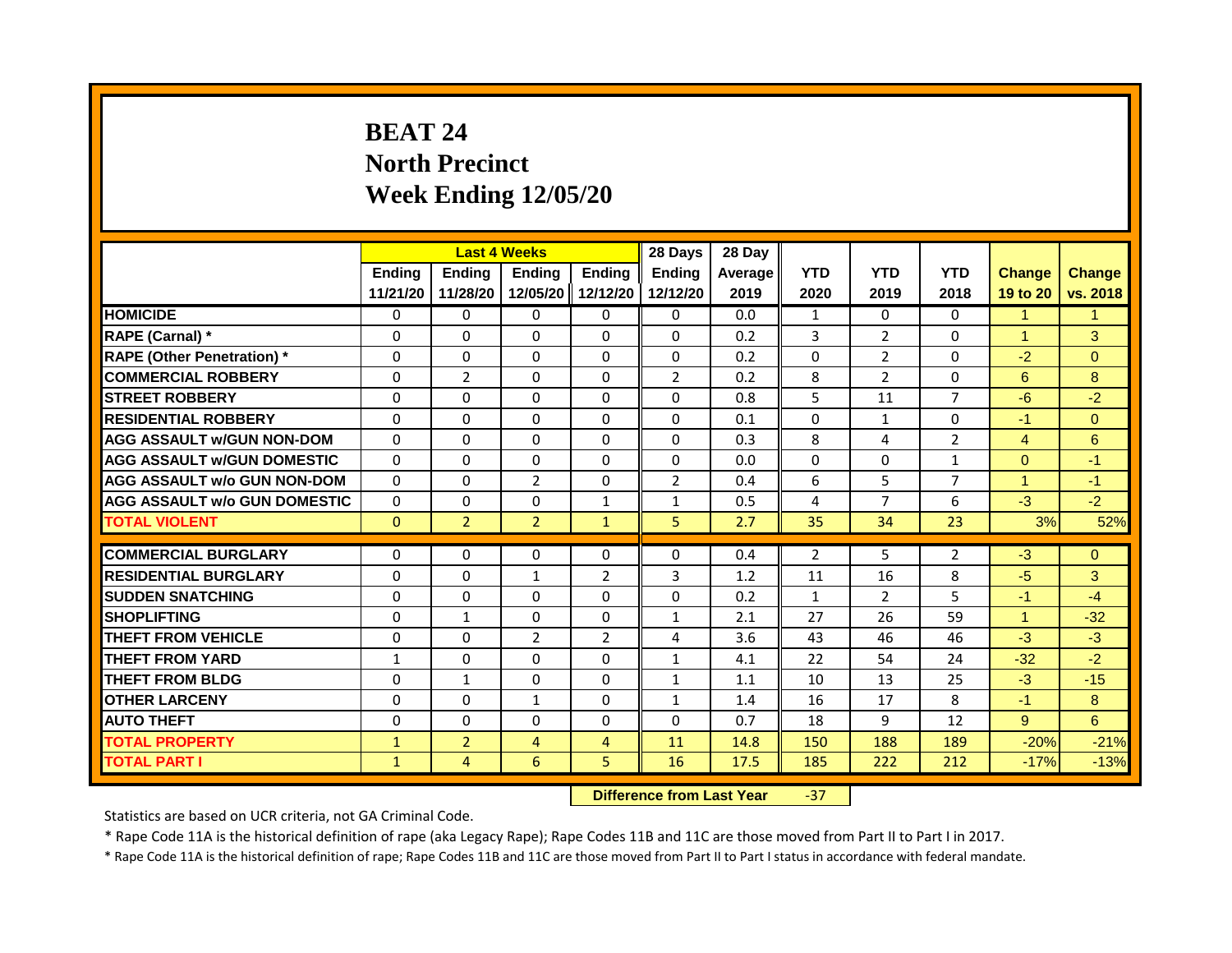# **BEAT 25 North Precinct Week Ending 12/05/20**

|                                     | <b>Last 4 Weeks</b> |               |                                  | 28 Days        | 28 Day         |         |                |                |                |                      |                |
|-------------------------------------|---------------------|---------------|----------------------------------|----------------|----------------|---------|----------------|----------------|----------------|----------------------|----------------|
|                                     | <b>Ending</b>       | <b>Ending</b> | <b>Ending</b>                    | <b>Ending</b>  | <b>Endina</b>  | Average | <b>YTD</b>     | <b>YTD</b>     | <b>YTD</b>     | <b>Change</b>        | <b>Change</b>  |
|                                     | 11/21/20            | 11/28/20      | 12/05/20                         | 12/12/20       | 12/12/20       | 2019    | 2020           | 2019           | 2018           | 19 to 20             | vs. 2018       |
| <b>HOMICIDE</b>                     | 0                   | $\Omega$      | $\mathbf{0}$                     | 0              | 0              | 0.0     | $\mathbf{1}$   | $\Omega$       | $\mathbf{0}$   | $\mathbf{1}$         | $\mathbf{1}$   |
| RAPE (Carnal) *                     | 0                   | $\Omega$      | $\Omega$                         | $\Omega$       | $\Omega$       | 0.1     | 2              | $\mathbf{1}$   | $\overline{2}$ | $\blacktriangleleft$ | $\Omega$       |
| <b>RAPE (Other Penetration)</b> *   | $\Omega$            | $\Omega$      | $\mathbf{0}$                     | $\Omega$       | $\Omega$       | 0.0     | $\Omega$       | $\Omega$       | $\mathbf{0}$   | $\Omega$             | $\overline{0}$ |
| <b>COMMERCIAL ROBBERY</b>           | $\Omega$            | $\Omega$      | $\mathbf{0}$                     | $\Omega$       | $\Omega$       | 0.1     | $\Omega$       | $\mathbf{1}$   | $\Omega$       | $-1$                 | $\Omega$       |
| <b>STREET ROBBERY</b>               | $\Omega$            | $\Omega$      | $\Omega$                         | $\Omega$       | $\Omega$       | 0.5     | $\overline{2}$ | 4              | 16             | $-2$                 | $-14$          |
| <b>RESIDENTIAL ROBBERY</b>          | $\Omega$            | $\Omega$      | $\mathbf{0}$                     | $\Omega$       | $\Omega$       | 0.0     | $\overline{2}$ | $\Omega$       | $\Omega$       | $\overline{2}$       | $\overline{2}$ |
| <b>AGG ASSAULT w/GUN NON-DOM</b>    | $\Omega$            | $\Omega$      | $\mathbf{0}$                     | $\Omega$       | $\Omega$       | 0.2     | $\Omega$       | $\overline{2}$ | $\mathbf{0}$   | $-2$                 | $\Omega$       |
| <b>AGG ASSAULT W/GUN DOMESTIC</b>   | $\Omega$            | $\Omega$      | $\Omega$                         | $\Omega$       | $\Omega$       | 0.0     | $\Omega$       | $\Omega$       | $\overline{2}$ | $\Omega$             | $-2$           |
| AGG ASSAULT w/o GUN NON-DOM         | $\Omega$            | $\Omega$      | $\Omega$                         | $\mathbf{1}$   | $\mathbf{1}$   | 0.2     | 6              | 3              | $\overline{2}$ | 3                    | $\overline{4}$ |
| <b>AGG ASSAULT W/o GUN DOMESTIC</b> | $\Omega$            | $\Omega$      | $\Omega$                         | $\Omega$       | $\Omega$       | 0.2     | 6              | $\overline{2}$ | $\overline{2}$ | $\overline{4}$       | $\overline{4}$ |
| <b>TOTAL VIOLENT</b>                | $\mathbf{0}$        | $\mathbf{0}$  | $\mathbf{0}$                     | $\mathbf{1}$   | $\mathbf{1}$   | 1.2     | 19             | 13             | 24             | 46%                  | $-21%$         |
|                                     |                     |               |                                  |                |                |         |                |                |                |                      |                |
| <b>COMMERCIAL BURGLARY</b>          | $\Omega$            | $\Omega$      | $\mathbf{0}$                     | $\Omega$       | $\Omega$       | 0.8     | 8              | 9              | $\mathbf{1}$   | $-1$                 | $\overline{7}$ |
| <b>RESIDENTIAL BURGLARY</b>         | $\Omega$            | $\Omega$      | $\mathbf{0}$                     | $\Omega$       | $\Omega$       | 1.4     | 10             | 16             | 3              | $-6$                 | $\overline{7}$ |
| <b>SUDDEN SNATCHING</b>             | $\Omega$            | $\Omega$      | $\Omega$                         | $\Omega$       | $\Omega$       | 0.1     | 2              | $\mathbf{1}$   | $\mathbf{1}$   | $\blacktriangleleft$ | $\mathbf{1}$   |
| <b>SHOPLIFTING</b>                  | 0                   | $\Omega$      | $\mathbf{0}$                     | $\Omega$       | 0              | 1.5     | 19             | 19             | 18             | $\Omega$             | $\overline{1}$ |
| <b>THEFT FROM VEHICLE</b>           | $\overline{2}$      | $\Omega$      | $\mathbf{0}$                     | $\mathbf{1}$   | 3              | 5.0     | 34             | 63             | 58             | $-29$                | $-24$          |
| <b>THEFT FROM YARD</b>              | $\Omega$            | $\Omega$      | $\mathbf{0}$                     | $\Omega$       | $\Omega$       | 1.8     | 17             | 23             | 26             | $-6$                 | $-9$           |
| <b>THEFT FROM BLDG</b>              | $\Omega$            | $\Omega$      | $\mathbf{1}$                     | $\mathbf{1}$   | $\overline{2}$ | 2.0     | 9              | 25             | 19             | $-16$                | $-10$          |
| <b>OTHER LARCENY</b>                | 1                   | $\Omega$      | $\mathbf{1}$                     | $\Omega$       | $\overline{2}$ | 0.5     | 13             | $\overline{7}$ | 13             | 6                    | $\Omega$       |
| <b>AUTO THEFT</b>                   | $\Omega$            | $\Omega$      | $\Omega$                         | $\Omega$       | $\Omega$       | 1.3     | 10             | 15             | 17             | $-5$                 | $-7$           |
| <b>TOTAL PROPERTY</b>               | $\overline{3}$      | $\Omega$      | $\overline{2}$                   | $\overline{2}$ | $\overline{7}$ | 14.3    | 122            | 178            | 156            | $-31%$               | $-22%$         |
| <b>TOTAL PART I</b>                 | 3                   | $\mathbf{0}$  | $\overline{2}$                   | 3              | 8              | 15.4    | 141            | 191            | 180            | $-26%$               | $-22%$         |
|                                     |                     |               | <b>Difference from Last Year</b> |                | $-50$          |         |                |                |                |                      |                |

Statistics are based on UCR criteria, not GA Criminal Code.

\* Rape Code 11A is the historical definition of rape (aka Legacy Rape); Rape Codes 11B and 11C are those moved from Part II to Part I in 2017.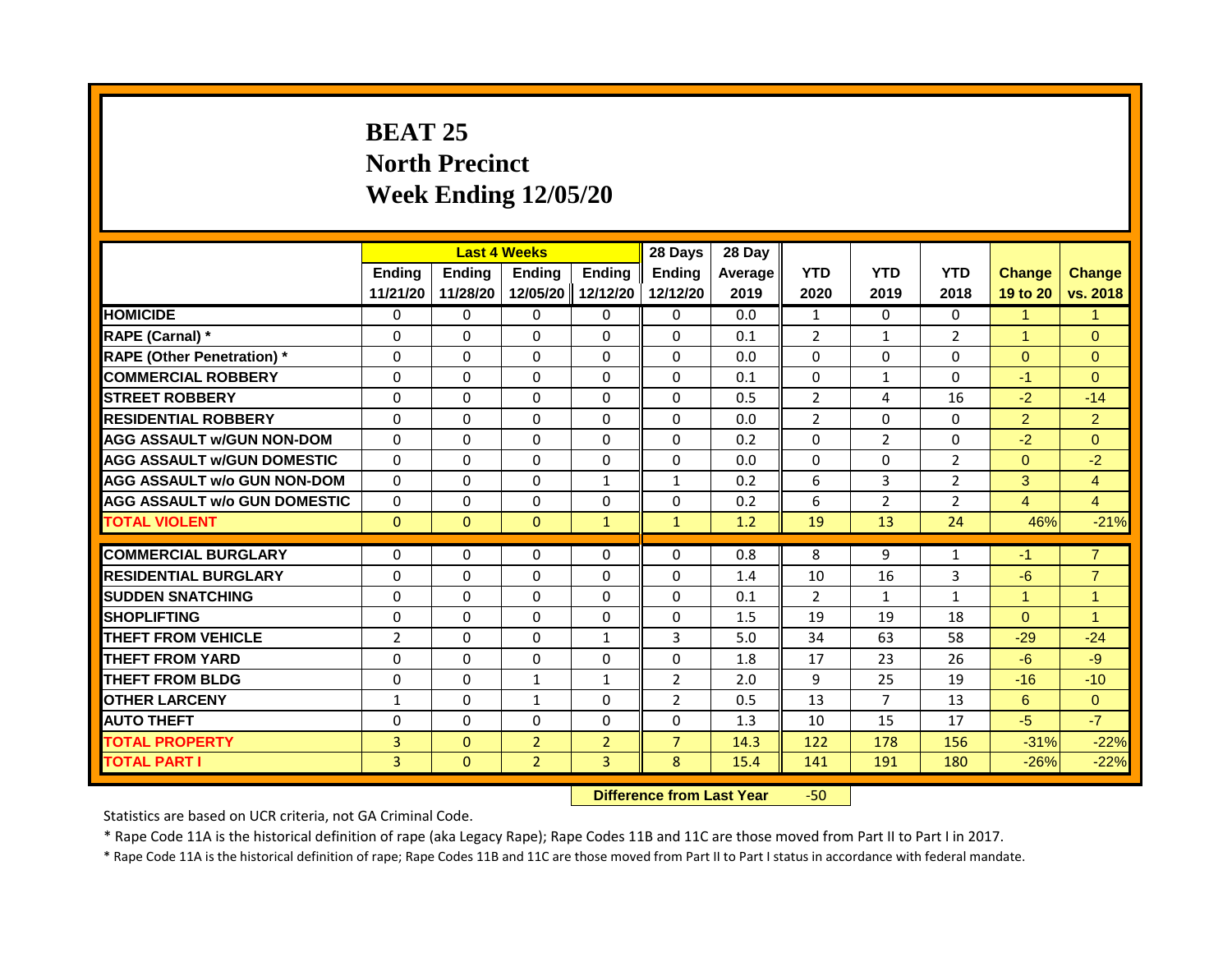# **BEAT 26 North Precinct Week Ending 12/05/20**

|                                     | <b>Last 4 Weeks</b> |                                  |                | 28 Days       | 28 Day        |         |              |                |                |                |                 |
|-------------------------------------|---------------------|----------------------------------|----------------|---------------|---------------|---------|--------------|----------------|----------------|----------------|-----------------|
|                                     | <b>Ending</b>       | Ending                           | Ending         | <b>Ending</b> | <b>Endina</b> | Average | <b>YTD</b>   | <b>YTD</b>     | <b>YTD</b>     | <b>Change</b>  | <b>Change</b>   |
|                                     | 11/21/20            | 11/28/20                         | 12/05/20       | 12/12/20      | 12/12/20      | 2019    | 2020         | 2019           | 2018           | 19 to 20       | vs. 2018        |
| <b>HOMICIDE</b>                     | 0                   | 0                                | $\mathbf{0}$   | 0             | 0             | 0.1     | 0            | $\mathbf{1}$   | 0              | $-1$           | $\Omega$        |
| RAPE (Carnal) *                     | $\Omega$            | $\Omega$                         | $\Omega$       | $\Omega$      | $\Omega$      | 0.2     | 5            | $\overline{2}$ | 3              | 3              | $\overline{2}$  |
| <b>RAPE (Other Penetration)*</b>    | $\Omega$            | $\Omega$                         | $\Omega$       | $\Omega$      | $\Omega$      | 0.0     | $\mathbf{1}$ | $\Omega$       | $\mathbf{1}$   | $\mathbf{1}$   | $\Omega$        |
| <b>COMMERCIAL ROBBERY</b>           | $\Omega$            | $\Omega$                         | $\Omega$       | $\mathbf{0}$  | $\Omega$      | 0.1     | $\mathbf{1}$ | $\mathbf{1}$   | 0              | $\mathbf{0}$   | $\mathbf{1}$    |
| <b>STREET ROBBERY</b>               | $\Omega$            | $\Omega$                         | $\Omega$       | $\Omega$      | $\Omega$      | 1.2     | 10           | 15             | 14             | $-5$           | $-4$            |
| <b>RESIDENTIAL ROBBERY</b>          | $\Omega$            | $\Omega$                         | $\Omega$       | $\Omega$      | $\Omega$      | 0.0     | $\Omega$     | $\Omega$       | $\Omega$       | $\mathbf{0}$   | $\overline{0}$  |
| <b>AGG ASSAULT w/GUN NON-DOM</b>    | $\Omega$            | $\Omega$                         | $\Omega$       | $\Omega$      | $\Omega$      | 0.4     | 5            | 5              | $\mathbf{1}$   | $\mathbf{0}$   | $\overline{4}$  |
| <b>AGG ASSAULT W/GUN DOMESTIC</b>   | $\Omega$            | $\Omega$                         | $\Omega$       | $\Omega$      | $\Omega$      | 0.0     | $\Omega$     | $\Omega$       | $\mathbf{1}$   | $\Omega$       | $-1$            |
| <b>AGG ASSAULT w/o GUN NON-DOM</b>  | $\overline{3}$      | $\Omega$                         | $\mathbf{1}$   | $\Omega$      | 4             | 1.2     | 22           | 16             | 21             | 6              | $\mathbf{1}$    |
| <b>AGG ASSAULT w/o GUN DOMESTIC</b> | $\mathbf{1}$        | $\Omega$                         | $\Omega$       | $\Omega$      | $\mathbf{1}$  | 0.2     | 8            | 3              | $\overline{2}$ | 5              | 6               |
| <b>TOTAL VIOLENT</b>                | $\overline{4}$      | $\mathbf{0}$                     | $\mathbf{1}$   | $\mathbf{0}$  | 5             | 3.4     | 52           | 43             | 43             | 21%            | 21%             |
| <b>COMMERCIAL BURGLARY</b>          | $\Omega$            | $\Omega$                         | $\Omega$       | $\Omega$      | $\Omega$      | 0.5     | 13           | 6              | 3              | $\overline{7}$ | 10 <sup>°</sup> |
| <b>RESIDENTIAL BURGLARY</b>         | $\Omega$            | $\Omega$                         | $\Omega$       | $\Omega$      | $\Omega$      | 0.2     | $\Omega$     | 3              | $\overline{2}$ | $-3$           | $-2$            |
| <b>SUDDEN SNATCHING</b>             | $\Omega$            | $\Omega$                         | $\Omega$       | $\Omega$      | $\Omega$      | 0.5     | 6            | 5              | 11             | $\mathbf{1}$   | $-5$            |
| <b>SHOPLIFTING</b>                  | 0                   | 0                                | $\overline{2}$ | 1             | 3             | 2.6     | 30           | 33             | 30             | $-3$           | $\overline{0}$  |
| <b>THEFT FROM VEHICLE</b>           | $\overline{2}$      | $\mathbf{1}$                     | $\Omega$       | $\Omega$      | 3             | 2.9     | 30           | 37             | 31             | $-7$           | $-1$            |
| <b>THEFT FROM YARD</b>              | $\mathbf{1}$        | $\Omega$                         | $\Omega$       | $\Omega$      | $\mathbf{1}$  | 1.7     | 22           | 21             | 28             | $\mathbf{1}$   | $-6$            |
| <b>THEFT FROM BLDG</b>              | $\Omega$            | $\Omega$                         | $\Omega$       | $\mathbf{0}$  | $\Omega$      | 2.5     | 13           | 28             | 34             | $-15$          | $-21$           |
| <b>OTHER LARCENY</b>                | 0                   | $\Omega$                         | $\Omega$       | $\Omega$      | $\Omega$      | 0.4     | 3            | 5              | 12             | $-2$           | $-9$            |
| <b>AUTO THEFT</b>                   | $\Omega$            | $\mathbf{1}$                     | $\Omega$       | $\Omega$      | 1             | 0.7     | 16           | 8              | 19             | 8              | $-3$            |
| <b>TOTAL PROPERTY</b>               | 3                   | $\overline{2}$                   | $\overline{2}$ | $\mathbf{1}$  | 8             | 11.9    | 133          | 146            | 170            | $-9%$          | $-22%$          |
| <b>TOTAL PART I</b>                 | $\overline{7}$      | 2 <sup>1</sup>                   | $\overline{3}$ | $\mathbf{1}$  | 13            | 15.3    | 185          | 189            | 213            | $-2%$          | $-13%$          |
|                                     |                     | <b>Difference from Last Year</b> |                | $-4$          |               |         |              |                |                |                |                 |

Statistics are based on UCR criteria, not GA Criminal Code.

\* Rape Code 11A is the historical definition of rape (aka Legacy Rape); Rape Codes 11B and 11C are those moved from Part II to Part I in 2017.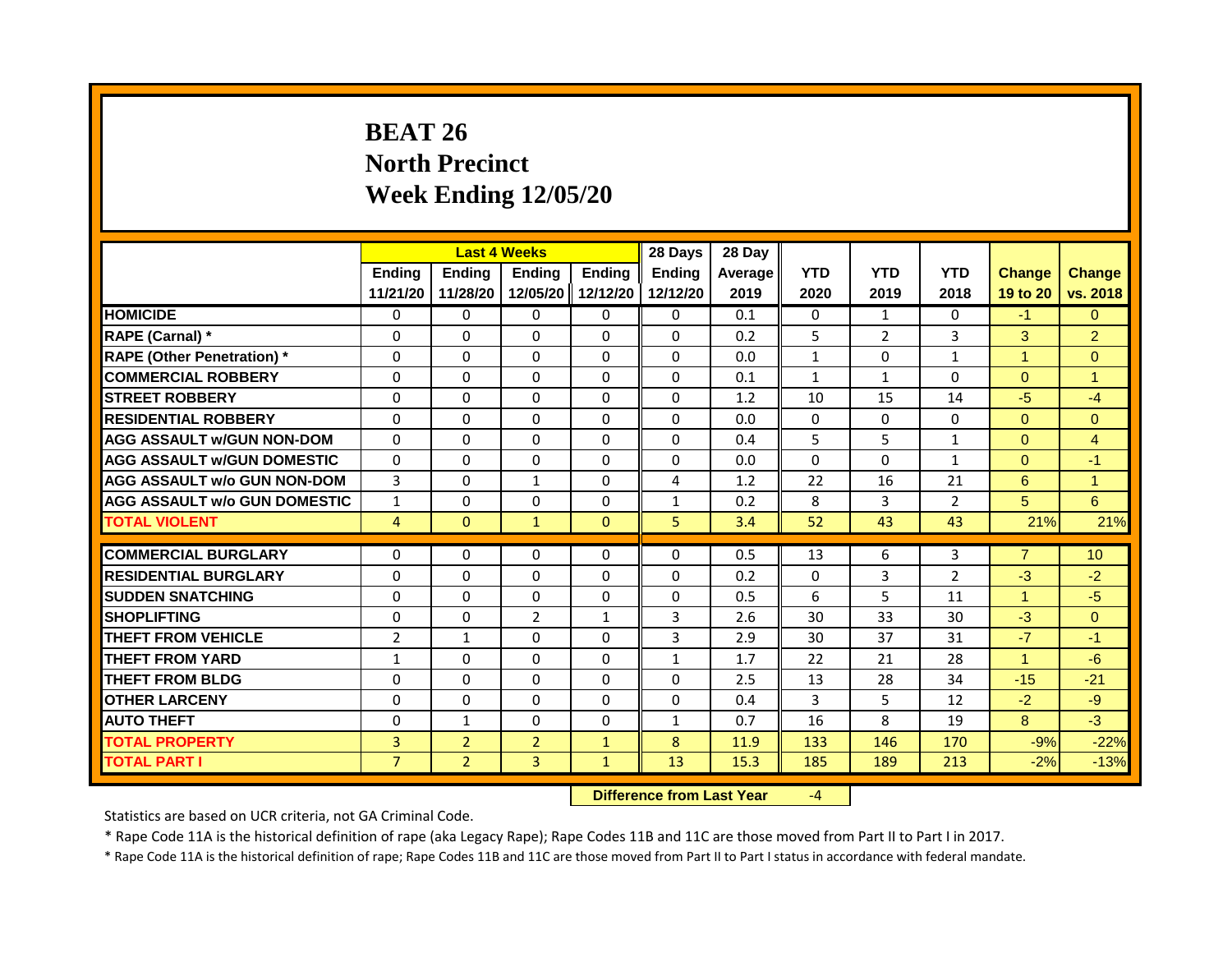## **BEAT 27 North Precinct Week Ending 12/05/20**

|                                     | <b>Last 4 Weeks</b> |                |                                  | 28 Days           | 28 Day        |         |              |                |                |                |                |
|-------------------------------------|---------------------|----------------|----------------------------------|-------------------|---------------|---------|--------------|----------------|----------------|----------------|----------------|
|                                     | Ending              | <b>Ending</b>  | Ending                           | <b>Ending</b>     | <b>Endina</b> | Average | <b>YTD</b>   | <b>YTD</b>     | <b>YTD</b>     | <b>Change</b>  | <b>Change</b>  |
|                                     | 11/21/20            | 11/28/20       |                                  | 12/05/20 12/12/20 | 12/12/20      | 2019    | 2020         | 2019           | 2018           | 19 to 20       | vs. 2018       |
| <b>HOMICIDE</b>                     | 0                   | 0              | $\mathbf{0}$                     | 0                 | 0             | 0.1     | 0            | $\mathbf{1}$   | $\Omega$       | $-1$           | $\Omega$       |
| RAPE (Carnal) *                     | $\mathbf{1}$        | $\Omega$       | $\Omega$                         | $\Omega$          | $\mathbf{1}$  | 0.3     | 4            | $\overline{2}$ | $\overline{2}$ | $\overline{2}$ | $\overline{2}$ |
| <b>RAPE (Other Penetration)</b> *   | $\Omega$            | $\Omega$       | $\Omega$                         | $\Omega$          | $\Omega$      | 0.2     | $\mathbf{1}$ | $\overline{3}$ | $\mathbf{1}$   | $-2$           | $\overline{0}$ |
| <b>COMMERCIAL ROBBERY</b>           | $\Omega$            | $\mathbf{1}$   | $\Omega$                         | $\Omega$          | $\mathbf{1}$  | 0.1     | $\mathbf{1}$ | $\mathbf{1}$   | $\overline{2}$ | $\Omega$       | $-1$           |
| <b>STREET ROBBERY</b>               | $\Omega$            | $\mathbf{1}$   | $\Omega$                         | $\Omega$          | $\mathbf{1}$  | 1.4     | 15           | 18             | $\overline{7}$ | $-3$           | 8              |
| <b>RESIDENTIAL ROBBERY</b>          | $\Omega$            | $\Omega$       | $\Omega$                         | $\Omega$          | $\Omega$      | 0.1     | $\Omega$     | $\mathbf{1}$   | $\overline{2}$ | $-1$           | $-2$           |
| <b>AGG ASSAULT w/GUN NON-GUN</b>    | $\Omega$            | $\Omega$       | $\Omega$                         | $\Omega$          | $\Omega$      | 1.0     | 17           | 12             | 12             | 5              | 5              |
| <b>AGG ASSAULT w/GUN DOMESTIC</b>   | $\Omega$            | $\Omega$       | $\Omega$                         | $\Omega$          | $\Omega$      | 0.2     | $\mathbf{1}$ | $\overline{3}$ | $\mathbf{1}$   | $-2$           | $\Omega$       |
| <b>AGG ASSAULT w/o GUN NON-DOM</b>  | $\overline{2}$      | $\overline{2}$ | $\mathbf{1}$                     | $\Omega$          | 5             | 1.5     | 24           | 16             | 8              | 8              | 16             |
| <b>AGG ASSAULT W/o GUN DOMESTIC</b> | $\Omega$            | $\Omega$       | $\Omega$                         | $\Omega$          | $\Omega$      | 1.3     | 6            | 17             | 3              | $-11$          | 3              |
| <b>TOTAL VIOLENT</b>                | 3                   | $\overline{4}$ | $\mathbf{1}$                     | $\mathbf{0}$      | 8             | 6.2     | 69           | 74             | 38             | $-7%$          | 82%            |
|                                     |                     |                |                                  |                   |               |         |              |                |                |                |                |
| <b>COMMERCIAL BURGLARY</b>          | $\Omega$            | $\Omega$       | $\Omega$                         | $\Omega$          | $\Omega$      | 0.7     | 4            | 5              | 5              | $-1$           | -1             |
| <b>RESIDENTIAL BURGLARY</b>         | $\Omega$            | $\Omega$       | $\mathbf{0}$                     | $\mathbf{1}$      | $\mathbf{1}$  | 0.5     | 5            | 5              | 10             | $\overline{0}$ | $-5$           |
| <b>SUDDEN SNATCHING</b>             | $\Omega$            | $\Omega$       | $\Omega$                         | $\Omega$          | $\Omega$      | 0.3     | 6            | 4              | 8              | $\overline{2}$ | $-2$           |
| <b>SHOPLIFTING</b>                  | $\Omega$            | $\Omega$       | $\Omega$                         | $\Omega$          | 0             | 3.1     | 24           | 39             | 41             | $-15$          | $-17$          |
| <b>THEFT FROM VEHICLE</b>           | $\mathbf{1}$        | $\Omega$       | $\Omega$                         | $\Omega$          | $\mathbf{1}$  | 3.1     | 25           | 40             | 27             | $-15$          | $-2$           |
| <b>THEFT FROM YARD</b>              | $\mathbf{1}$        | $\Omega$       | $\mathbf{0}$                     | $\Omega$          | $\mathbf{1}$  | 0.8     | 21           | 11             | 19             | 10             | $\overline{2}$ |
| <b>THEFT FROM BLDG</b>              | $\mathbf{1}$        | $\mathbf{1}$   | $\Omega$                         | $\mathbf{1}$      | 3             | 2.4     | 26           | 30             | 38             | $-4$           | $-12$          |
| <b>OTHER LARCENY</b>                | $\Omega$            | $\Omega$       | $\Omega$                         | $\Omega$          | $\Omega$      | 0.2     | $\Omega$     | 3              | 7              | $-3$           | $-7$           |
| <b>AUTO THEFT</b>                   | $\Omega$            | $\Omega$       | $\Omega$                         | $\Omega$          | $\Omega$      | 0.9     | 17           | 12             | 14             | 5              | $\overline{3}$ |
| <b>TOTAL PROPERTY</b>               | $\overline{3}$      | $\mathbf{1}$   | $\Omega$                         | $\overline{2}$    | 6             | 12.0    | 128          | 149            | 169            | $-14%$         | $-24%$         |
| <b>TOTAL PART I</b>                 | 6                   | 5              | $\mathbf{1}$                     | $\overline{2}$    | 14            | 18.3    | 197          | 223            | 207            | $-12%$         | $-5%$          |
|                                     |                     |                | <b>Difference from Last Year</b> |                   | $-26$         |         |              |                |                |                |                |

Statistics are based on UCR criteria, not GA Criminal Code.

\* Rape Code 11A is the historical definition of rape (aka Legacy Rape); Rape Codes 11B and 11C are those moved from Part II to Part I in 2017.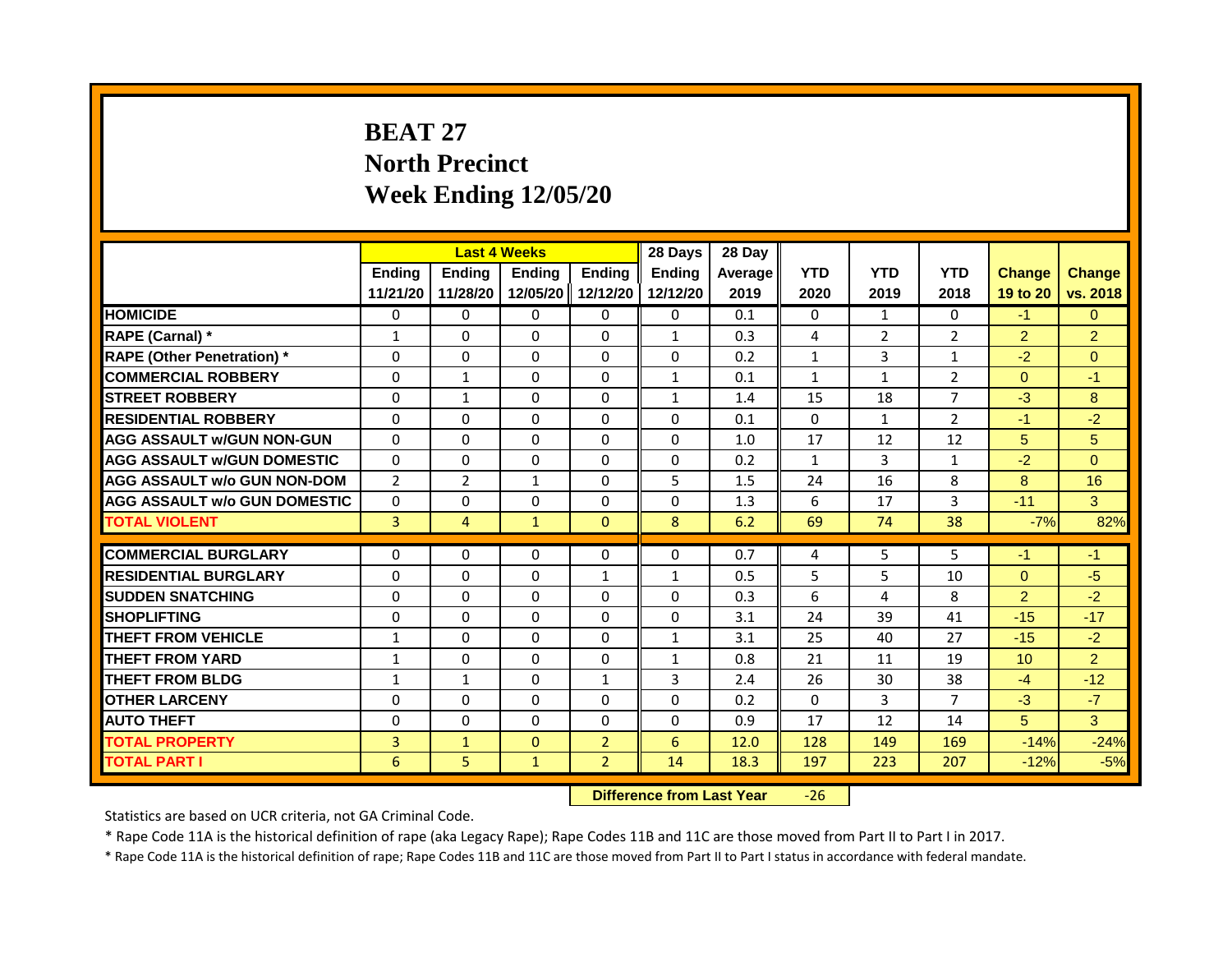# **BEAT 31 Central Precinct Week Ending 12/05/20**

|                                     | <b>Last 4 Weeks</b> |                                  |               | 28 Days        | 28 Day         |         |                |                |                |                      |                |
|-------------------------------------|---------------------|----------------------------------|---------------|----------------|----------------|---------|----------------|----------------|----------------|----------------------|----------------|
|                                     | Ending              | Ending                           | <b>Ending</b> | <b>Ending</b>  | <b>Endina</b>  | Average | <b>YTD</b>     | <b>YTD</b>     | <b>YTD</b>     | <b>Change</b>        | <b>Change</b>  |
|                                     | 11/21/20            | 11/28/20                         | 12/05/20      | 12/12/20       | 12/12/20       | 2019    | 2020           | 2019           | 2018           | 19 to 20             | vs. 2018       |
| <b>HOMICIDE</b>                     | 0                   | $\mathbf{0}$                     | $\mathbf{0}$  | 0              | 0              | 0.1     | $\mathbf{1}$   | $\mathbf{1}$   | $\mathbf{1}$   | $\Omega$             | $\Omega$       |
| RAPE (Carnal) *                     | $\Omega$            | $\Omega$                         | $\Omega$      | $\Omega$       | $\Omega$       | 0.3     | 4              | 4              | $\Omega$       | $\overline{0}$       | $\overline{4}$ |
| <b>RAPE (Other Penetration)</b> *   | $\Omega$            | $\Omega$                         | $\Omega$      | $\Omega$       | $\Omega$       | 0.2     | $\mathbf{1}$   | $\overline{2}$ | $\mathbf{1}$   | $-1$                 | $\overline{0}$ |
| <b>COMMERCIAL ROBBERY</b>           | $\Omega$            | $\Omega$                         | $\Omega$      | $\Omega$       | $\Omega$       | 0.0     | $\mathbf{1}$   | $\Omega$       | $\mathbf{1}$   | $\blacktriangleleft$ | $\Omega$       |
| <b>STREET ROBBERY</b>               | $\Omega$            | $\Omega$                         | $\Omega$      | $\Omega$       | $\Omega$       | 0.7     | 4              | 8              | 9              | $-4$                 | $-5$           |
| <b>RESIDENTIAL ROBBERY</b>          | $\Omega$            | $\Omega$                         | $\Omega$      | $\Omega$       | $\Omega$       | 0.0     | 4              | $\Omega$       | $\Omega$       | $\overline{4}$       | $\overline{4}$ |
| <b>AGG ASSAULT w/GUN NON-DOM</b>    | $\mathbf{1}$        | $\Omega$                         | $\mathbf{1}$  | $\Omega$       | $\overline{2}$ | 1.1     | 15             | 13             | 9              | $\overline{2}$       | 6              |
| <b>AGG ASSAULT W/GUN DOMESTIC</b>   | $\Omega$            | $\Omega$                         | $\Omega$      | $\Omega$       | $\Omega$       | 0.2     | $\overline{2}$ | $\overline{2}$ | $\mathbf{1}$   | $\Omega$             | $\mathbf{1}$   |
| <b>AGG ASSAULT w/o GUN NON-DOM</b>  | $\Omega$            | $\Omega$                         | $\Omega$      | $\Omega$       | $\Omega$       | 0.7     | 5              | 9              | 5              | $-4$                 | $\Omega$       |
| <b>AGG ASSAULT w/o GUN DOMESTIC</b> | $\Omega$            | $\Omega$                         | $\Omega$      | $\mathbf{1}$   | $\mathbf{1}$   | 0.9     | 10             | 12             | 3              | $-2$                 | $\overline{7}$ |
| <b>TOTAL VIOLENT</b>                | $\mathbf{1}$        | $\mathbf{0}$                     | $\mathbf{1}$  | $\mathbf{1}$   | $\overline{3}$ | 4.1     | 47             | 51             | 30             | $-8%$                | 57%            |
|                                     |                     |                                  |               |                |                |         |                |                |                |                      |                |
| <b>COMMERCIAL BURGLARY</b>          | $\Omega$            | $\Omega$                         | $\Omega$      | $\Omega$       | $\Omega$       | 1.2     | 8              | 13             | 8              | $-5$                 | $\Omega$       |
| <b>RESIDENTIAL BURGLARY</b>         | $\Omega$            | $\mathbf{1}$                     | $\Omega$      | $\mathbf{1}$   | $\overline{2}$ | 3.5     | 33             | 41             | 24             | $-8$                 | 9              |
| <b>SUDDEN SNATCHING</b>             | $\Omega$            | $\Omega$                         | $\Omega$      | $\Omega$       | $\Omega$       | 0.3     | $\mathbf{1}$   | 4              | $\mathbf{1}$   | $-3$                 | $\Omega$       |
| <b>SHOPLIFTING</b>                  | $\mathbf{1}$        | $\Omega$                         | $\Omega$      | $\Omega$       | $\mathbf{1}$   | 0.4     | $\overline{7}$ | 5              | $\overline{2}$ | $\overline{2}$       | 5 <sup>1</sup> |
| <b>THEFT FROM VEHICLE</b>           | $\overline{2}$      | $\overline{2}$                   | $\Omega$      | $\mathbf{1}$   | 5              | 4.3     | 36             | 54             | 65             | $-18$                | $-29$          |
| <b>THEFT FROM YARD</b>              | $\Omega$            | $\Omega$                         | $\Omega$      | $\mathbf{1}$   | $\mathbf{1}$   | 4.4     | 34             | 54             | 45             | $-20$                | $-11$          |
| <b>THEFT FROM BLDG</b>              | $\Omega$            | $\mathbf{1}$                     | $\Omega$      | $\Omega$       | $\mathbf{1}$   | 1.5     | 18             | 19             | 24             | $-1$                 | $-6$           |
| <b>OTHER LARCENY</b>                | 0                   | $\overline{2}$                   | $\Omega$      | $\Omega$       | $\overline{2}$ | 1.9     | 19             | 22             | 12             | $-3$                 | $\overline{7}$ |
| <b>AUTO THEFT</b>                   | $\Omega$            | $\mathbf{1}$                     | $\Omega$      | $\Omega$       | $\mathbf{1}$   | 1.1     | 25             | 14             | 22             | 11                   | 3              |
| <b>TOTAL PROPERTY</b>               | $\overline{3}$      | $\overline{7}$                   | $\Omega$      | $\overline{3}$ | 13             | 18.6    | 181            | 226            | 203            | $-20%$               | $-11%$         |
| <b>TOTAL PART I</b>                 | 4                   | $\overline{7}$                   | $\mathbf{1}$  | $\overline{4}$ | 16             | 22.7    | 228            | 277            | 233            | $-18%$               | $-2%$          |
|                                     |                     | <b>Difference from Last Year</b> |               | $-49$          |                |         |                |                |                |                      |                |

Statistics are based on UCR criteria, not GA Criminal Code.

\* Rape Code 11A is the historical definition of rape (aka Legacy Rape); Rape Codes 11B and 11C are those moved from Part II to Part I in 2017.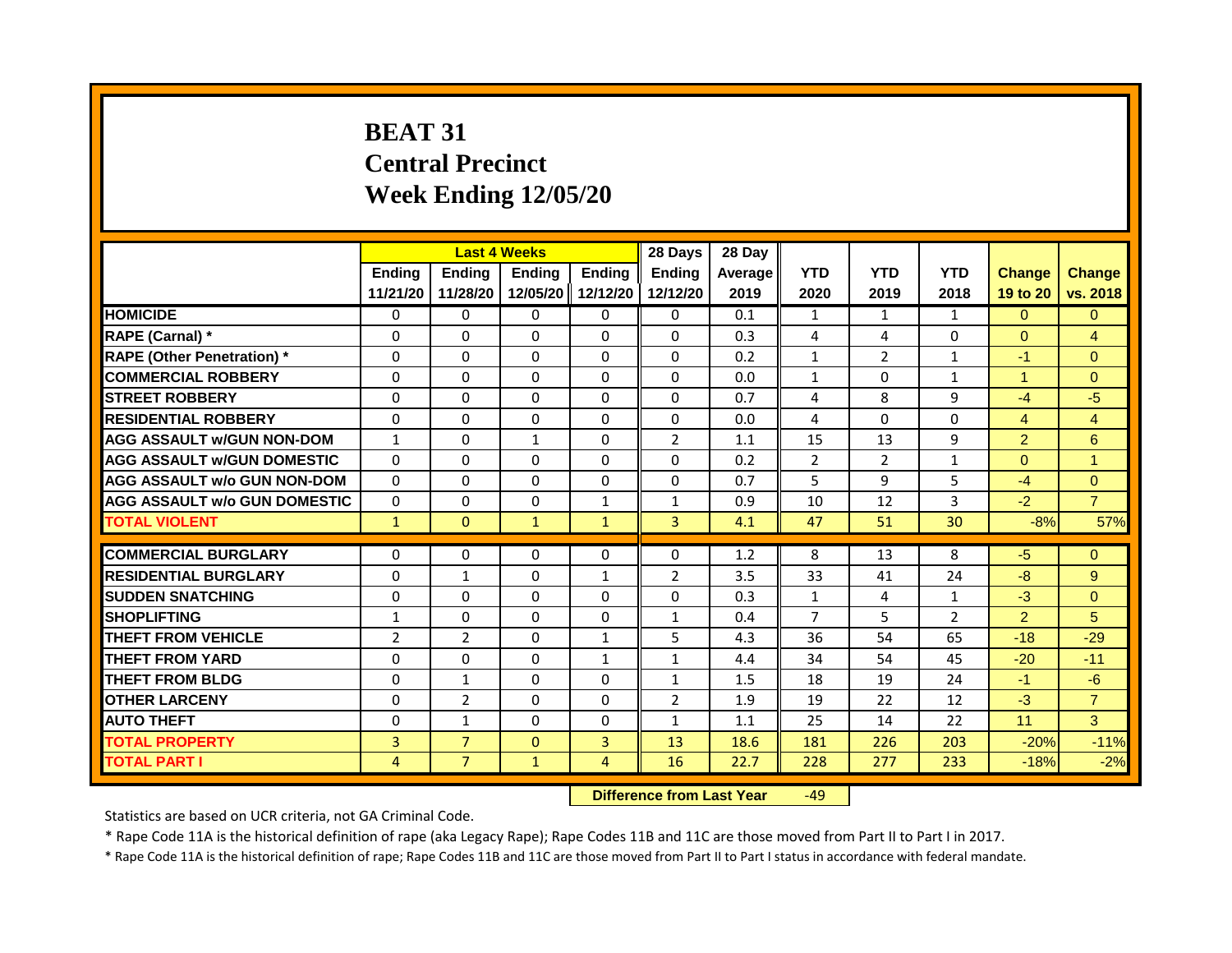# **BEAT 32 Central Precinct Week Ending 12/05/20**

|                                     | <b>Last 4 Weeks</b> |                                  |               | 28 Days        | 28 Day         |         |                |                |                |                |                |
|-------------------------------------|---------------------|----------------------------------|---------------|----------------|----------------|---------|----------------|----------------|----------------|----------------|----------------|
|                                     | <b>Ending</b>       | <b>Ending</b>                    | <b>Ending</b> | <b>Ending</b>  | <b>Endina</b>  | Average | <b>YTD</b>     | <b>YTD</b>     | <b>YTD</b>     | <b>Change</b>  | <b>Change</b>  |
|                                     | 11/21/20            | 11/28/20                         | 12/05/20      | 12/12/20       | 12/12/20       | 2019    | 2020           | 2019           | 2018           | 19 to 20       | vs. 2018       |
| <b>HOMICIDE</b>                     | $\mathbf{0}$        | 0                                | $\mathbf{0}$  | 0              | 0              | 0.1     | 0              | $\mathbf{1}$   | $\Omega$       | $-1$           | $\Omega$       |
| RAPE (Carnal) *                     | 0                   | $\Omega$                         | $\Omega$      | $\Omega$       | $\Omega$       | 0.2     | $\mathbf{1}$   | $\mathbf{1}$   | $\mathbf{1}$   | $\Omega$       | $\Omega$       |
| <b>RAPE (Other Penetration)</b> *   | $\Omega$            | $\Omega$                         | $\Omega$      | $\Omega$       | $\Omega$       | 0.1     | $\Omega$       | $\mathbf{1}$   | $\mathbf{1}$   | $-1$           | $-1$           |
| <b>COMMERCIAL ROBBERY</b>           | $\Omega$            | $\Omega$                         | $\Omega$      | $\Omega$       | $\Omega$       | 0.9     | 6              | 9              | 4              | $-3$           | $\overline{2}$ |
| <b>STREET ROBBERY</b>               | 1                   | $\Omega$                         | $\Omega$      | $\Omega$       | $\mathbf{1}$   | 0.2     | $\overline{2}$ | 3              | 4              | $-1$           | $-2$           |
| <b>RESIDENTIAL ROBBERY</b>          | $\Omega$            | $\Omega$                         | $\Omega$      | $\Omega$       | $\Omega$       | 0.0     | $\Omega$       | $\Omega$       | $\mathbf{1}$   | $\Omega$       | $-1$           |
| <b>AGG ASSAULT w/GUN NON-DOM</b>    | $\Omega$            | $\mathbf{1}$                     | $\mathbf{0}$  | $\Omega$       | $\mathbf{1}$   | 0.2     | $\overline{7}$ | $\mathbf{3}$   | $\overline{7}$ | $\overline{4}$ | $\overline{0}$ |
| <b>AGG ASSAULT W/GUN DOMESTIC</b>   | $\Omega$            | $\Omega$                         | $\Omega$      | $\Omega$       | $\Omega$       | 0.0     | $\mathbf{1}$   | $\Omega$       | $\Omega$       | $\overline{1}$ | $\mathbf{1}$   |
| <b>AGG ASSAULT w/o GUN NON-DOM</b>  | $\Omega$            | $\Omega$                         | $\Omega$      | $\Omega$       | $\Omega$       | 0.3     | 5              | 4              | 4              | $\overline{1}$ | $\overline{1}$ |
| <b>AGG ASSAULT w/o GUN DOMESTIC</b> | $\Omega$            | $\Omega$                         | $\Omega$      | $\Omega$       | $\Omega$       | 0.4     | 4              | 5              | 4              | $-1$           | $\Omega$       |
| <b>TOTAL VIOLENT</b>                | $\mathbf{1}$        | $\mathbf{1}$                     | $\mathbf{0}$  | $\Omega$       | $\overline{2}$ | 2.5     | 26             | 27             | 26             | $-4%$          | 0%             |
|                                     |                     |                                  |               |                |                |         |                |                |                |                |                |
| <b>COMMERCIAL BURGLARY</b>          | $\Omega$            | $\Omega$                         | $\mathbf{1}$  | $\Omega$       | $\mathbf{1}$   | 0.3     | $\overline{7}$ | 4              | $\overline{2}$ | 3              | 5              |
| <b>RESIDENTIAL BURGLARY</b>         | $\Omega$            | $\Omega$                         | $\Omega$      | $\overline{2}$ | $\overline{2}$ | 1.8     | 22             | 23             | 26             | $-1$           | $-4$           |
| <b>SUDDEN SNATCHING</b>             | $\Omega$            | $\Omega$                         | $\Omega$      | $\Omega$       | $\Omega$       | 0.2     | $\Omega$       | $\overline{3}$ | $\Omega$       | $-3$           | $\Omega$       |
| <b>SHOPLIFTING</b>                  | 1                   | $\Omega$                         | $\mathbf{1}$  | $\overline{2}$ | 4              | 3.1     | 30             | 39             | 66             | $-9$           | $-36$          |
| <b>THEFT FROM VEHICLE</b>           | $\Omega$            | $\Omega$                         | $\Omega$      | $\Omega$       | $\Omega$       | 4.9     | 32             | 60             | 79             | $-28$          | $-47$          |
| <b>THEFT FROM YARD</b>              | $\Omega$            | $\mathbf{1}$                     | 3             | $\mathbf{1}$   | 5              | 2.6     | 29             | 33             | 47             | $-4$           | $-18$          |
| <b>THEFT FROM BLDG</b>              | $\Omega$            | $\Omega$                         | $\Omega$      | $\Omega$       | $\Omega$       | 2.5     | 16             | 32             | 31             | $-16$          | $-15$          |
| <b>OTHER LARCENY</b>                | 0                   | $\Omega$                         | $\Omega$      | $\mathbf{1}$   | $\mathbf{1}$   | 0.8     | 20             | 10             | 18             | 10             | $\overline{2}$ |
| <b>AUTO THEFT</b>                   | $\mathbf{1}$        | $\Omega$                         | $\Omega$      | $\mathbf{1}$   | $\overline{2}$ | 1.2     | 13             | 14             | 21             | $-1$           | $-8$           |
| <b>TOTAL PROPERTY</b>               | $\overline{2}$      | $\mathbf{1}$                     | 5             | $\overline{7}$ | 15             | 17.3    | 169            | 218            | 290            | $-22%$         | $-42%$         |
| <b>TOTAL PART I</b>                 | 3                   | $\overline{2}$                   | 5             | $\overline{7}$ | 17             | 19.8    | 195            | 245            | 316            | $-20%$         | $-38%$         |
|                                     |                     | <b>Difference from Last Year</b> |               | $-50$          |                |         |                |                |                |                |                |

Statistics are based on UCR criteria, not GA Criminal Code.

\* Rape Code 11A is the historical definition of rape (aka Legacy Rape); Rape Codes 11B and 11C are those moved from Part II to Part I in 2017.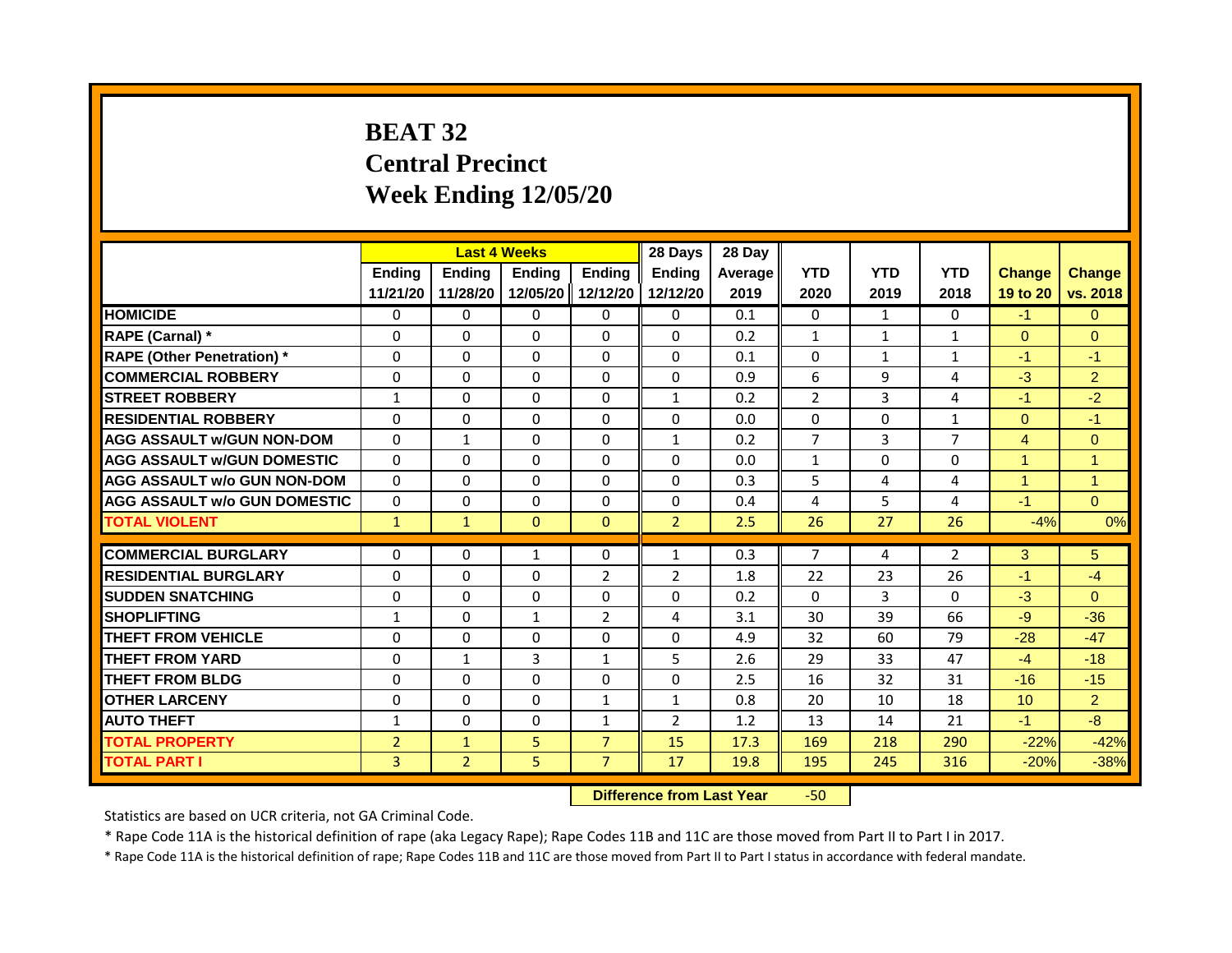## **BEAT 33 Central Precinct Week Ending 12/05/20**

|                                     | <b>Last 4 Weeks</b><br><b>Ending</b><br><b>Ending</b><br>Ending |                |                                  |                   | 28 Days        | 28 Day  |                |                |                |                |                |
|-------------------------------------|-----------------------------------------------------------------|----------------|----------------------------------|-------------------|----------------|---------|----------------|----------------|----------------|----------------|----------------|
|                                     |                                                                 |                |                                  | <b>Ending</b>     | <b>Endina</b>  | Average | <b>YTD</b>     | <b>YTD</b>     | <b>YTD</b>     | <b>Change</b>  | <b>Change</b>  |
|                                     | 11/21/20                                                        | 11/28/20       |                                  | 12/05/20 12/12/20 | 12/12/20       | 2019    | 2020           | 2019           | 2018           | 19 to 20       | vs. 2018       |
| <b>HOMICIDE</b>                     | 0                                                               | 0              | 0                                | $\mathbf{1}$      | 1              | 0.2     | 2              | $\overline{2}$ | 0              | $\mathbf{0}$   | $\overline{2}$ |
| RAPE (Carnal) *                     | 0                                                               | $\Omega$       | $\Omega$                         | $\Omega$          | $\Omega$       | 0.0     | $\overline{2}$ | $\mathbf{0}$   | 3              | $\overline{2}$ | $-1$           |
| <b>RAPE (Other Penetration) *</b>   | $\Omega$                                                        | $\Omega$       | $\Omega$                         | $\Omega$          | $\Omega$       | 0.1     | $\Omega$       | $\mathbf{1}$   | $\overline{2}$ | $-1$           | $-2$           |
| <b>COMMERCIAL ROBBERY</b>           | 0                                                               | 1              | 0                                | 0                 | 1              | 0.3     | 4              | 3              | $\overline{2}$ | $\mathbf{1}$   | $\overline{2}$ |
| <b>STREET ROBBERY</b>               | $\Omega$                                                        | $\Omega$       | $\Omega$                         | $\Omega$          | $\Omega$       | 1.3     | 12             | 16             | 19             | $-4$           | $-7$           |
| <b>RESIDENTIAL ROBBERY</b>          | 0                                                               | 0              | 0                                | $\mathbf 0$       | 0              | 0.0     | $\mathbf 0$    | 0              | $\Omega$       | $\mathbf{0}$   | $\overline{0}$ |
| <b>AGG ASSAULT w/GUN NON-DOM</b>    | $\Omega$                                                        | $\Omega$       | $\Omega$                         | $\Omega$          | $\Omega$       | 1.0     | 9              | 11             | 10             | $-2$           | $-1$           |
| <b>AGG ASSAULT w/GUN DOMESTIC</b>   | $\Omega$                                                        | $\Omega$       | $\Omega$                         | $\Omega$          | $\Omega$       | 0.2     | $\mathbf{1}$   | $\overline{2}$ | $\Omega$       | $-1$           | $\mathbf{1}$   |
| <b>AGG ASSAULT w/o GUN NON-DOM</b>  | $\Omega$                                                        | 0              | 1                                | $\mathbf{0}$      | $\mathbf{1}$   | 0.9     | 9              | 12             | 9              | $-3$           | $\mathbf{0}$   |
| <b>AGG ASSAULT w/o GUN DOMESTIC</b> | $\Omega$                                                        | 0              | 0                                | $\mathbf 0$       | 0              | 0.7     | 11             | 9              | 3              | $\overline{2}$ | 8              |
| <b>TOTAL VIOLENT</b>                | $\mathbf{0}$                                                    | $\mathbf{1}$   | $\mathbf{1}$                     | $\mathbf{1}$      | 3              | 4.7     | 50             | 56             | 48             | $-11%$         | 4%             |
|                                     |                                                                 |                |                                  |                   |                |         |                |                |                |                |                |
| <b>COMMERCIAL BURGLARY</b>          | 0                                                               | 0              | 0                                | 0                 | 0              | 1.3     | 9              | 14             | 10             | $-5$           | $-1$           |
| <b>RESIDENTIAL BURGLARY</b>         | $\Omega$                                                        | $\Omega$       | $\Omega$                         | $\Omega$          | $\Omega$       | 1.8     | 14             | 24             | 19             | $-10$          | $-5$           |
| <b>SUDDEN SNATCHING</b>             | $\Omega$                                                        | $\Omega$       | $\mathbf{1}$                     | $\Omega$          | $\mathbf{1}$   | 0.1     | 3              | $\mathbf{1}$   | 5              | $\overline{2}$ | $-2$           |
| <b>SHOPLIFTING</b>                  | $\Omega$                                                        | $\mathbf{0}$   | 0                                | $\mathbf{0}$      | $\Omega$       | 7.9     | 28             | 101            | 59             | $-73$          | $-31$          |
| <b>THEFT FROM VEHICLE</b>           | $\mathbf{1}$                                                    | $\mathbf{1}$   | $\Omega$                         | $\Omega$          | $\overline{2}$ | 3.4     | 37             | 44             | 57             | $-7$           | $-20$          |
| <b>THEFT FROM YARD</b>              | $\Omega$                                                        | $\Omega$       | $\Omega$                         | $\Omega$          | $\Omega$       | 3.6     | 43             | 47             | 46             | $-4$           | $-3$           |
| <b>THEFT FROM BLDG</b>              | 0                                                               | $\mathbf{0}$   | 0                                | $\mathbf{0}$      | $\Omega$       | 1.7     | 13             | 20             | 33             | $-7$           | $-20$          |
| <b>OTHER LARCENY</b>                | 0                                                               | $\Omega$       | $\Omega$                         | $\Omega$          | $\Omega$       | 2.0     | 12             | 27             | 10             | $-15$          | $\overline{2}$ |
| <b>AUTO THEFT</b>                   | 0                                                               | 0              | 0                                | $\mathbf 0$       | 0              | 1.4     | 19             | 17             | 41             | $\overline{2}$ | $-22$          |
| <b>TOTAL PROPERTY</b>               | $\mathbf{1}$                                                    | $\mathbf{1}$   | $\mathbf{1}$                     | $\mathbf{0}$      | 3              | 23.2    | 178            | 295            | 280            | $-40%$         | $-36%$         |
| <b>TOTAL PART I</b>                 | $\mathbf{1}$                                                    | $\overline{2}$ | $\overline{2}$                   | $\mathbf{1}$      | 6              | 27.8    | 228            | 351            | 328            | $-35%$         | $-30%$         |
|                                     |                                                                 |                | <b>Difference from Last Year</b> |                   | $-123$         |         |                |                |                |                |                |

Statistics are based on UCR criteria, not GA Criminal Code.

\* Rape Code 11A is the historical definition of rape (aka Legacy Rape); Rape Codes 11B and 11C are those moved from Part II to Part I in 2017.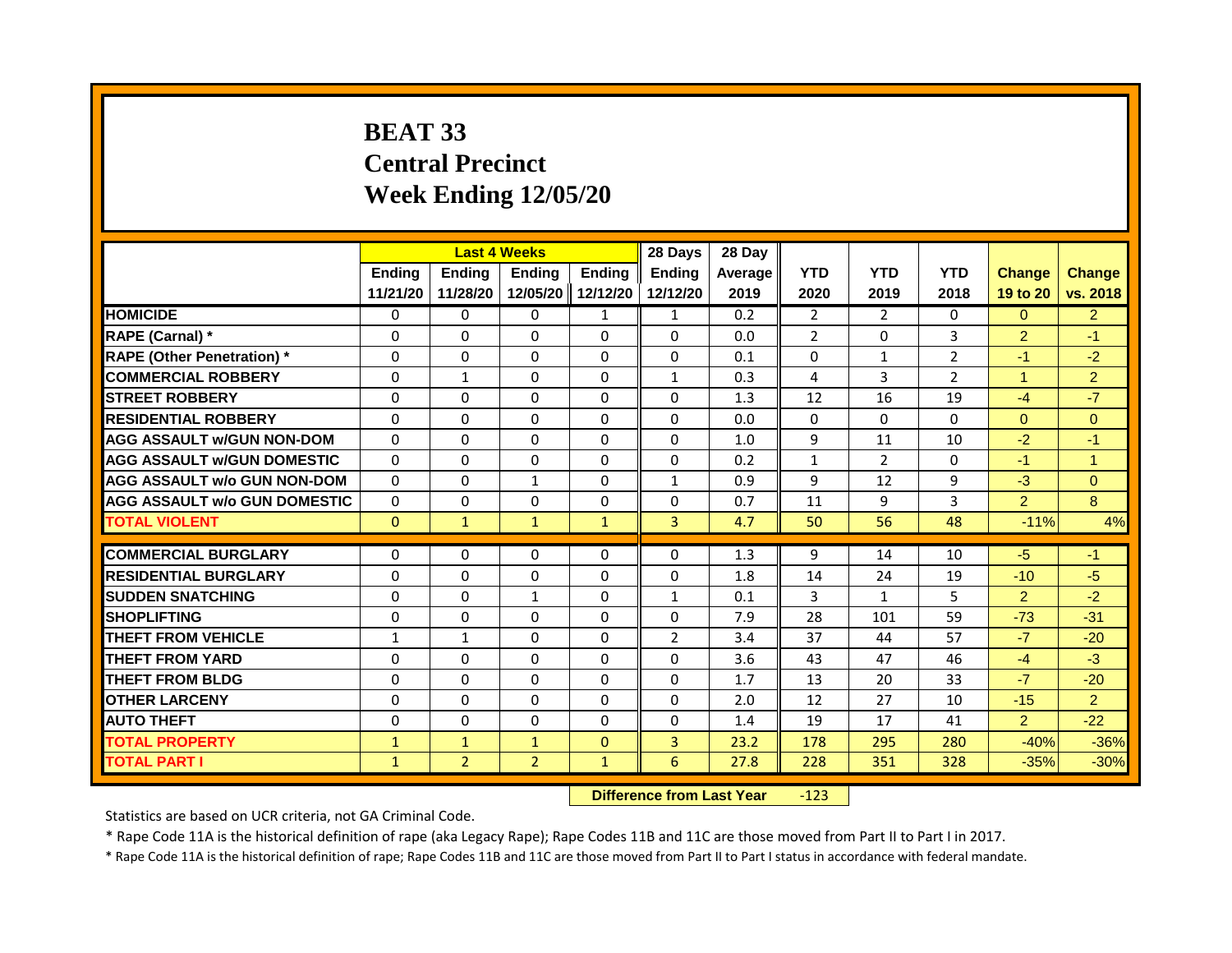# **BEAT 34 Central Precinct Week Ending 12/05/20**

|                                     | <b>Last 4 Weeks</b><br>Ending<br><b>Ending</b><br><b>Ending</b> |                |                                  | 28 Days        | 28 Day         |         |                |                |                |                      |                      |
|-------------------------------------|-----------------------------------------------------------------|----------------|----------------------------------|----------------|----------------|---------|----------------|----------------|----------------|----------------------|----------------------|
|                                     |                                                                 |                |                                  | <b>Ending</b>  | <b>Ending</b>  | Average | <b>YTD</b>     | <b>YTD</b>     | <b>YTD</b>     | <b>Change</b>        | <b>Change</b>        |
|                                     | 11/21/20                                                        | 11/28/20       | 12/05/20                         | 12/12/20       | 12/12/20       | 2019    | 2020           | 2019           | 2018           | 19 to 20             | vs. 2018             |
| <b>HOMICIDE</b>                     | 0                                                               | 0              | $\mathbf{0}$                     | 0              | $\Omega$       | 0.1     | 3              | $\mathbf{1}$   | 3              | 2                    | $\Omega$             |
| RAPE (Carnal) *                     | $\Omega$                                                        | $\Omega$       | 0                                | $\Omega$       | $\Omega$       | 0.2     | 5              | 3              | $\mathbf{1}$   | $\overline{2}$       | $\overline{4}$       |
| <b>RAPE (Other Penetration)</b> *   | 0                                                               | $\mathbf{1}$   | $\Omega$                         | $\Omega$       | $\mathbf{1}$   | 0.1     | $\overline{2}$ | $\mathbf{1}$   | $\Omega$       | $\overline{1}$       | $\overline{2}$       |
| <b>COMMERCIAL ROBBERY</b>           | $\Omega$                                                        | $\Omega$       | $\Omega$                         | $\Omega$       | $\Omega$       | 0.0     | $\mathbf{1}$   | $\Omega$       | $\Omega$       | $\overline{1}$       | $\blacktriangleleft$ |
| <b>STREET ROBBERY</b>               | 0                                                               | $\Omega$       | $\Omega$                         | $\Omega$       | $\Omega$       | 0.9     | 13             | 12             | 11             | $\blacktriangleleft$ | $\overline{2}$       |
| <b>RESIDENTIAL ROBBERY</b>          | $\Omega$                                                        | $\Omega$       | $\Omega$                         | $\Omega$       | $\Omega$       | 0.2     | $\Omega$       | $\overline{2}$ | $\overline{2}$ | $-2$                 | $-2$                 |
| <b>AGG ASSAULT w/GUN NON-DOM</b>    | $\mathbf{1}$                                                    | $\Omega$       | $\Omega$                         | $\Omega$       | $\mathbf{1}$   | 1.8     | 23             | 23             | 18             | $\Omega$             | 5                    |
| <b>AGG ASSAULT W/GUN DOMESTIC</b>   | $\Omega$                                                        | $\Omega$       | $\Omega$                         | $\Omega$       | 0              | 0.5     | $\Omega$       | 6              | $\overline{3}$ | $-6$                 | $-3$                 |
| <b>AGG ASSAULT w/o GUN NON-DOM</b>  | $\Omega$                                                        | $\Omega$       | $\Omega$                         | $\mathbf{1}$   | $\mathbf{1}$   | 0.9     | 13             | 12             | 13             | $\overline{1}$       | $\Omega$             |
| <b>AGG ASSAULT w/o GUN DOMESTIC</b> | $\Omega$                                                        | $\Omega$       | $\mathbf{1}$                     | $\Omega$       | $\mathbf{1}$   | 1.6     | 18             | 21             | 16             | $-3$                 | 2 <sup>1</sup>       |
| <b>TOTAL VIOLENT</b>                | $\mathbf{1}$                                                    | $\mathbf{1}$   | $\mathbf{1}$                     | $\mathbf{1}$   | $\overline{4}$ | 6.2     | 78             | 81             | 67             | $-4%$                | 16%                  |
| <b>COMMERCIAL BURGLARY</b>          | 0                                                               | 0              | $\mathbf{0}$                     | $\Omega$       | $\Omega$       | 0.5     | 5              | 6              | 1              | -1                   | $\overline{4}$       |
| <b>RESIDENTIAL BURGLARY</b>         | $\Omega$                                                        | $\Omega$       | $\Omega$                         | $\mathbf{1}$   | $\mathbf{1}$   | 3.2     | 26             | 41             | 55             | $-15$                | $-29$                |
| <b>SUDDEN SNATCHING</b>             | $\Omega$                                                        | $\Omega$       | $\Omega$                         | $\Omega$       | $\Omega$       | 0.2     | $\mathbf{1}$   | $\overline{2}$ | 4              | $-1$                 | $-3$                 |
| <b>SHOPLIFTING</b>                  | 0                                                               | 0              | 1                                | 0              | 1              | 1.2     | $\overline{7}$ | 16             | 6              | $-9$                 | $\blacktriangleleft$ |
| <b>THEFT FROM VEHICLE</b>           | $\Omega$                                                        | $\Omega$       | $\mathbf{1}$                     | $\Omega$       | $\mathbf{1}$   | 2.3     | 28             | 29             | 36             | $-1$                 | -8                   |
| <b>THEFT FROM YARD</b>              | $\Omega$                                                        | $\mathbf{1}$   | $\Omega$                         | $\mathbf{1}$   | $\overline{2}$ | 2.3     | 16             | 30             | 19             | $-14$                | $-3$                 |
| <b>THEFT FROM BLDG</b>              | $\Omega$                                                        | $\Omega$       | $\Omega$                         | $\Omega$       | $\Omega$       |         |                |                |                | $\Omega$             |                      |
|                                     |                                                                 |                |                                  |                |                | 1.4     | 17             | 17             | 27             |                      | $-10$                |
| <b>OTHER LARCENY</b>                | $\Omega$                                                        | $\Omega$       | 0                                | $\Omega$       | 0              | 0.3     | 5              | 4              | 1              | $\blacktriangleleft$ | $\overline{4}$       |
| <b>AUTO THEFT</b>                   | $\Omega$                                                        | $\mathbf{1}$   | $\mathbf{1}$                     | $\overline{2}$ | 4              | 2.0     | 26             | 24             | 31             | $\overline{2}$       | $-5$                 |
| <b>TOTAL PROPERTY</b>               | $\Omega$                                                        | $\overline{2}$ | $\overline{3}$                   | $\overline{4}$ | $\overline{9}$ | 13.3    | 131            | 169            | 180            | $-22%$               | $-27%$               |
| <b>TOTAL PART I</b>                 | $\mathbf{1}$                                                    | 3              | 4                                | 5              | 13             | 19.6    | 209            | 250            | 247            | $-16%$               | $-15%$               |
|                                     |                                                                 |                | <b>Difference from Last Year</b> |                | $-41$          |         |                |                |                |                      |                      |

Statistics are based on UCR criteria, not GA Criminal Code.

\* Rape Code 11A is the historical definition of rape (aka Legacy Rape); Rape Codes 11B and 11C are those moved from Part II to Part I in 2017.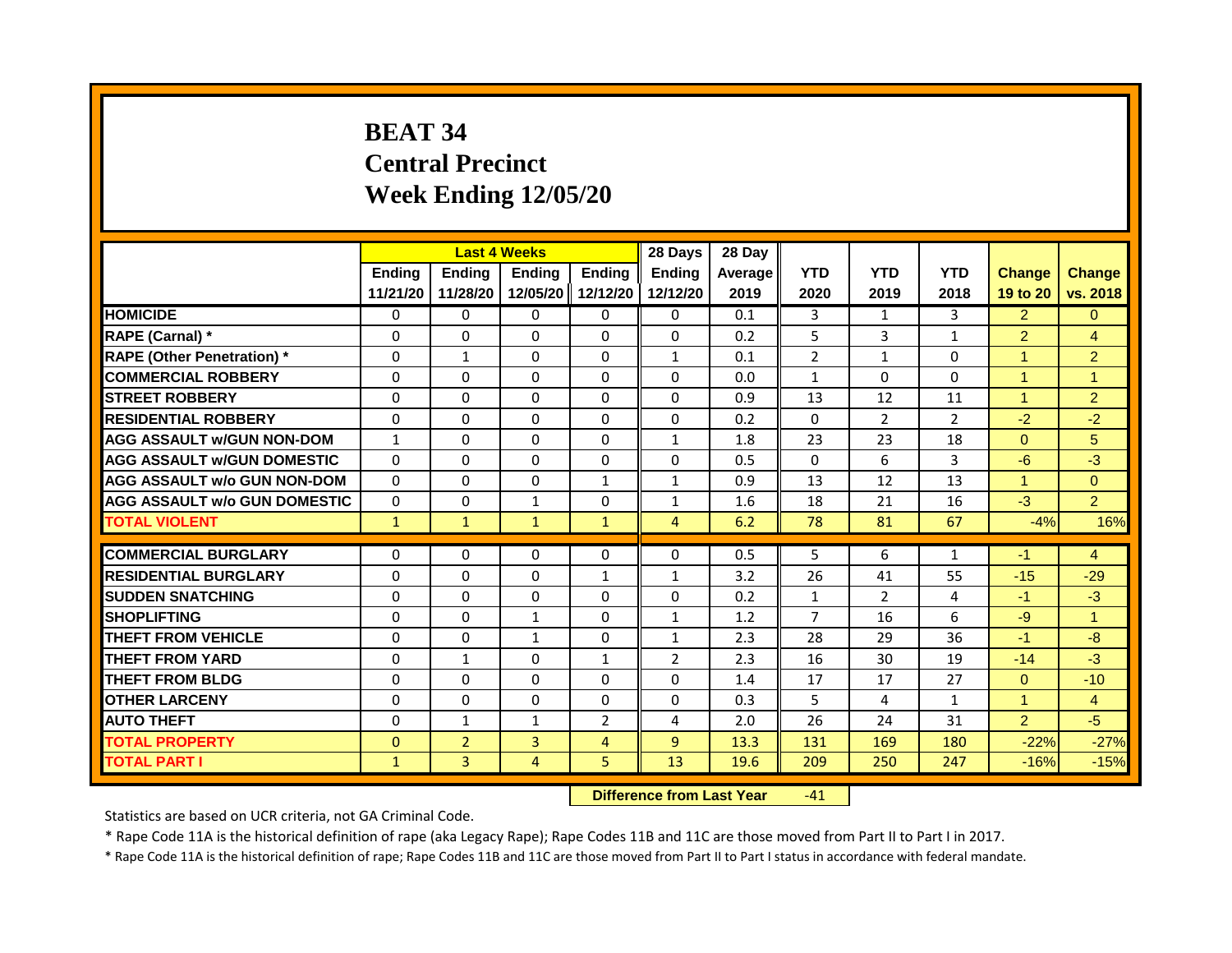# **BEAT 35 Central Precinct Week Ending 12/05/20**

|                                     | <b>Last 4 Weeks</b> |                |                                  | 28 Days        | 28 Day         |         |                |                |                |                      |                |
|-------------------------------------|---------------------|----------------|----------------------------------|----------------|----------------|---------|----------------|----------------|----------------|----------------------|----------------|
|                                     | <b>Ending</b>       | <b>Ending</b>  | Ending                           | <b>Endina</b>  | <b>Endina</b>  | Average | <b>YTD</b>     | <b>YTD</b>     | <b>YTD</b>     | <b>Change</b>        | <b>Change</b>  |
|                                     | 11/21/20            | 11/28/20       | 12/05/20                         | 12/12/20       | 12/12/20       | 2019    | 2020           | 2019           | 2018           | 19 to 20             | vs. 2018       |
| <b>HOMICIDE</b>                     | 0                   | 0              | $\mathbf{0}$                     | 0              | 0              | 0.0     | 6              | $\Omega$       | 1              | 6                    | 5              |
| RAPE (Carnal) *                     | 0                   | $\Omega$       | 0                                | $\Omega$       | $\Omega$       | 0.0     | $\overline{2}$ | $\mathbf{0}$   | 4              | $\overline{2}$       | $-2$           |
| <b>RAPE (Other Penetration)</b> *   | $\Omega$            | $\Omega$       | $\Omega$                         | $\Omega$       | $\Omega$       | 0.0     | $\mathbf{1}$   | $\mathbf{0}$   | 3              | $\overline{1}$       | $-2$           |
| <b>COMMERCIAL ROBBERY</b>           | $\Omega$            | $\mathbf{1}$   | $\Omega$                         | $\Omega$       | $\mathbf{1}$   | 0.2     | 4              | $\overline{2}$ | 1              | $\overline{2}$       | 3              |
| <b>STREET ROBBERY</b>               | $\Omega$            | $\mathbf{1}$   | 0                                | $\Omega$       | $\mathbf{1}$   | 1.1     | 6              | 13             | $\overline{7}$ | $-7$                 | $-1$           |
| <b>RESIDENTIAL ROBBERY</b>          | $\Omega$            | $\Omega$       | $\Omega$                         | $\Omega$       | $\Omega$       | 0.0     | $\mathbf{1}$   | $\Omega$       | $\Omega$       | $\overline{1}$       | $\overline{1}$ |
| <b>AGG ASSAULT w/GUN NON-DOM</b>    | $\mathbf{1}$        | $\Omega$       | $\mathbf{1}$                     | $\Omega$       | $\overline{2}$ | 2.2     | 19             | 28             | 20             | $-9$                 | $-1$           |
| <b>AGG ASSAULT W/GUN DOMESTIC</b>   | $\Omega$            | $\Omega$       | $\Omega$                         | $\Omega$       | $\Omega$       | 0.2     | 3              | $\overline{2}$ | 5              | $\blacktriangleleft$ | $-2$           |
| <b>AGG ASSAULT w/o GUN NON-DOM</b>  | $\Omega$            | $\Omega$       | 0                                | $\Omega$       | $\Omega$       | 0.6     | 5              | 8              | 10             | $-3$                 | $-5$           |
| <b>AGG ASSAULT w/o GUN DOMESTIC</b> | $\Omega$            | $\Omega$       | 0                                | $\mathbf{1}$   | 1              | 0.9     | 13             | 12             | 8              | $\blacktriangleleft$ | 5 <sup>5</sup> |
| <b>TOTAL VIOLENT</b>                | $\mathbf{1}$        | $\overline{2}$ | $\mathbf{1}$                     | $\mathbf{1}$   | 5              | 5.2     | 60             | 65             | 59             | $-8%$                | 2%             |
|                                     |                     |                |                                  |                |                |         |                |                |                |                      |                |
| <b>COMMERCIAL BURGLARY</b>          | $\Omega$            | 1              | $\Omega$                         | $\Omega$       | 1              | 1.2     | $\overline{7}$ | 15             | $\overline{5}$ | $-8$                 | 2              |
| <b>RESIDENTIAL BURGLARY</b>         | $\Omega$            | $\overline{2}$ | $\Omega$                         | $\Omega$       | $\overline{2}$ | 2.9     | 29             | 36             | 43             | $-7$                 | $-14$          |
| <b>SUDDEN SNATCHING</b>             | $\Omega$            | $\Omega$       | $\Omega$                         | $\Omega$       | 0              | 0.2     | $\Omega$       | $\overline{2}$ | $\overline{2}$ | $-2$                 | $-2$           |
| <b>SHOPLIFTING</b>                  | $\Omega$            | $\mathbf{1}$   | $\mathbf{1}$                     | $\mathbf{1}$   | 3              | 2.4     | 32             | 31             | 30             | $\overline{1}$       | $\overline{2}$ |
| <b>THEFT FROM VEHICLE</b>           | $\mathbf{1}$        | $\Omega$       | 0                                | $\Omega$       | $\mathbf{1}$   | 6.5     | 38             | 82             | 50             | $-44$                | $-12$          |
| <b>THEFT FROM YARD</b>              | $\Omega$            | $\Omega$       | $\Omega$                         | $\Omega$       | $\Omega$       | 1.4     | 5              | 18             | 27             | $-13$                | $-22$          |
| <b>THEFT FROM BLDG</b>              | $\mathbf{1}$        | $\mathbf{1}$   | $\Omega$                         | $\Omega$       | 2              | 1.8     | 14             | 22             | 16             | $-8$                 | $-2$           |
| <b>OTHER LARCENY</b>                | $\Omega$            | $\Omega$       | 0                                | $\Omega$       | 0              | 1.2     | 4              | 13             | 6              | $-9$                 | $-2$           |
| <b>AUTO THEFT</b>                   | $\overline{2}$      | $\Omega$       | $\overline{2}$                   | $\Omega$       | 4              | 2.1     | 35             | 26             | 43             | 9                    | $-8-$          |
| <b>TOTAL PROPERTY</b>               | 4                   | 5              | $\overline{3}$                   | $\mathbf{1}$   | 13             | 19.7    | 164            | 245            | 222            | $-33%$               | $-26%$         |
| <b>TOTAL PART I</b>                 | 5.                  | $\overline{7}$ | 4                                | $\overline{2}$ | 18             | 24.9    | 224            | 310            | 281            | $-28%$               | $-20%$         |
|                                     |                     |                | <b>Difference from Last Year</b> |                | $-86$          |         |                |                |                |                      |                |

Statistics are based on UCR criteria, not GA Criminal Code.

\* Rape Code 11A is the historical definition of rape (aka Legacy Rape); Rape Codes 11B and 11C are those moved from Part II to Part I in 2017.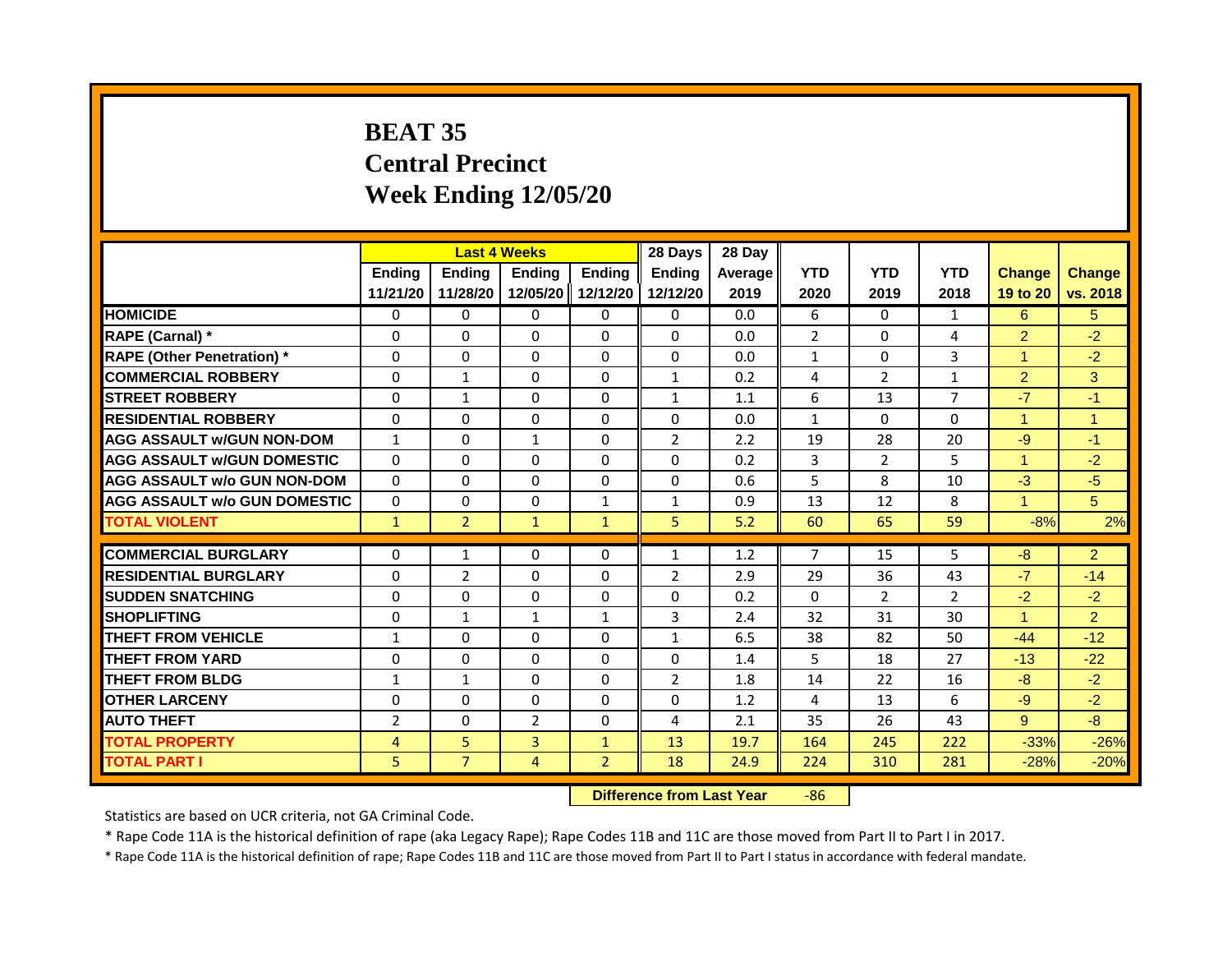# **BEAT 36 Central Precinct Week Ending 12/05/20**

|                                    |               |                | <b>Last 4 Weeks</b> |                | 28 Days        | 28 Day  |                |                |                |                |                |
|------------------------------------|---------------|----------------|---------------------|----------------|----------------|---------|----------------|----------------|----------------|----------------|----------------|
|                                    | <b>Endina</b> | <b>Endina</b>  | <b>Ending</b>       | <b>Ending</b>  | <b>Ending</b>  | Average | <b>YTD</b>     | <b>YTD</b>     | <b>YTD</b>     | <b>Change</b>  | <b>Change</b>  |
|                                    | 11/21/20      | 11/28/20       | 12/05/20            | 12/12/20       | 12/12/20       | 2019    | 2020           | 2019           | 2018           | 19 to 20       | vs. 2018       |
| <b>HOMICIDE</b>                    | 0             | 0              | 0                   | $\mathbf{0}$   | $\mathbf{0}$   | 0.0     | $\overline{2}$ | $\Omega$       | $\mathbf{1}$   | $\overline{2}$ | $\mathbf{1}$   |
| RAPE (Carnal) *                    | 0             | 0              | 0                   | 0              | $\Omega$       | 0.2     | 5              | $\overline{2}$ | $\overline{2}$ | 3              | 3              |
| <b>RAPE (Other Penetration)*</b>   | $\Omega$      | $\Omega$       | $\Omega$            | $\Omega$       | $\Omega$       | 0.0     | $\Omega$       | $\Omega$       | $\mathbf{1}$   | $\Omega$       | $-1$           |
| <b>COMMERCIAL ROBBERY</b>          | $\Omega$      | $\Omega$       | 0                   | $\Omega$       | $\Omega$       | 0.2     | $\Omega$       | 3              | 0              | $-3$           | $\overline{0}$ |
| <b>STREET ROBBERY</b>              | $\Omega$      | $\Omega$       | $\Omega$            | $\mathbf{0}$   | $\Omega$       | 0.6     | $\overline{2}$ | 6              | 4              | $-4$           | $-2$           |
| <b>RESIDENTIAL ROBBERY</b>         | $\Omega$      | $\Omega$       | $\Omega$            | $\mathbf{0}$   | $\mathbf{0}$   | 0.1     | 4              | $\mathbf{1}$   | 5              | 3              | $-1$           |
| <b>AGG ASSAULT w/GUN NON-DOM</b>   | $\Omega$      | $\mathbf{1}$   | $\Omega$            | $\mathbf{1}$   | $\overline{2}$ | 0.8     | 5              | 11             | 8              | $-6$           | $-3$           |
| AGG ASSAULT W/GUN DOMESTIC         | $\Omega$      | $\Omega$       | $\mathbf{1}$        | $\Omega$       | $\mathbf{1}$   | 0.2     | 2              | 2              | $\mathbf{1}$   | $\Omega$       | $\mathbf{1}$   |
| <b>AGG ASSAULT w/o GUN NON-DOM</b> | $\Omega$      | $\Omega$       | $\Omega$            | $\mathbf{0}$   | $\Omega$       | 0.5     | 5              | 5              | 4              | $\Omega$       | 1              |
| AGG ASSAULT W/o GUN DOMESTIC       | $\Omega$      | $\mathbf{1}$   | $\Omega$            | $\Omega$       | $\mathbf{1}$   | 0.3     | 13             | 4              | 4              | 9              | 9              |
| <b>TOTAL VIOLENT</b>               | $\Omega$      | $\overline{2}$ | $\mathbf{1}$        | $\mathbf{1}$   | $\overline{4}$ | 2.9     | 38             | 34             | 30             | 12%            | 27%            |
|                                    |               |                |                     |                |                |         |                |                |                |                |                |
| <b>COMMERCIAL BURGLARY</b>         | 0             | $\Omega$       | 0                   | $\mathbf{1}$   | $\mathbf{1}$   | 1.1     | $\overline{7}$ | 11             | 6              | $-4$           | 1              |
| <b>RESIDENTIAL BURGLARY</b>        | $\Omega$      | $\Omega$       | $\Omega$            | $\Omega$       | $\Omega$       | 2.3     | 12             | 30             | 21             | $-18$          | $-9$           |
| <b>SUDDEN SNATCHING</b>            | $\Omega$      | $\Omega$       | $\Omega$            | $\mathbf{0}$   | $\Omega$       | 0.1     | $\overline{2}$ | $\mathbf{1}$   | $\overline{2}$ | $\mathbf{1}$   | $\overline{0}$ |
| <b>SHOPLIFTING</b>                 | 3             | $\Omega$       | $\overline{2}$      | $\mathbf{0}$   | 5              | 3.7     | 51             | 47             | 41             | 4              | 10             |
| <b>THEFT FROM VEHICLE</b>          | $\mathbf{1}$  | $\Omega$       | $\mathbf{1}$        | $\overline{2}$ | 4              | 3.3     | 36             | 42             | 40             | $-6$           | $-4$           |
| <b>THEFT FROM YARD</b>             | $\Omega$      | $\mathbf{1}$   | $\mathbf{1}$        | $\Omega$       | $\overline{2}$ | 0.7     | 18             | 9              | 14             | 9              | $\overline{4}$ |
| <b>THEFT FROM BLDG</b>             | $\Omega$      | $\Omega$       | $\mathbf{1}$        | $\Omega$       | $\mathbf{1}$   | 1.5     | 17             | 20             | 25             | $-3$           | $-8$           |
| <b>OTHER LARCENY</b>               | $\Omega$      | $\Omega$       | 0                   | $\Omega$       | $\Omega$       | 0.3     | 3              | 3              | $\mathbf{1}$   | $\Omega$       | $\overline{2}$ |
| <b>AUTO THEFT</b>                  | $\mathbf{1}$  | $\Omega$       | $\Omega$            | $\mathbf{0}$   | $\mathbf{1}$   | 1.8     | 32             | 23             | 21             | 9              | 11             |
| <b>TOTAL PROPERTY</b>              | 5             | $\mathbf{1}$   | 5                   | 3              | 14             | 14.8    | 178            | 186            | 171            | $-4%$          | 4%             |
| <b>TOTAL PART I</b>                | 5             | 3              | 6                   | $\overline{4}$ | 18             | 17.7    | 216            | 220            | 201            | $-2%$          | 7%             |

**Difference from Last Year** -4

Statistics are based on UCR criteria, not GA Criminal Code.

\* Rape Code 11A is the historical definition of rape (aka Legacy Rape); Rape Codes 11B and 11C are those moved from Part II to Part I in 2017.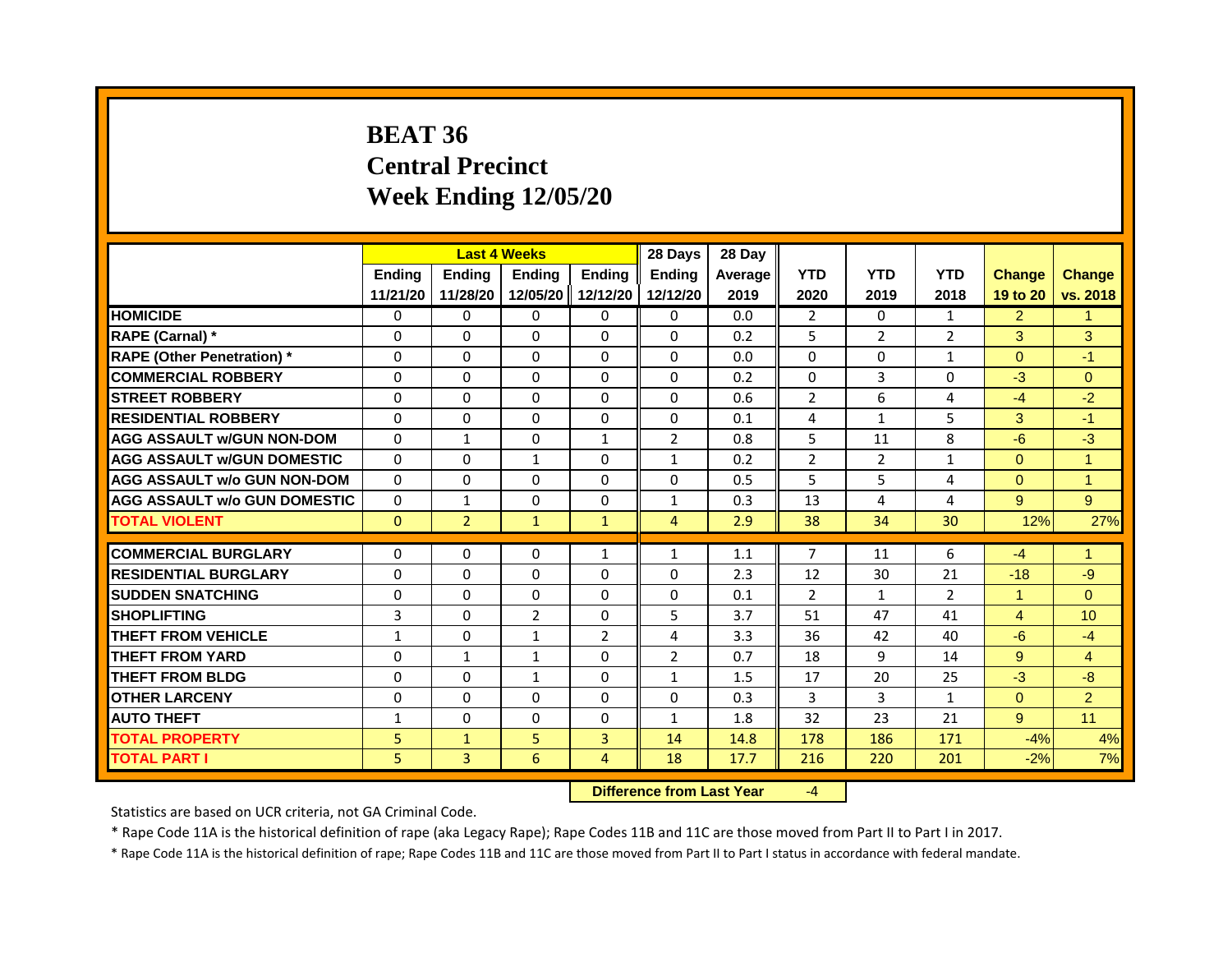# **BEAT 41 South Precinct Week Ending 12/05/20**

|                                     | <b>Last 4 Weeks</b> |              |                                  | 28 Days        | 28 Day         |         |                |                |                |                |                 |
|-------------------------------------|---------------------|--------------|----------------------------------|----------------|----------------|---------|----------------|----------------|----------------|----------------|-----------------|
|                                     | Ending              | Ending       | <b>Ending</b>                    | <b>Endina</b>  | <b>Endina</b>  | Average | <b>YTD</b>     | <b>YTD</b>     | <b>YTD</b>     | <b>Change</b>  | <b>Change</b>   |
|                                     | 11/21/20            | 11/28/20     | 12/05/20                         | 12/12/20       | 12/12/20       | 2019    | 2020           | 2019           | 2018           | 19 to 20       | vs. 2018        |
| <b>HOMICIDE</b>                     | 0                   | $\Omega$     | $\mathbf{0}$                     | 0              | 0              | 0.1     | 0              | $\mathbf{1}$   | $\mathbf{0}$   | $-1$           | $\Omega$        |
| RAPE (Carnal) *                     | $\Omega$            | $\Omega$     | $\Omega$                         | $\Omega$       | $\Omega$       | 0.2     | $\mathbf{1}$   | 4              | $\overline{2}$ | $-3$           | $-1$            |
| <b>RAPE (Other Penetration)</b> *   | 0                   | $\mathbf{0}$ | $\Omega$                         | $\Omega$       | $\Omega$       | 0.0     | $\Omega$       | $\Omega$       | $\mathbf{1}$   | $\Omega$       | $-1$            |
| <b>COMMERCIAL ROBBERY</b>           | $\Omega$            | $\Omega$     | $\Omega$                         | $\Omega$       | $\Omega$       | 0.6     | $\overline{2}$ | $\overline{7}$ | $\overline{2}$ | $-5$           | $\mathbf{0}$    |
| <b>STREET ROBBERY</b>               | $\mathbf{1}$        | $\Omega$     | $\Omega$                         | $\Omega$       | $\mathbf{1}$   | 0.9     | $\overline{7}$ | 10             | 4              | $-3$           | 3               |
| <b>RESIDENTIAL ROBBERY</b>          | $\Omega$            | $\Omega$     | $\Omega$                         | $\Omega$       | $\Omega$       | 0.1     | $\mathbf{1}$   | 1              | 1              | $\Omega$       | $\Omega$        |
| <b>AGG ASSAULT w/GUN NON-DOM</b>    | $\Omega$            | $\Omega$     | $\Omega$                         | $\Omega$       | $\Omega$       | 0.2     | 5              | $\overline{2}$ | $\Omega$       | 3              | 5 <sup>5</sup>  |
| <b>AGG ASSAULT W/GUN DOMESTIC</b>   | $\Omega$            | $\Omega$     | $\Omega$                         | $\Omega$       | $\Omega$       | 0.1     | $\mathbf{1}$   | 1              | 1              | $\Omega$       | $\Omega$        |
| AGG ASSAULT w/o GUN NON-DOM         | $\Omega$            | $\Omega$     | $\Omega$                         | $\Omega$       | $\Omega$       | 0.3     | 6              | 4              | $\overline{2}$ | $\overline{2}$ | $\overline{4}$  |
| <b>AGG ASSAULT W/o GUN DOMESTIC</b> | $\mathbf{1}$        | $\Omega$     | $\Omega$                         | $\Omega$       | $\mathbf{1}$   | 0.5     | $\overline{7}$ | $\overline{7}$ | $\mathbf{1}$   | $\Omega$       | $6\overline{6}$ |
| <b>TOTAL VIOLENT</b>                | $\overline{2}$      | $\mathbf{0}$ | $\mathbf{0}$                     | $\mathbf{0}$   | $\overline{2}$ | 3.0     | 30             | 37             | 14             | $-19%$         | 114%            |
| <b>COMMERCIAL BURGLARY</b>          | 0                   | 0            | 1                                | 0              | 1              | 1.1     | $\overline{7}$ | 14             | 10             | $-7$           | $-3$            |
| <b>RESIDENTIAL BURGLARY</b>         | $\overline{2}$      | $\Omega$     | $\mathbf{1}$                     | $\Omega$       | 3              | 0.8     | 11             | 10             | 15             | $\overline{1}$ | $-4$            |
| <b>SUDDEN SNATCHING</b>             | $\Omega$            | $\Omega$     | $\Omega$                         | $\Omega$       | $\Omega$       | 0.2     | $\mathbf{1}$   | $\overline{2}$ | 4              | $-1$           | $-3$            |
| <b>SHOPLIFTING</b>                  | 0                   | 1            | 0                                | 0              | 1              | 1.8     | 11             | 23             | 19             | $-12$          | -8              |
| <b>THEFT FROM VEHICLE</b>           | $\overline{2}$      | $\Omega$     | 4                                | $\Omega$       | 6              | 5.4     | 41             | 65             | 45             | $-24$          | $-4$            |
| <b>THEFT FROM YARD</b>              | $\Omega$            | $\mathbf{0}$ | $\mathbf{1}$                     | $\Omega$       | $\mathbf{1}$   | 0.9     | 10             | 10             | 16             | $\Omega$       | $-6$            |
| <b>THEFT FROM BLDG</b>              | $\mathbf{1}$        | $\Omega$     | $\Omega$                         | $\overline{3}$ | 4              | 3.3     | 29             | 39             | 24             | $-10$          | 5 <sup>5</sup>  |
| <b>OTHER LARCENY</b>                | $\Omega$            | $\Omega$     | $\Omega$                         | $\Omega$       | $\Omega$       | 0.3     | 4              | 4              | 3              | $\Omega$       | $\mathbf 1$     |
| <b>AUTO THEFT</b>                   | $\Omega$            | $\Omega$     | $\Omega$                         | $\mathbf{1}$   | $\mathbf{1}$   | 1.5     | 18             | 20             | 11             | $-2$           | $\overline{7}$  |
| <b>TOTAL PROPERTY</b>               | 5                   | $\mathbf{1}$ | $\overline{7}$                   | $\overline{4}$ | 17             | 15.3    | 132            | 187            | 147            | $-29%$         | $-10%$          |
| <b>TOTAL PART I</b>                 | $\overline{7}$      | $\mathbf{1}$ | $\overline{7}$                   | $\overline{4}$ | 19             | 18.3    | 162            | 224            | 161            |                | 1%              |
|                                     |                     |              |                                  |                |                |         |                | $-28%$         |                |                |                 |
|                                     |                     |              | <b>Difference from Last Year</b> |                | $-62$          |         |                |                |                |                |                 |

Statistics are based on UCR criteria, not GA Criminal Code.

\* Rape Code 11A is the historical definition of rape (aka Legacy Rape); Rape Codes 11B and 11C are those moved from Part II to Part I in 2017.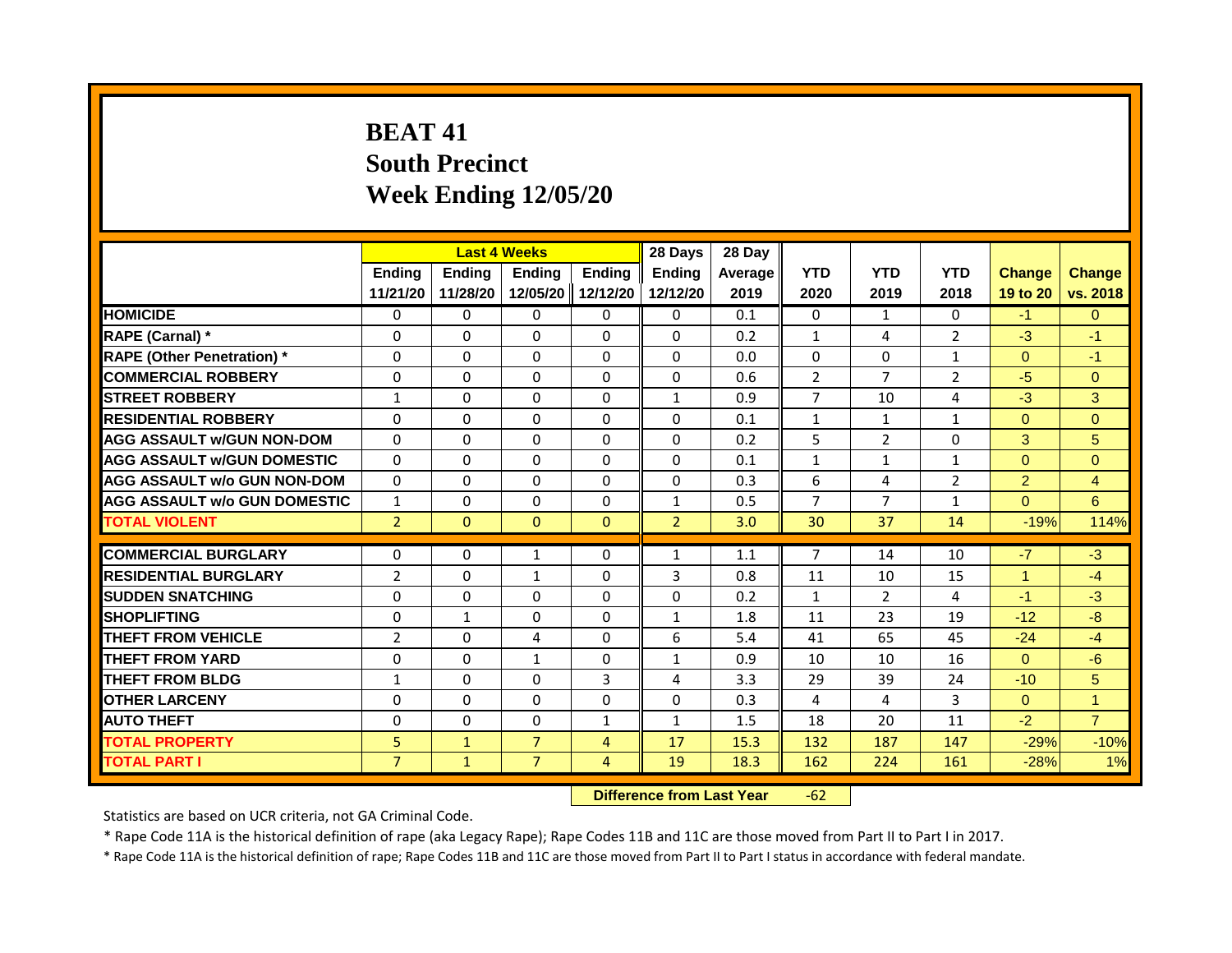# **BEAT 42 South Precinct Week Ending 12/05/20**

|                                     | <b>Last 4 Weeks</b> |                                  |              | 28 Days        | 28 Day         |         |                |                |                |               |                |
|-------------------------------------|---------------------|----------------------------------|--------------|----------------|----------------|---------|----------------|----------------|----------------|---------------|----------------|
|                                     | <b>Ending</b>       | <b>Ending</b>                    | Ending       | <b>Ending</b>  | <b>Endina</b>  | Average | <b>YTD</b>     | <b>YTD</b>     | <b>YTD</b>     | <b>Change</b> | <b>Change</b>  |
|                                     | 11/21/20            | 11/28/20                         | 12/05/20     | 12/12/20       | 12/12/20       | 2019    | 2020           | 2019           | 2018           | 19 to 20      | vs. 2018       |
| <b>HOMICIDE</b>                     | 0                   | 0                                | 0            | 0              | 0              | 0.1     | 0              | $\mathbf{1}$   | 0              | $-1$          | $\mathbf{0}$   |
| RAPE (Carnal) *                     | $\Omega$            | $\Omega$                         | $\Omega$     | $\Omega$       | $\Omega$       | 0.2     | 4              | 3              | $\mathbf{1}$   | $\mathbf{1}$  | 3              |
| <b>RAPE (Other Penetration) *</b>   | $\Omega$            | $\Omega$                         | $\Omega$     | $\Omega$       | $\Omega$       | 0.1     | $\mathbf{1}$   | $\mathbf{1}$   | $\overline{3}$ | $\Omega$      | $-2$           |
| <b>COMMERCIAL ROBBERY</b>           | 0                   | 0                                | 0            | 0              | 0              | 0.2     | 6              | 3              | 3              | 3             | 3              |
| <b>STREET ROBBERY</b>               | $\Omega$            | $\Omega$                         | $\Omega$     | $\mathbf{1}$   | $\mathbf{1}$   | 0.4     | 3              | 5 <sup>1</sup> | 5              | $-2$          | $-2$           |
| <b>RESIDENTIAL ROBBERY</b>          | 0                   | 0                                | $\Omega$     | $\Omega$       | $\Omega$       | 0.1     | 2              | 1              | $\Omega$       | $\mathbf{1}$  | $\overline{2}$ |
| <b>AGG ASSAULT w/GUN NON-DOM</b>    | $\Omega$            | $\Omega$                         | $\Omega$     | $\Omega$       | $\Omega$       | 0.4     | 4              | 5              | $\overline{2}$ | $-1$          | $\overline{2}$ |
| <b>AGG ASSAULT W/GUN DOMESTIC</b>   | $\Omega$            | $\Omega$                         | $\Omega$     | $\Omega$       | $\Omega$       | 0.1     | $\Omega$       | $\mathbf{1}$   | $\overline{2}$ | $-1$          | $-2$           |
| <b>AGG ASSAULT w/o GUN NON-DOM</b>  | $\mathbf{1}$        | $\Omega$                         | $\Omega$     | $\Omega$       | 1              | 0.2     | 8              | 3              | 8              | 5             | $\overline{0}$ |
| <b>AGG ASSAULT w/o GUN DOMESTIC</b> | $\Omega$            | $\mathbf{1}$                     | $\Omega$     | $\Omega$       | $\mathbf{1}$   | 0.3     | 3              | 4              | $\mathbf{1}$   | $-1$          | $\overline{2}$ |
| <b>TOTAL VIOLENT</b>                | $\mathbf{1}$        | $\mathbf{1}$                     | $\mathbf{0}$ | $\mathbf{1}$   | $\overline{3}$ | 2.1     | 31             | 27             | 25             | 15%           | 24%            |
| <b>COMMERCIAL BURGLARY</b>          | 0                   | 0                                | $\Omega$     | $\Omega$       | $\Omega$       | 0.9     | 9              | 12             | 12             | $-3$          | $-3$           |
| <b>RESIDENTIAL BURGLARY</b>         | $\Omega$            | $\Omega$                         | $\Omega$     | $\Omega$       | $\Omega$       | 0.8     | 3              | 10             | $\overline{7}$ | $-7$          | $-4$           |
| <b>SUDDEN SNATCHING</b>             | $\Omega$            | $\Omega$                         | $\Omega$     | $\Omega$       | $\Omega$       | 0.2     | $\overline{2}$ | 2              | $\overline{2}$ | $\Omega$      | $\Omega$       |
| <b>SHOPLIFTING</b>                  | 6                   | 5                                | 8            | 4              | 23             | 18.6    | 162            | 227            | 332            | $-65$         | $-170$         |
| <b>THEFT FROM VEHICLE</b>           | $\mathbf{1}$        | $\mathbf{1}$                     | $\Omega$     | $\Omega$       | $\overline{2}$ | 3.2     | 50             | 42             | 50             | 8             | $\Omega$       |
| <b>THEFT FROM YARD</b>              | $\mathbf{1}$        | $\Omega$                         | $\mathbf{1}$ | $\mathbf{1}$   | 3              | 0.7     | 18             | $\overline{7}$ | 13             | 11            | 5              |
| <b>THEFT FROM BLDG</b>              | 0                   | 1                                | 0            | $\mathbf{1}$   | $\overline{2}$ | 2.3     | 26             | 27             | 20             | $-1$          | 6              |
| <b>OTHER LARCENY</b>                | $\Omega$            | $\mathbf{1}$                     | $\Omega$     | $\Omega$       | $\mathbf{1}$   | 0.8     | $\overline{7}$ | 9              | $\mathbf{1}$   | $-2$          | 6              |
| <b>AUTO THEFT</b>                   | 0                   | 0                                | $\mathbf{1}$ | $\mathbf{1}$   | $\overline{2}$ | 2.0     | 23             | 25             | 19             | $-2$          | $\overline{4}$ |
| <b>TOTAL PROPERTY</b>               | 8                   | 8                                | 10           | $\overline{7}$ | 33             | 29.5    | 300            | 361            | 456            | $-17%$        | $-34%$         |
| <b>TOTAL PART I</b>                 | 9                   | 9                                | 10           | 8              | 36             | 31.5    | 331            | 388            | 481            | $-15%$        | $-31%$         |
|                                     |                     | <b>Difference from Last Year</b> |              | $-57$          |                |         |                |                |                |               |                |

Statistics are based on UCR criteria, not GA Criminal Code.

\* Rape Code 11A is the historical definition of rape (aka Legacy Rape); Rape Codes 11B and 11C are those moved from Part II to Part I in 2017.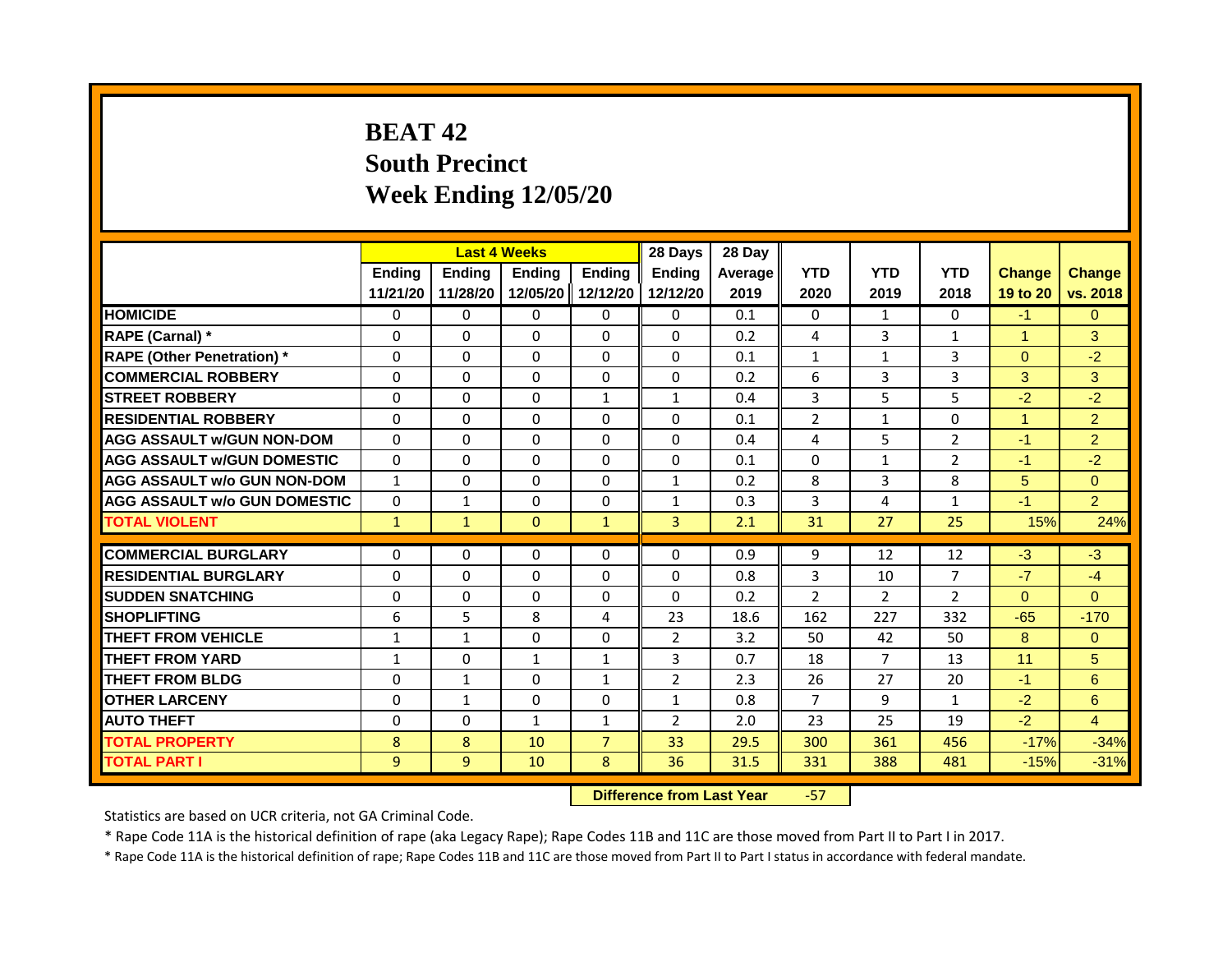## **BEAT 43 South Precinct Week Ending 12/05/20**

|                                     | <b>Last 4 Weeks</b> |                |                                  | 28 Days        | 28 Day         |         |                |                |                |                |                      |
|-------------------------------------|---------------------|----------------|----------------------------------|----------------|----------------|---------|----------------|----------------|----------------|----------------|----------------------|
|                                     | <b>Ending</b>       | <b>Ending</b>  | <b>Ending</b>                    | <b>Endina</b>  | <b>Endina</b>  | Average | <b>YTD</b>     | <b>YTD</b>     | <b>YTD</b>     | <b>Change</b>  | <b>Change</b>        |
|                                     | 11/21/20            | 11/28/20       | 12/05/20                         | 12/12/20       | 12/12/20       | 2019    | 2020           | 2019           | 2018           | 19 to 20       | vs. 2018             |
| <b>HOMICIDE</b>                     | 0                   | 0              | $\mathbf{0}$                     | $\mathbf{0}$   | 0              | 0.2     | $\Omega$       | $\overline{2}$ | 1              | $-2$           | $-1$                 |
| RAPE (Carnal) *                     | 0                   | $\Omega$       | 0                                | $\Omega$       | $\Omega$       | 0.2     | $\overline{2}$ | $\overline{2}$ | 2              | $\Omega$       | $\Omega$             |
| <b>RAPE (Other Penetration)</b> *   | $\Omega$            | $\Omega$       | $\Omega$                         | $\Omega$       | $\Omega$       | 0.1     | $\mathbf{1}$   | $\mathbf{1}$   | $\Omega$       | $\Omega$       | $\mathbf{1}$         |
| <b>COMMERCIAL ROBBERY</b>           | $\Omega$            | $\Omega$       | $\Omega$                         | $\Omega$       | $\Omega$       | 0.3     | 9              | 3              | 3              | 6              | 6                    |
| <b>STREET ROBBERY</b>               | $\Omega$            | $\Omega$       | 0                                | $\Omega$       | $\Omega$       | 0.7     | 4              | 8              | $\overline{7}$ | $-4$           | $-3$                 |
| <b>RESIDENTIAL ROBBERY</b>          | $\Omega$            | $\Omega$       | $\Omega$                         | $\Omega$       | $\Omega$       | 0.1     | $\Omega$       | $\mathbf{1}$   | $\overline{4}$ | $-1$           | $-4$                 |
| <b>AGG ASSAULT w/GUN ON-DOM</b>     | $\Omega$            | $\Omega$       | $\mathbf{1}$                     | $\Omega$       | $\mathbf{1}$   | 0.6     | 18             | 8              | 4              | 10             | 14                   |
| <b>AGG ASSAULT W/GUN DOMESTIC</b>   | $\Omega$            | $\Omega$       | $\overline{2}$                   | $\Omega$       | 2              | 0.2     | 3              | 3              | 2              | $\Omega$       | $\blacktriangleleft$ |
| <b>AGG ASSAULT w/o GUN NON-DOM</b>  | 1                   | $\Omega$       | $\overline{2}$                   | $\Omega$       | 3              | 0.6     | 8              | 8              | 8              | $\Omega$       | $\Omega$             |
| <b>AGG ASSAULT w/o GUN DOMESTIC</b> | $\Omega$            | $\Omega$       | 0                                | $\Omega$       | $\Omega$       | 0.6     | 15             | 8              | 4              | $\overline{7}$ | 11                   |
| <b>TOTAL VIOLENT</b>                | $\mathbf{1}$        | $\Omega$       | 5                                | $\Omega$       | 6              | 3.5     | 60             | 44             | 35             | 36%            | 71%                  |
|                                     |                     |                |                                  |                |                |         |                |                |                |                |                      |
| <b>COMMERCIAL BURGLARY</b>          | $\Omega$            | $\Omega$       | $\Omega$                         | $\Omega$       | $\Omega$       | 1.2     | 8              | 15             | 16             | $-7$           | $-8$                 |
| <b>RESIDENTIAL BURGLARY</b>         | $\Omega$            | $\overline{2}$ | $\mathbf{1}$                     | $\Omega$       | 3              | 2.1     | 22             | 27             | 32             | $-5$           | $-10$                |
| <b>SUDDEN SNATCHING</b>             | $\Omega$            | $\Omega$       | $\Omega$                         | $\Omega$       | 0              | 0.2     | $\overline{2}$ | $\overline{2}$ | 4              | $\Omega$       | $-2$                 |
| <b>SHOPLIFTING</b>                  | $\overline{2}$      | $\overline{2}$ | $\overline{2}$                   | $\overline{2}$ | 8              | 6.8     | 37             | 88             | 53             | $-51$          | $-16$                |
| <b>THEFT FROM VEHICLE</b>           | $\overline{2}$      | $\Omega$       | $\mathbf{1}$                     | $\mathbf{1}$   | 4              | 2.7     | 51             | 33             | 49             | 18             | $\overline{2}$       |
| <b>THEFT FROM YARD</b>              | $\overline{2}$      | $\Omega$       | $\mathbf{1}$                     | $\Omega$       | 3              | 1.2     | 17             | 14             | 21             | $\mathbf{3}$   | $-4$                 |
| <b>THEFT FROM BLDG</b>              | $\Omega$            | $\mathbf{1}$   | $\mathbf{1}$                     | $\Omega$       | $\overline{2}$ | 2.1     | 14             | 26             | 28             | $-12$          | $-14$                |
| <b>OTHER LARCENY</b>                | $\Omega$            | $\Omega$       | 0                                | $\Omega$       | 0              | 0.5     | 8              | 6              | 3              | 2 <sup>1</sup> | 5                    |
| <b>AUTO THEFT</b>                   | 0                   | $\Omega$       | $\mathbf{1}$                     | $\Omega$       | $\mathbf{1}$   | 1.8     | 24             | 20             | 26             | $\overline{4}$ | $-2$                 |
| <b>TOTAL PROPERTY</b>               | 6                   | 5              | $\overline{7}$                   | $\overline{3}$ | 21             | 18.6    | 183            | 231            | 232            | $-21%$         | $-21%$               |
| <b>TOTAL PART I</b>                 | $\overline{7}$      | 5              | 12                               | 3              | 27             | 22.1    | 243            | 275            | 267            | $-12%$         | $-9%$                |
|                                     |                     |                | <b>Difference from Last Year</b> |                | $-32$          |         |                |                |                |                |                      |

Statistics are based on UCR criteria, not GA Criminal Code.

\* Rape Code 11A is the historical definition of rape (aka Legacy Rape); Rape Codes 11B and 11C are those moved from Part II to Part I in 2017.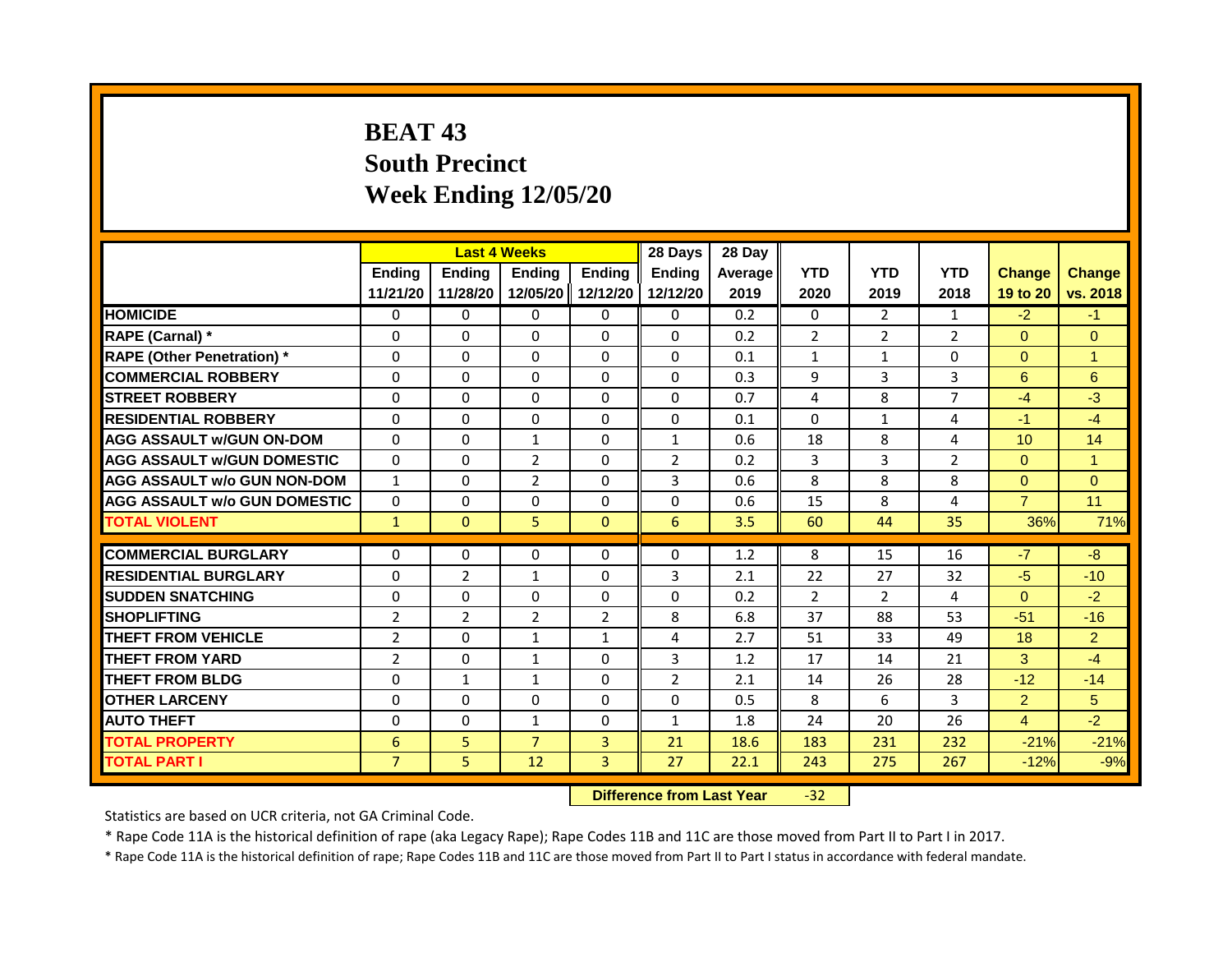## **BEAT 44 South Precinct Week Ending 12/05/20**

|                                     | <b>Last 4 Weeks</b> |                |                   | 28 Days        | 28 Day                           |         |                |                |                |                      |                      |
|-------------------------------------|---------------------|----------------|-------------------|----------------|----------------------------------|---------|----------------|----------------|----------------|----------------------|----------------------|
|                                     | Ending              | <b>Ending</b>  | <b>Ending</b>     | <b>Ending</b>  | <b>Endina</b>                    | Average | <b>YTD</b>     | <b>YTD</b>     | <b>YTD</b>     | <b>Change</b>        | <b>Change</b>        |
|                                     | 11/21/20            | 11/28/20       | 12/05/20 12/12/20 |                | 12/12/20                         | 2019    | 2020           | 2019           | 2018           | 19 to 20             | vs. 2018             |
| <b>HOMICIDE</b>                     | $\mathbf{0}$        | 0              | $\mathbf{0}$      | $\mathbf{0}$   | 0                                | 0.1     | $\mathbf{1}$   | $\mathbf{1}$   | $\mathbf{1}$   | $\Omega$             | $\Omega$             |
| RAPE (Carnal) *                     | $\Omega$            | $\Omega$       | $\Omega$          | $\Omega$       | $\Omega$                         | 0.2     | $\overline{2}$ | $\overline{2}$ | 3              | $\Omega$             | $-1$                 |
| <b>RAPE (Other Penetration)</b> *   | $\Omega$            | $\Omega$       | $\Omega$          | $\Omega$       | $\Omega$                         | 0.0     | $\overline{2}$ | $\Omega$       | $\overline{2}$ | $\overline{2}$       | $\Omega$             |
| <b>COMMERCIAL ROBBERY</b>           | $\Omega$            | $\Omega$       | $\Omega$          | $\Omega$       | $\Omega$                         | 0.0     | $\mathbf{1}$   | $\Omega$       | $\mathbf{1}$   | $\blacktriangleleft$ | $\Omega$             |
| <b>STREET ROBBERY</b>               | $\Omega$            | $\Omega$       | $\Omega$          | $\Omega$       | $\Omega$                         | 0.5     | 6              | 6              | 5              | $\Omega$             | $\blacktriangleleft$ |
| <b>RESIDENTIAL ROBBERY</b>          | $\Omega$            | $\Omega$       | $\Omega$          | $\Omega$       | $\Omega$                         | 0.0     | $\overline{2}$ | $\Omega$       | 5              | $\overline{2}$       | $-3$                 |
| <b>AGG ASSAULT w/GUN NON-DOM</b>    | $\mathbf{1}$        | $\Omega$       | $\mathbf{0}$      | $\Omega$       | $\mathbf{1}$                     | 0.8     | 12             | 10             | 5              | $\overline{2}$       | $\overline{7}$       |
| <b>AGG ASSAULT w/GUN DOMESTIC</b>   | $\Omega$            | $\Omega$       | $\Omega$          | $\Omega$       | $\Omega$                         | 0.2     | $\mathbf{1}$   | $\overline{2}$ | $\overline{2}$ | $-1$                 | $-1$                 |
| <b>AGG ASSAULT w/o GUN NON-DOM</b>  | $\Omega$            | 0              | $\Omega$          | $\Omega$       | $\Omega$                         | 0.4     | 5              | 5              | 4              | $\Omega$             | $\blacktriangleleft$ |
| <b>AGG ASSAULT W/o GUN DOMESTIC</b> | $\mathbf{0}$        | $\mathbf{1}$   | $\Omega$          | $\Omega$       | $\mathbf{1}$                     | 1.2     | 14             | 14             | 7              | $\Omega$             | $\overline{7}$       |
| <b>TOTAL VIOLENT</b>                | $\mathbf{1}$        | $\mathbf{1}$   | $\mathbf{0}$      | $\mathbf{0}$   | $\overline{2}$                   | 3.3     | 46             | 40             | 35             | 15%                  | 31%                  |
| <b>COMMERCIAL BURGLARY</b>          | $\mathbf{0}$        | $\Omega$       | $\Omega$          | $\Omega$       | $\Omega$                         | 0.8     | $\overline{2}$ | 11             | $\overline{2}$ | $-9$                 | $\Omega$             |
|                                     |                     |                |                   |                |                                  |         |                |                |                | $\overline{7}$       |                      |
| <b>RESIDENTIAL BURGLARY</b>         | $\Omega$            | $\Omega$       | $\mathbf{1}$      | $\Omega$       | $\mathbf{1}$                     | 1.5     | 26             | 19             | 36             |                      | $-10$                |
| <b>SUDDEN SNATCHING</b>             | $\Omega$            | $\Omega$       | $\Omega$          | $\Omega$       | $\Omega$                         | 0.2     | $\Omega$       | $\overline{3}$ | $\Omega$       | $-3$                 | $\Omega$             |
| <b>SHOPLIFTING</b>                  | $\overline{2}$      | $\Omega$       | $\Omega$          | $\Omega$       | $\overline{2}$                   | 2.7     | 22             | 33             | 55             | $-11$                | $-33$                |
| <b>THEFT FROM VEHICLE</b>           | $\overline{2}$      | $\mathbf{1}$   | $\Omega$          | $\Omega$       | 3                                | 6.5     | 47             | 85             | 70             | $-38$                | $-23$                |
| <b>THEFT FROM YARD</b>              | $\Omega$            | $\Omega$       | $\mathbf{0}$      | $\mathbf{1}$   | $\mathbf{1}$                     | 0.7     | 12             | 9              | 13             | $\mathbf{3}$         | $-1$                 |
| <b>THEFT FROM BLDG</b>              | $\Omega$            | $\Omega$       | $\mathbf{1}$      | $\Omega$       | $\mathbf{1}$                     | 1.4     | 23             | 18             | 12             | 5                    | 11                   |
| <b>OTHER LARCENY</b>                | 0                   | $\Omega$       | $\Omega$          | $\Omega$       | $\Omega$                         | 0.8     | 8              | 10             | 6              | $-2$                 | $\overline{2}$       |
| <b>AUTO THEFT</b>                   | $\mathbf{1}$        | $\Omega$       | $\overline{2}$    | $\mathbf{1}$   | 4                                | 2.7     | 22             | 32             | 20             | $-10$                | $\overline{2}$       |
| <b>TOTAL PROPERTY</b>               | 5                   | $\mathbf{1}$   | $\overline{4}$    | $\overline{2}$ | 12                               | 17.3    | 162            | 220            | 214            | $-26%$               | $-24%$               |
| <b>TOTAL PART I</b>                 | 6                   | $\overline{2}$ | $\overline{4}$    | $\overline{2}$ | 14                               | 20.6    | 208            | 260            | 249            | $-20%$               | $-16%$               |
|                                     |                     |                |                   |                | <b>Difference from Last Year</b> |         | $-52$          |                |                |                      |                      |

Statistics are based on UCR criteria, not GA Criminal Code.

\* Rape Code 11A is the historical definition of rape (aka Legacy Rape); Rape Codes 11B and 11C are those moved from Part II to Part I in 2017.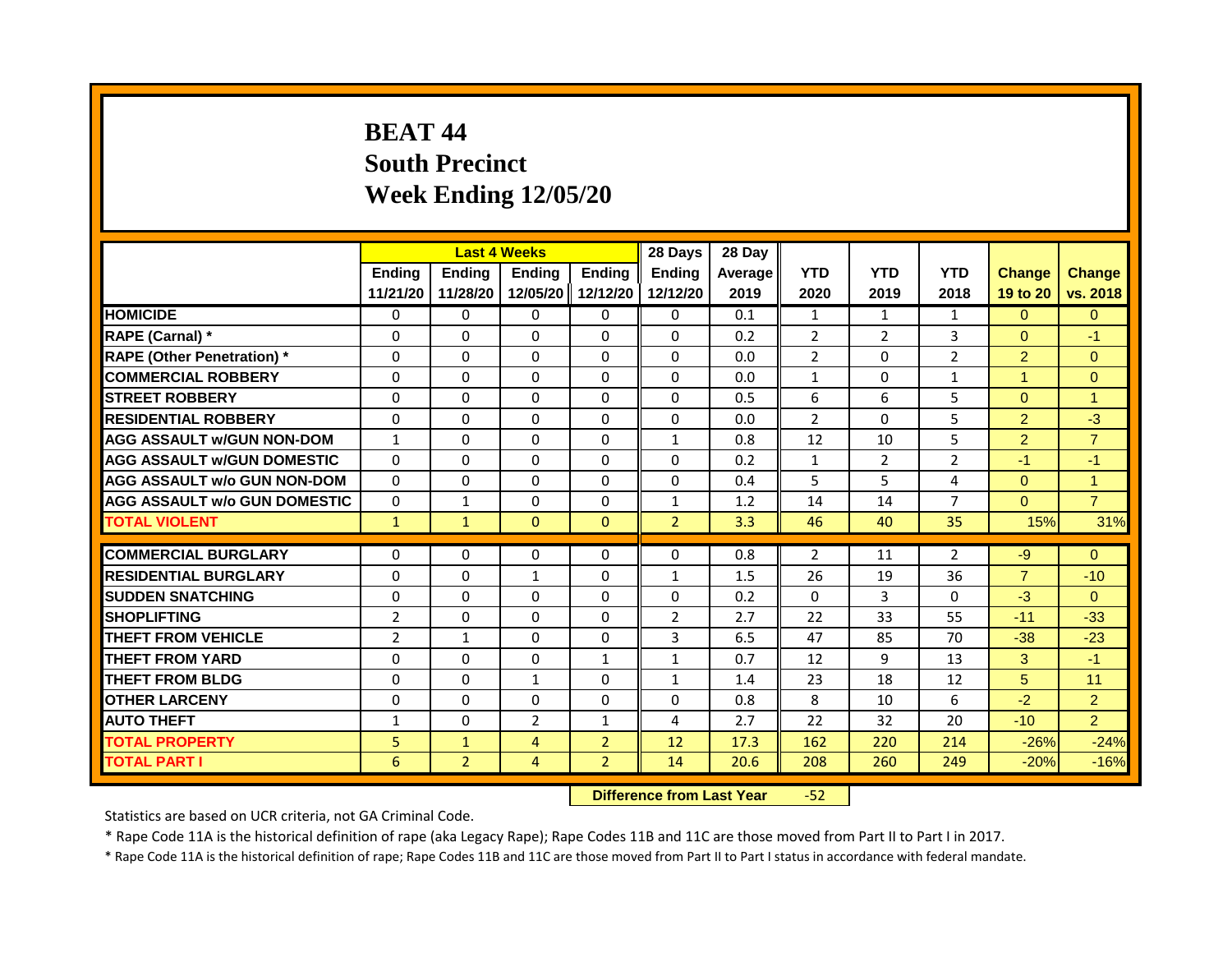## **BEAT 45 South Precinct Week Ending 12/05/20**

|                                     | <b>Last 4 Weeks</b> |                |                                  | 28 Days        | 28 Day         |         |                |                |                |                      |                      |
|-------------------------------------|---------------------|----------------|----------------------------------|----------------|----------------|---------|----------------|----------------|----------------|----------------------|----------------------|
|                                     | <b>Ending</b>       | <b>Ending</b>  | Ending                           | <b>Endina</b>  | <b>Endina</b>  | Average | <b>YTD</b>     | <b>YTD</b>     | <b>YTD</b>     | <b>Change</b>        | <b>Change</b>        |
|                                     | 11/21/20            | 11/28/20       | 12/05/20                         | 12/12/20       | 12/12/20       | 2019    | 2020           | 2019           | 2018           | 19 to 20             | vs. 2018             |
| <b>HOMICIDE</b>                     | 0                   | 0              | $\mathbf{0}$                     | 0              | 0              | 0.0     | $\mathbf{1}$   | $\Omega$       | $\mathbf{1}$   | $\mathbf{1}$         | $\Omega$             |
| RAPE (Carnal) *                     | $\Omega$            | $\Omega$       | 0                                | $\Omega$       | $\Omega$       | 0.1     | 3              | $\mathbf{1}$   | 3              | $\overline{2}$       | $\Omega$             |
| <b>RAPE (Other Penetration)</b> *   | $\Omega$            | $\Omega$       | $\Omega$                         | $\Omega$       | $\Omega$       | 0.0     | $\mathbf{1}$   | $\mathbf{0}$   | $\Omega$       | $\overline{1}$       | $\overline{1}$       |
| <b>COMMERCIAL ROBBERY</b>           | $\Omega$            | $\Omega$       | $\Omega$                         | $\Omega$       | $\Omega$       | 0.2     | 4              | $\overline{2}$ | 3              | $\overline{2}$       | $\blacktriangleleft$ |
| <b>STREET ROBBERY</b>               | $\Omega$            | $\Omega$       | 0                                | $\Omega$       | $\Omega$       | 0.3     | 3              | 4              | 4              | $-1$                 | $-1$                 |
| <b>RESIDENTIAL ROBBERY</b>          | $\Omega$            | $\Omega$       | $\Omega$                         | $\Omega$       | $\Omega$       | 0.1     | $\Omega$       | $\mathbf{1}$   | $\Omega$       | $-1$                 | $\overline{0}$       |
| <b>AGG ASSAULT w/GUN NON-DOM</b>    | $\Omega$            | $\mathbf{1}$   | $\Omega$                         | $\mathbf{1}$   | $\overline{2}$ | 0.5     | $\mathbf{q}$   | 6              | $\overline{2}$ | 3                    | $\overline{7}$       |
| <b>AGG ASSAULT W/GUN DOMESTIC</b>   | $\Omega$            | $\Omega$       | $\mathbf{1}$                     | $\Omega$       | $\mathbf{1}$   | 0.2     | $\overline{2}$ | $\overline{2}$ | $\mathbf{1}$   | $\Omega$             | $\blacktriangleleft$ |
| <b>AGG ASSAULT w/o GUN NON-DOM</b>  | $\Omega$            | $\mathbf{1}$   | $\overline{2}$                   | $\Omega$       | 3              | 0.2     | $\overline{7}$ | $\mathbf{1}$   | 4              | 6                    | 3                    |
| <b>AGG ASSAULT w/o GUN DOMESTIC</b> | $\Omega$            | $\Omega$       | 0                                | $\Omega$       | $\Omega$       | 0.5     | $\overline{7}$ | 6              | 4              | $\blacktriangleleft$ | 3                    |
| <b>TOTAL VIOLENT</b>                | $\Omega$            | $\overline{2}$ | $\overline{3}$                   | $\mathbf{1}$   | 6              | 1.9     | 37             | 23             | 22             | 61%                  | 68%                  |
|                                     |                     |                |                                  |                |                |         |                |                |                |                      |                      |
| <b>COMMERCIAL BURGLARY</b>          | $\Omega$            | $\Omega$       | $\Omega$                         | $\Omega$       | $\Omega$       | 0.2     | 3              | $\overline{2}$ | 6              | $\blacktriangleleft$ | $-3$                 |
| <b>RESIDENTIAL BURGLARY</b>         | $\mathbf{1}$        | $\Omega$       | $\Omega$                         | $\Omega$       | $\mathbf{1}$   | 1.2     | 11             | 14             | 34             | $-3$                 | $-23$                |
| <b>SUDDEN SNATCHING</b>             | $\Omega$            | $\Omega$       | $\Omega$                         | $\Omega$       | 0              | 0.1     | $\mathbf{1}$   | $\mathbf{1}$   | 1              | $\Omega$             | $\Omega$             |
| <b>SHOPLIFTING</b>                  | $\Omega$            | $\Omega$       | $\Omega$                         | $\overline{2}$ | $\overline{2}$ | 8.0     | 27             | 104            | 65             | $-77$                | $-38$                |
| <b>THEFT FROM VEHICLE</b>           | $\Omega$            | $\Omega$       | $\mathbf{1}$                     | $\Omega$       | $\mathbf{1}$   | 3.1     | 45             | 39             | 45             | 6                    | $\Omega$             |
| <b>THEFT FROM YARD</b>              | $\Omega$            | $\Omega$       | $\Omega$                         | $\Omega$       | $\Omega$       | 1.2     | 15             | 15             | 22             | $\Omega$             | $-7$                 |
| <b>THEFT FROM BLDG</b>              | $\Omega$            | $\Omega$       | $\Omega$                         | $\Omega$       | $\Omega$       | 1.2     | 13             | 14             | 21             | $-1$                 | $-8$                 |
| <b>OTHER LARCENY</b>                | $\Omega$            | $\Omega$       | $\mathbf{1}$                     | $\Omega$       | $\mathbf{1}$   | 0.5     | 8              | 6              | 5              | $\overline{2}$       | 3                    |
| <b>AUTO THEFT</b>                   | 0                   | $\Omega$       | $\Omega$                         | $\mathbf{1}$   | 1              | 1.0     | 22             | 10             | 18             | 12                   | $\overline{4}$       |
| <b>TOTAL PROPERTY</b>               | $\mathbf{1}$        | $\Omega$       | $\overline{2}$                   | $\overline{3}$ | 6              | 16.3    | 145            | 205            | 217            | $-29%$               | $-33%$               |
| <b>TOTAL PART I</b>                 | $\mathbf{1}$        | $\overline{2}$ | 5                                | 4              | 12             | 18.2    | 182            | 228            | 239            | $-20%$               | $-24%$               |
|                                     |                     |                | <b>Difference from Last Year</b> |                | $-46$          |         |                |                |                |                      |                      |

Statistics are based on UCR criteria, not GA Criminal Code.

\* Rape Code 11A is the historical definition of rape (aka Legacy Rape); Rape Codes 11B and 11C are those moved from Part II to Part I in 2017.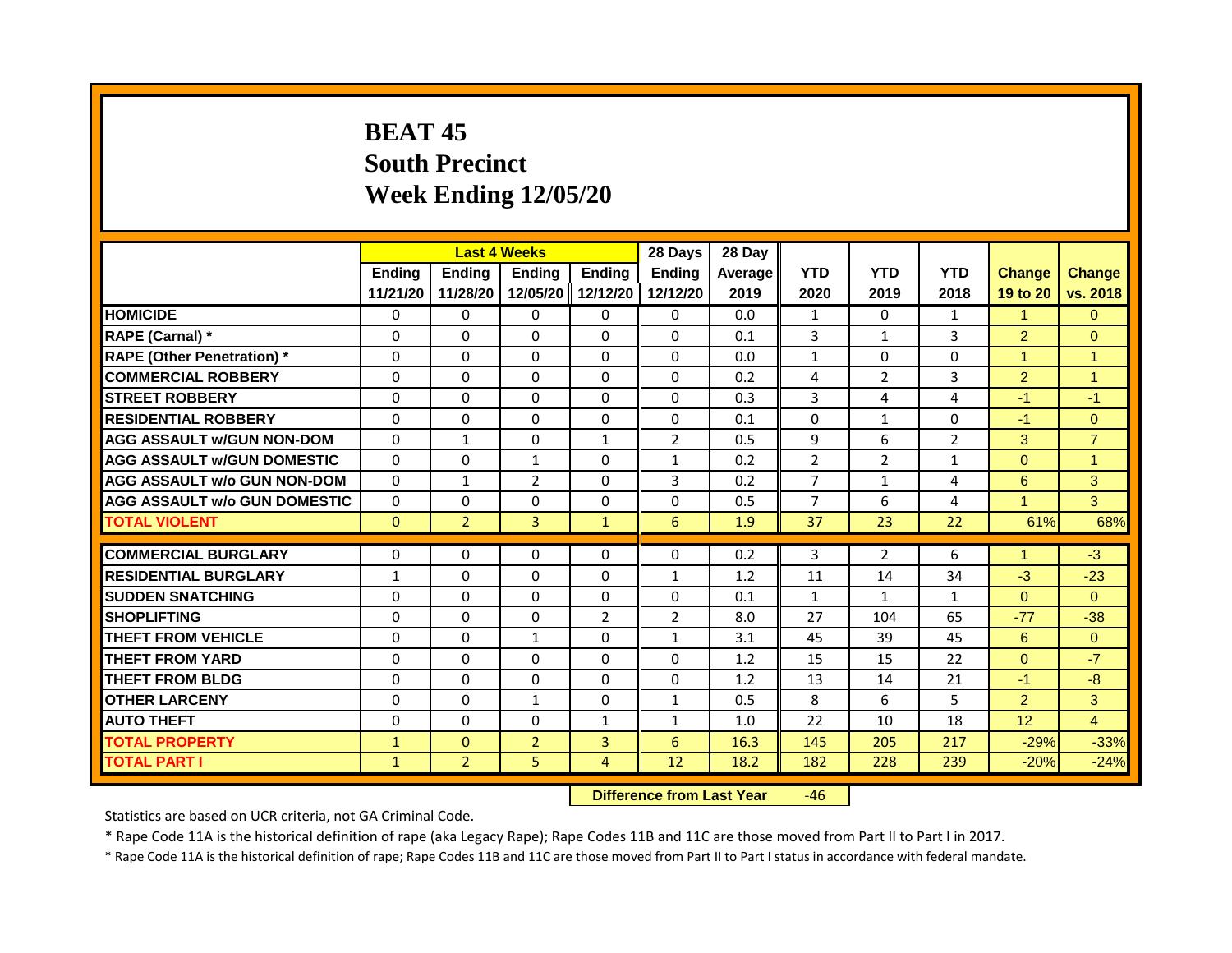### **BEAT 46 South Precinct Week Ending 12/05/20**

|                                     | <b>Last 4 Weeks</b> |                                  |                          | 28 Days        | 28 Day                     |         |                      |                |                |                |                               |
|-------------------------------------|---------------------|----------------------------------|--------------------------|----------------|----------------------------|---------|----------------------|----------------|----------------|----------------|-------------------------------|
|                                     | <b>Ending</b>       | <b>Ending</b>                    | <b>Ending</b>            | <b>Ending</b>  | <b>Ending</b>              | Average | <b>YTD</b>           | <b>YTD</b>     | <b>YTD</b>     | <b>Change</b>  | <b>Change</b>                 |
|                                     | 11/21/20            | 11/28/20                         | 12/05/20                 | 12/12/20       | 12/12/20                   | 2019    | 2020                 | 2019           | 2018           | 19 to 20       | vs. 2019                      |
| <b>HOMICIDE</b>                     | 0                   | 0                                | 0                        | 0              | 0                          | 0.2     | 0                    | $\overline{2}$ | 1              | $-2$           | $-1$                          |
| RAPE (Carnal) *                     | 0                   | $\Omega$                         | $\Omega$                 | $\Omega$       | $\Omega$                   | 0.2     | 5                    | $\overline{2}$ | $\mathbf{1}$   | 3              | $\overline{4}$                |
| <b>RAPE (Other Penetration)</b> *   | $\Omega$            | $\Omega$                         | $\Omega$                 | $\Omega$       | $\Omega$                   | 0.0     | $\Omega$             | $\Omega$       | 3              | $\Omega$       | $-3$                          |
| <b>COMMERCIAL ROBBERY</b>           | 0                   | 0                                | 0                        | 0              | 0                          | 0.2     | $\mathbf{1}$         | $\overline{2}$ | 3              | $-1$           | $-2$                          |
| <b>STREET ROBBERY</b>               | $\mathbf{1}$        | $\Omega$                         | $\Omega$                 | $\mathbf{1}$   | $\overline{2}$             | 0.2     | 6                    | $\overline{2}$ | $\overline{7}$ | $\overline{4}$ | $-1$                          |
| <b>RESIDENTIAL ROBBERY</b>          | $\Omega$            | 0                                | $\Omega$                 | $\Omega$       | 0                          | 0.0     | $\Omega$             | $\Omega$       | $\Omega$       | $\Omega$       | $\overline{0}$                |
| <b>AGG ASSAULT w/GUN NON-DOM</b>    | $\mathbf{0}$        | $\Omega$                         | $\Omega$                 | $\Omega$       | $\Omega$                   | 0.3     | 9                    | 4              | $\overline{7}$ | 5              | $\overline{2}$                |
| <b>AGG ASSAULT W/GUN DOMESTIC</b>   | $\Omega$            | $\Omega$                         | $\overline{2}$           | $\Omega$       | $\overline{2}$             | 0.2     | $\overline{2}$       | 3              | $\Omega$       | $-1$           | $\overline{2}$                |
| <b>AGG ASSAULT w/o GUN NON-DOM</b>  | $\Omega$            | 0                                | $\Omega$                 | $\Omega$       | 0                          | 0.4     | $\overline{7}$       | 5              | $\Omega$       | 2 <sup>1</sup> | $\overline{7}$                |
| <b>AGG ASSAULT w/o GUN DOMESTIC</b> | $\Omega$            | 0                                | 0                        | $\overline{2}$ | $\overline{2}$             | 0.9     | 9                    | 12             | 10             | $-3$           | $-1$                          |
| <b>TOTAL VIOLENT</b>                | $\mathbf{1}$        | $\mathbf{0}$                     | $\overline{2}$           | $\overline{3}$ | 6                          | 2.5     | 39                   | 32             | 32             | 22%            | 22%                           |
| <b>COMMERCIAL BURGLARY</b>          | 0                   | 0                                | 0                        | 0              | 0                          | 0.8     | 4                    | 9              | 17             | $-5$           | $-13$                         |
| <b>RESIDENTIAL BURGLARY</b>         |                     | $\Omega$                         |                          | $\Omega$       |                            |         |                      | 25             | 49             | $-6$           |                               |
|                                     | $\mathbf{1}$        |                                  | $\mathbf{1}$<br>$\Omega$ |                | $\overline{2}$<br>$\Omega$ | 2.2     | 19<br>$\overline{2}$ | 4              |                | $-2$           | $-30$<br>$\blacktriangleleft$ |
| <b>SUDDEN SNATCHING</b>             | $\Omega$            | $\Omega$                         |                          | $\Omega$       |                            | 0.3     |                      |                | $\mathbf{1}$   |                |                               |
| <b>SHOPLIFTING</b>                  | 1                   | 6                                | $\overline{2}$           | $\Omega$       | 9                          | 9.6     | 66                   | 119            | 119            | $-53$          | $-53$                         |
| <b>THEFT FROM VEHICLE</b>           | $\mathbf{1}$        | $\Omega$                         | $\Omega$                 | $\Omega$       | $\mathbf{1}$               | 4.1     | 31                   | 52             | 70             | $-21$          | $-39$                         |
| <b>THEFT FROM YARD</b>              | $\Omega$            | $\Omega$                         | $\Omega$                 | $\Omega$       | $\Omega$                   | 0.6     | 12                   | 8              | 11             | $\overline{4}$ | $\blacktriangleleft$          |
| <b>THEFT FROM BLDG</b>              | $\mathbf{1}$        | $\mathbf{0}$                     | 0                        | $\mathbf{1}$   | $\overline{2}$             | 2.1     | 20                   | 23             | 38             | $-3$           | $-18$                         |
| <b>OTHER LARCENY</b>                | $\Omega$            | $\Omega$                         | $\Omega$                 | $\mathbf{1}$   | $\mathbf{1}$               | 0.8     | 5                    | 10             | 4              | $-5$           | $\overline{\mathbf{1}}$       |
| <b>AUTO THEFT</b>                   | 0                   | 0                                | 0                        | 0              | $\Omega$                   | 1.9     | 10                   | 23             | 34             | $-13$          | $-24$                         |
| <b>TOTAL PROPERTY</b>               | $\overline{4}$      | 6                                | $\overline{3}$           | $\overline{2}$ | 15                         | 22.3    | 169                  | 273            | 343            | $-38%$         | $-51%$                        |
| <b>TOTAL PART I</b>                 | 5                   | 6                                | 5                        | 5              | 21                         | 24.8    | 208                  | 305            | 375            | $-32%$         | $-45%$                        |
|                                     |                     | <b>Difference from Last Year</b> |                          | $-97$          |                            |         |                      |                |                |                |                               |

Statistics are based on UCR criteria, not GA Criminal Code.

\* Rape Code 11A is the historical definition of rape (aka Legacy Rape); Rape Codes 11B and 11C are those moved from Part II to Part I in 2017.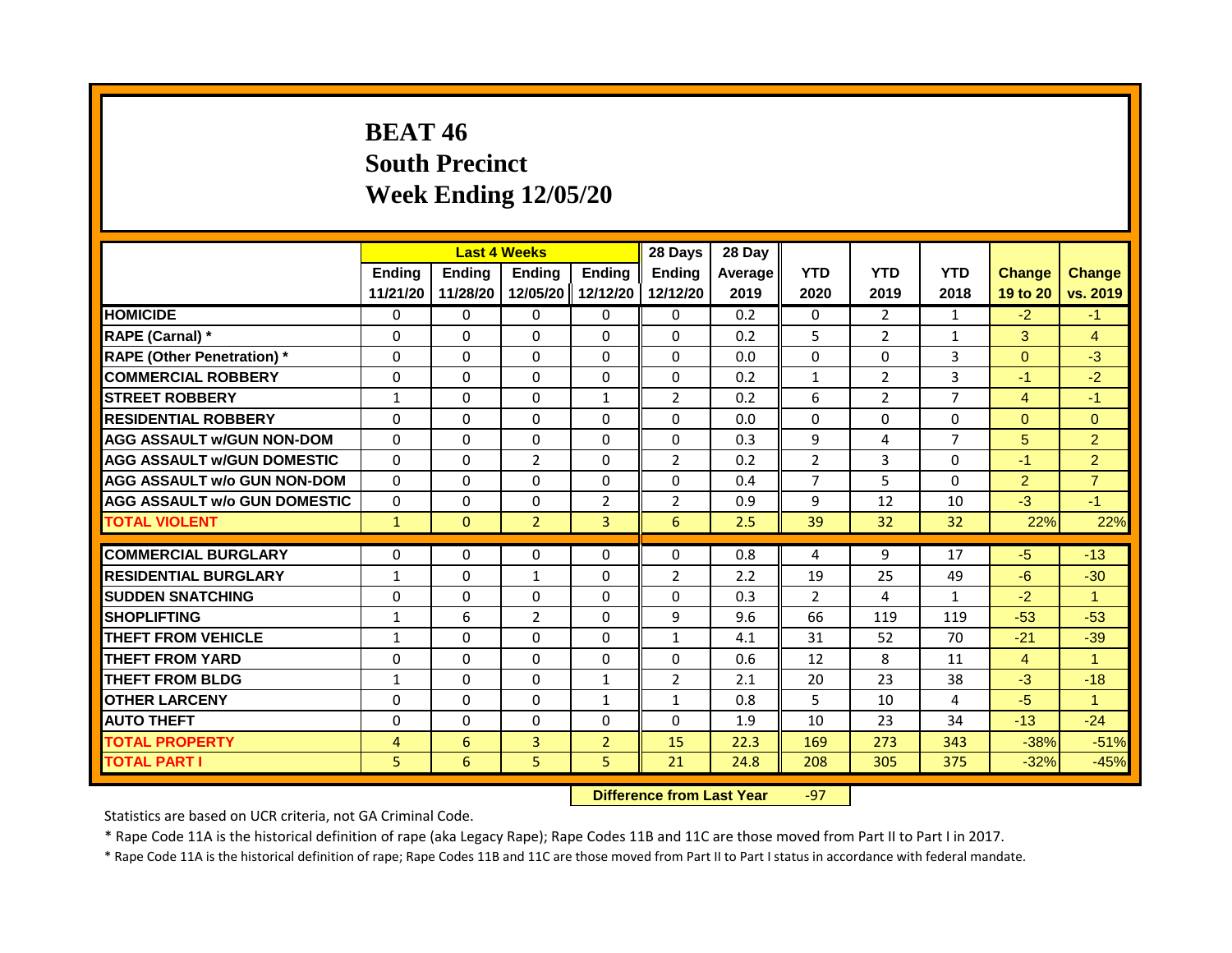## **BEAT 47 South Precinct Week Ending 12/05/20**

|                                     | <b>Last 4 Weeks</b> |               |                                  | 28 Days           | 28 Day         |         |                |                |                |                |                |
|-------------------------------------|---------------------|---------------|----------------------------------|-------------------|----------------|---------|----------------|----------------|----------------|----------------|----------------|
|                                     | <b>Ending</b>       | <b>Ending</b> | Ending                           | <b>Ending</b>     | <b>Endina</b>  | Average | <b>YTD</b>     | <b>YTD</b>     | <b>YTD</b>     | <b>Change</b>  | <b>Change</b>  |
|                                     | 11/21/20            | 11/28/20      |                                  | 12/05/20 12/12/20 | 12/12/20       | 2019    | 2020           | 2019           | 2018           | 19 to 20       | vs. 2018       |
| <b>HOMICIDE</b>                     | 0                   | $\Omega$      | $\mathbf{0}$                     | $\Omega$          | $\Omega$       | 0.0     | $\mathbf{1}$   | $\Omega$       | $\Omega$       | $\mathbf{1}$   | $\mathbf{1}$   |
| RAPE (Carnal) *                     | $\Omega$            | $\Omega$      | $\Omega$                         | $\Omega$          | $\Omega$       | 0.0     | $\Omega$       | $\Omega$       | 1              | $\mathbf{0}$   | $-1$           |
| <b>RAPE (Other Penetration)*</b>    | $\Omega$            | $\Omega$      | $\Omega$                         | $\Omega$          | $\Omega$       | 0.0     | $\Omega$       | $\Omega$       | $\mathbf{1}$   | $\Omega$       | $-1$           |
| <b>COMMERCIAL ROBBERY</b>           | $\Omega$            | $\Omega$      | $\Omega$                         | $\Omega$          | $\Omega$       | 0.0     | $\Omega$       | $\Omega$       | 0              | $\mathbf{0}$   | $\overline{0}$ |
| <b>STREET ROBBERY</b>               | $\Omega$            | $\Omega$      | $\Omega$                         | $\Omega$          | $\Omega$       | 0.1     | $\Omega$       | $\mathbf{1}$   | $\mathbf{1}$   | $-1$           | $-1$           |
| <b>RESIDENTIAL ROBBERY</b>          | $\Omega$            | $\Omega$      | $\Omega$                         | $\Omega$          | $\Omega$       | 0.0     | $\mathbf{1}$   | $\Omega$       | $\Omega$       | $\mathbf{1}$   | $\mathbf{1}$   |
| <b>AGG ASSAULT w/GUN NON-GUN</b>    | $\Omega$            | $\Omega$      | $\Omega$                         | $\Omega$          | $\Omega$       | 0.2     | $\mathbf{1}$   | $\mathbf{3}$   | $\Omega$       | $-2$           | $\mathbf{1}$   |
| <b>AGG ASSAULT W/GUN DOMESTIC</b>   | $\Omega$            | $\Omega$      | $\mathbf{1}$                     | $\Omega$          | $\mathbf{1}$   | 0.1     | $\Omega$       | $\mathbf{1}$   | $\Omega$       | $-1$           | $\Omega$       |
| <b>AGG ASSAULT w/o GUN NON-DOM</b>  | $\Omega$            | $\Omega$      | $\Omega$                         | $\Omega$          | $\Omega$       | 0.3     | $\Omega$       | 4              | 0              | $-4$           | $\Omega$       |
| <b>AGG ASSAULT w/o GUN DOMESTIC</b> | $\Omega$            | $\Omega$      | $\Omega$                         | $\Omega$          | $\Omega$       | 0.4     | 2              | 4              | 1              | $-2$           | $\mathbf{1}$   |
| <b>TOTAL VIOLENT</b>                | $\Omega$            | $\Omega$      | $\mathbf{1}$                     | $\mathbf{0}$      | $\mathbf{1}$   | 1.1     | 5              | 13             | $\overline{4}$ | $-62%$         | 25%            |
| <b>COMMERCIAL BURGLARY</b>          | $\Omega$            | $\Omega$      | $\Omega$                         | $\Omega$          | $\Omega$       | 0.1     | $\Omega$       | 1              | $\Omega$       | $-1$           | $\Omega$       |
| <b>RESIDENTIAL BURGLARY</b>         | $\overline{2}$      | $\Omega$      | $\Omega$                         | $\Omega$          | $\overline{2}$ | 0.3     | 5              | 4              | 21             | $\mathbf{1}$   | $-16$          |
| <b>SUDDEN SNATCHING</b>             | $\Omega$            | $\Omega$      | $\Omega$                         | $\Omega$          | $\Omega$       | 0.0     | $\Omega$       | $\Omega$       | 0              | $\Omega$       | $\Omega$       |
| <b>SHOPLIFTING</b>                  | $\Omega$            | $\Omega$      | $\Omega$                         | $\Omega$          | $\Omega$       | 0.1     | $\Omega$       | $\mathbf{1}$   | $\mathbf{1}$   | $-1$           | $-1$           |
| <b>THEFT FROM VEHICLE</b>           | $\Omega$            | $\Omega$      | $\Omega$                         | $\Omega$          | $\Omega$       | 1.3     | 11             | 16             | 22             | $-5$           | $-11$          |
| <b>THEFT FROM YARD</b>              | $\Omega$            | $\mathbf{1}$  | $\Omega$                         | $\Omega$          | $\mathbf{1}$   | 0.7     | $\overline{7}$ | 9              | 5              | $-2$           | $\overline{2}$ |
| <b>THEFT FROM BLDG</b>              | $\Omega$            | $\Omega$      | $\Omega$                         | $\Omega$          | $\Omega$       | 0.5     | $\overline{2}$ | $\overline{7}$ | 8              | $-5$           | $-6$           |
|                                     |                     |               |                                  |                   |                |         |                |                |                |                |                |
| <b>OTHER LARCENY</b>                | $\Omega$            | $\Omega$      | $\Omega$                         | $\Omega$          | $\Omega$       | 0.8     | 3              | 10             | 4              | $-7$           | $-1$           |
| <b>AUTO THEFT</b>                   | $\Omega$            | $\Omega$      | $\Omega$                         | $\Omega$          | $\Omega$       | 0.5     | 8              | 6              | 5              | $\overline{2}$ | 3              |
| <b>TOTAL PROPERTY</b>               | $\overline{2}$      | $\mathbf{1}$  | $\Omega$                         | $\Omega$          | $\overline{3}$ | 4.2     | 36             | 54             | 66             | $-33%$         | $-45%$         |
| <b>TOTAL PART I</b>                 | $\overline{2}$      | $\mathbf{1}$  | $\mathbf{1}$                     | $\mathbf{0}$      | 4              | 5.3     | 41             | 67             | 70             | $-39%$         | $-41%$         |
|                                     |                     |               | <b>Difference from Last Year</b> |                   | $-26$          |         |                |                |                |                |                |

Statistics are based on UCR criteria, not GA Criminal Code.

\* Rape Code 11A is the historical definition of rape (aka Legacy Rape); Rape Codes 11B and 11C are those moved from Part II to Part I in 2017.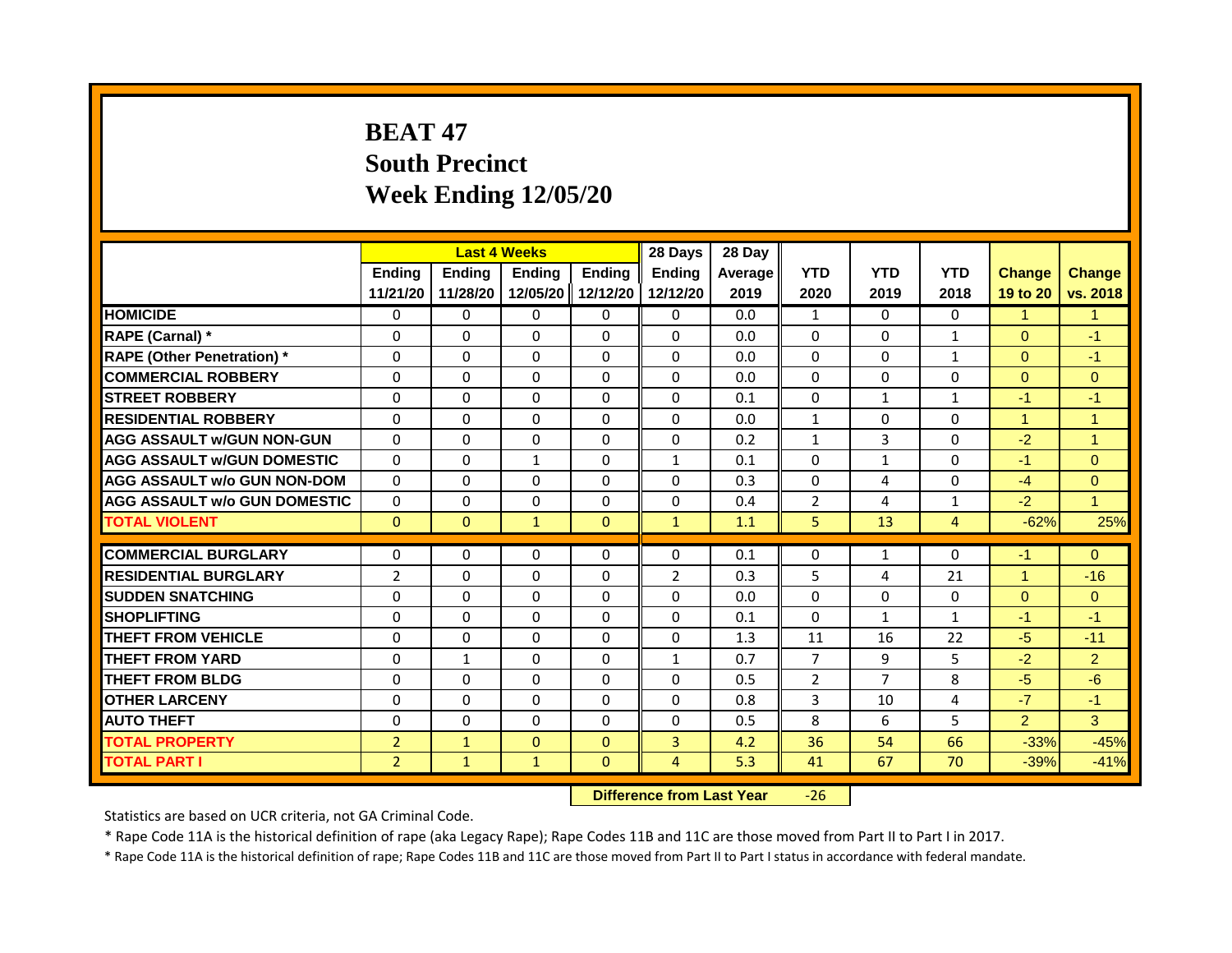# **BEAT 51 East Precinct Week Ending 12/05/20**

|                                     | <b>Last 4 Weeks</b><br><b>Ending</b><br><b>Ending</b> |              |              |                | 28 Days        | 28 Day  |              |                |                |                      |                      |
|-------------------------------------|-------------------------------------------------------|--------------|--------------|----------------|----------------|---------|--------------|----------------|----------------|----------------------|----------------------|
|                                     |                                                       | Ending       | Ending       |                | <b>Ending</b>  | Average | <b>YTD</b>   | <b>YTD</b>     | <b>YTD</b>     | <b>Change</b>        | <b>Change</b>        |
|                                     | 11/21/20                                              | 11/28/20     | 12/05/20     | 12/12/20       | 12/12/20       | 2019    | 2020         | 2019           | 2018           | 19 to 20             | vs. 2018             |
| <b>HOMICIDE</b>                     | 0                                                     | $\Omega$     | $\mathbf{0}$ | $\Omega$       | 0              | 0.2     | 2            | 2              | $\overline{2}$ | $\Omega$             | $\Omega$             |
| RAPE (Carnal) *                     | $\Omega$                                              | $\Omega$     | $\Omega$     | $\Omega$       | $\Omega$       | 0.2     | $\mathbf{1}$ | $\overline{2}$ | 3              | $-1$                 | $-2$                 |
| <b>RAPE (Other Penetration)</b> *   | $\Omega$                                              | 0            | $\Omega$     | 0              | $\Omega$       | 0.1     | $\mathbf{1}$ | 1              | $\overline{2}$ | $\Omega$             | $-1$                 |
| <b>COMMERCIAL ROBBERY</b>           | 0                                                     | $\Omega$     | $\Omega$     | $\Omega$       | $\Omega$       | 0.1     | $\Omega$     | $\mathbf{1}$   | $\mathbf{1}$   | -1                   | $-1$                 |
| <b>STREET ROBBERY</b>               | 0                                                     | 0            | $\Omega$     | $\Omega$       | $\Omega$       | 1.2     | 3            | 15             | 6              | $-12$                | $-3$                 |
| <b>RESIDENTIAL ROBBERY</b>          | $\Omega$                                              | $\Omega$     | $\Omega$     | $\Omega$       | $\Omega$       | 0.2     | $\mathbf{1}$ | $\mathcal{L}$  | $\Omega$       | $-1$                 | $\overline{1}$       |
| <b>AGG ASSAULT W/GUN NON-DOM</b>    | $\mathbf{1}$                                          | 0            | 0            | $\Omega$       | $\mathbf{1}$   | 1.7     | 27           | 21             | 17             | 6                    | 10                   |
| <b>AGG ASSAULT W/GUN DOMESTIC</b>   | $\mathbf{1}$                                          | 0            | $\Omega$     | $\Omega$       | 1              | 0.5     | 3            | 6              | 1              | $-3$                 | $\overline{2}$       |
| <b>AGG ASSAULT w/o GUN NON-DOM</b>  | $\Omega$                                              | $\mathbf{1}$ | $\Omega$     | $\mathbf{1}$   | 2              | 1.5     | 18           | 18             | 13             | $\overline{0}$       | 5                    |
| <b>AGG ASSAULT W/o GUN DOMESTIC</b> | $\Omega$                                              | 0            | $\Omega$     | $\Omega$       | 0              | 0.8     | 16           | 11             | 9              | 5                    | $\overline{7}$       |
| <b>TOTAL VIOLENT</b>                | $\overline{2}$                                        | $\mathbf{1}$ | $\mathbf{0}$ | $\mathbf{1}$   | $\overline{4}$ | 6.4     | 72           | 79             | 54             | $-9%$                | 33%                  |
|                                     |                                                       |              |              |                |                |         |              |                |                |                      |                      |
| <b>COMMERCIAL BURGLARY</b>          | 0                                                     | 0            | 0            | $\Omega$       | $\Omega$       | 0.2     | 3            | $\overline{2}$ | 4              |                      | $-1$                 |
| <b>RESIDENTIAL BURGLARY</b>         | 0                                                     | 0            | 0            | $\Omega$       | 0              | 2.8     | 19           | 35             | 23             | $-16$                | $-4$                 |
| <b>SUDDEN SNATCHING</b>             | $\Omega$                                              | $\Omega$     | $\Omega$     | $\Omega$       | $\Omega$       | 0.0     | $\mathbf{1}$ | $\Omega$       | 5              | $\blacktriangleleft$ | $-4$                 |
| <b>SHOPLIFTING</b>                  | 0                                                     | 0            | 0            | $\Omega$       | 0              | 2.0     | 16           | 26             | 25             | $-10$                | $-9$                 |
| <b>THEFT FROM VEHICLE</b>           | $\Omega$                                              | $\Omega$     | $\Omega$     | $\mathbf{1}$   | $\mathbf{1}$   | 2.2     | 28           | 27             | 67             | $\blacktriangleleft$ | $-39$                |
| THEFT FROM YARD                     | $\Omega$                                              | $\Omega$     | $\Omega$     | $\Omega$       | $\Omega$       | 1.2     | 15           | 16             | 14             | $-1$                 | $\blacktriangleleft$ |
| <b>THEFT FROM BLDG</b>              | $\mathbf{1}$                                          | $\Omega$     | $\Omega$     | $\Omega$       | $\mathbf{1}$   | 1.3     | 23           | 17             | 27             | 6                    | $-4$                 |
| <b>OTHER LARCENY</b>                | $\Omega$                                              | $\Omega$     | $\Omega$     | $\Omega$       | $\Omega$       | 1.4     | 8            | 17             | 15             | $-9$                 | $-7$                 |
| <b>AUTO THEFT</b>                   | 0                                                     | 0            | $\mathbf{1}$ | $\mathbf{1}$   | 2              | 2.3     | 18           | 28             | 30             | $-10$                | $-12$                |
| <b>TOTAL PROPERTY</b>               | $\mathbf{1}$                                          | $\mathbf{0}$ | $\mathbf{1}$ | $\overline{2}$ | $\overline{4}$ | 13.3    | 131          | 168            | 210            | $-22%$               | $-38%$               |
| <b>TOTAL PART I</b>                 | 3                                                     | $\mathbf{1}$ | $\mathbf{1}$ | $\overline{3}$ | 8              | 19.8    | 203          | 247            | 264            | $-18%$               | $-23%$               |

**Difference from Last Year** -44

Statistics are based on UCR criteria, not GA Criminal Code.

\* Rape Code 11A is the historical definition of rape (aka Legacy Rape); Rape Codes 11B and 11C are those moved from Part II to Part I in 2017.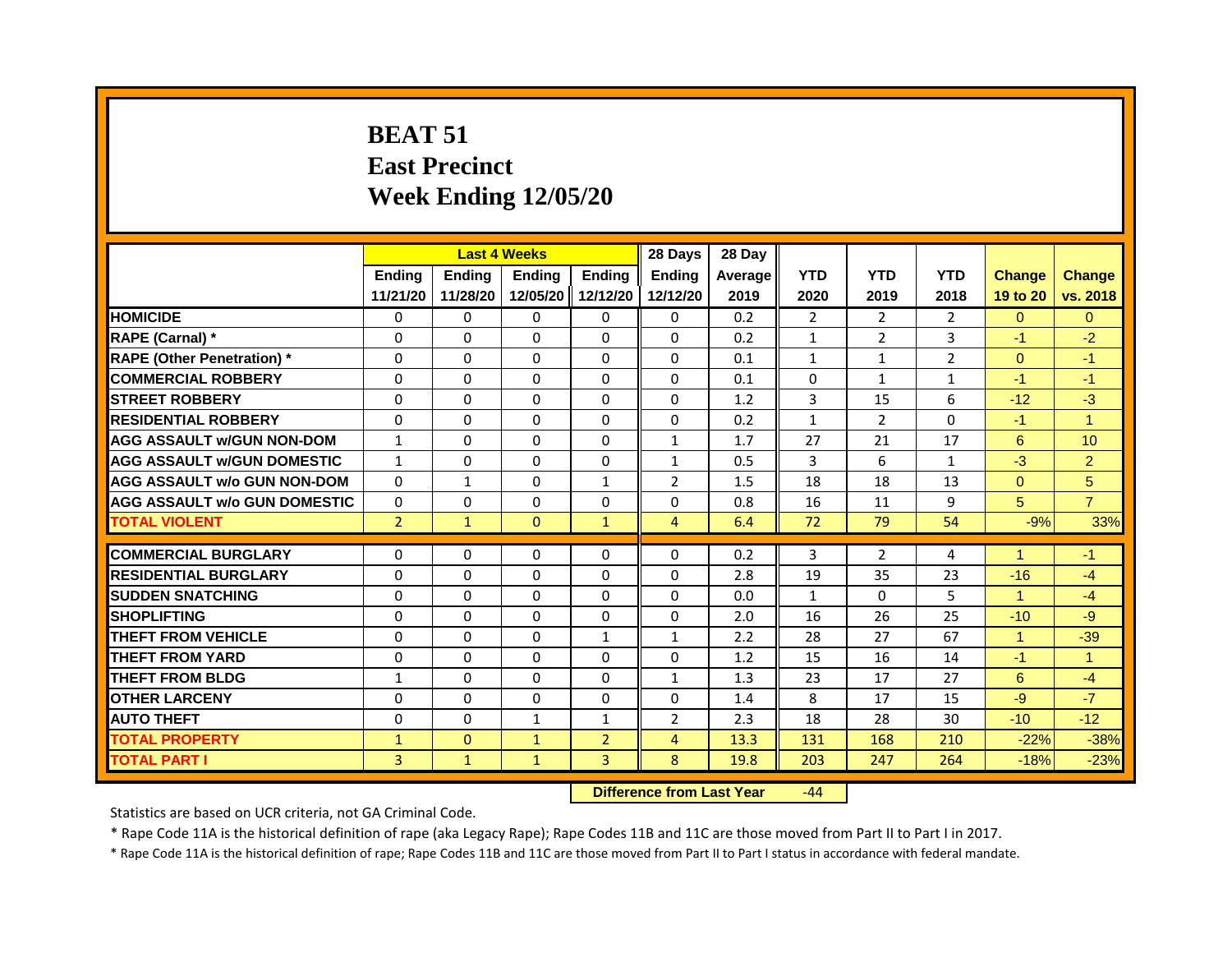# **BEAT 52 East Precinct Week Ending 12/05/20**

|                                     | <b>Last 4 Weeks</b> |                |                                  | 28 Days        | 28 Day         |         |                |                |                |                      |                      |
|-------------------------------------|---------------------|----------------|----------------------------------|----------------|----------------|---------|----------------|----------------|----------------|----------------------|----------------------|
|                                     | Ending              | <b>Ending</b>  | Ending                           | <b>Ending</b>  | <b>Endina</b>  | Average | <b>YTD</b>     | <b>YTD</b>     | <b>YTD</b>     | <b>Change</b>        | <b>Change</b>        |
|                                     | 11/21/20            | 11/28/20       | 12/05/20                         | 12/12/20       | 12/12/20       | 2019    | 2020           | 2019           | 2018           | 19 to 20             | vs. 2018             |
| <b>HOMICIDE</b>                     | $\mathbf{0}$        | 0              | $\mathbf{0}$                     | $\mathbf{1}$   | $\mathbf{1}$   | 0.1     | $\mathbf{1}$   | $\mathbf{1}$   | $\mathbf{1}$   | $\Omega$             | $\Omega$             |
| RAPE (Carnal) *                     | $\Omega$            | $\Omega$       | $\Omega$                         | $\Omega$       | $\Omega$       | 0.3     | $\mathbf{1}$   | 4              | $\overline{2}$ | $-3$                 | $-1$                 |
| <b>RAPE (Other Penetration)</b> *   | $\Omega$            | $\Omega$       | $\Omega$                         | $\Omega$       | $\Omega$       | 0.0     | $\Omega$       | $\Omega$       | $\mathbf{0}$   | $\Omega$             | $\Omega$             |
| <b>COMMERCIAL ROBBERY</b>           | $\Omega$            | 0              | $\Omega$                         | $\Omega$       | $\Omega$       | 0.2     | $\overline{2}$ | $\overline{2}$ | 1              | $\Omega$             | $\mathbf{1}$         |
| <b>STREET ROBBERY</b>               | $\Omega$            | $\mathbf{1}$   | $\Omega$                         | $\Omega$       | $\mathbf{1}$   | 0.9     | 5              | 11             | 5              | $-6$                 | $\Omega$             |
| <b>RESIDENTIAL ROBBERY</b>          | $\Omega$            | $\Omega$       | $\Omega$                         | $\Omega$       | $\Omega$       | 0.2     | $\mathbf{1}$   | $\overline{2}$ | $\Omega$       | $-1$                 | $\blacktriangleleft$ |
| <b>AGG ASSAULT w/GUN NON-DOM</b>    | $\mathbf{1}$        | $\Omega$       | $\Omega$                         | $\Omega$       | $\mathbf{1}$   | 1.1     | 12             | 12             | 13             | $\overline{0}$       | $-1$                 |
| <b>AGG ASSAULT w/GUN DOMESTIC</b>   | $\Omega$            | $\Omega$       | $\Omega$                         | $\Omega$       | $\Omega$       | 0.2     | 4              | $\mathbf{3}$   | $\mathbf{1}$   | $\blacktriangleleft$ | 3                    |
| <b>AGG ASSAULT w/o GUN NON-DOM</b>  | $\Omega$            | $\Omega$       | $\mathbf{1}$                     | $\Omega$       | 1              | 0.8     | 12             | 11             | 8              | $\overline{1}$       | $\overline{4}$       |
| <b>AGG ASSAULT W/o GUN DOMESTIC</b> | $\mathbf{0}$        | $\Omega$       | $\Omega$                         | $\Omega$       | $\Omega$       | 0.8     | 13             | 9              | 9              | $\overline{4}$       | $\overline{4}$       |
| <b>TOTAL VIOLENT</b>                | $\mathbf{1}$        | $\mathbf{1}$   | $\mathbf{1}$                     | $\mathbf{1}$   | $\overline{4}$ | 4.6     | 51             | 55             | 40             | $-7%$                | 28%                  |
| <b>COMMERCIAL BURGLARY</b>          | $\Omega$            | $\Omega$       | $\Omega$                         | $\Omega$       | $\Omega$       | 0.1     | 3              | 1              | 4              | $\overline{2}$       | $-1$                 |
| <b>RESIDENTIAL BURGLARY</b>         | 0                   | $\mathbf{1}$   | $\mathbf{0}$                     | $\Omega$       | $\mathbf{1}$   | 4.4     | 30             | 57             | 51             | $-27$                | $-21$                |
| <b>SUDDEN SNATCHING</b>             | $\Omega$            | $\Omega$       | $\Omega$                         | $\Omega$       | $\Omega$       | 0.2     | $\overline{2}$ | $\overline{2}$ | $\overline{2}$ | $\Omega$             | $\Omega$             |
|                                     |                     |                |                                  |                |                |         |                |                |                | $\blacktriangleleft$ |                      |
| <b>SHOPLIFTING</b>                  | $\Omega$            | $\Omega$       | $\Omega$                         | $\Omega$       | $\Omega$       | 0.5     | 8              | $\overline{7}$ | $\overline{2}$ |                      | 6                    |
| <b>THEFT FROM VEHICLE</b>           | $\overline{2}$      | $\mathbf{1}$   | $\Omega$                         | $\mathbf{1}$   | 4              | 4.9     | 58             | 61             | 55             | $-3$                 | 3                    |
| <b>THEFT FROM YARD</b>              | $\mathbf{1}$        | $\mathbf{1}$   | $\mathbf{0}$                     | $\Omega$       | $\overline{2}$ | 2.5     | 26             | 32             | 17             | $-6$                 | 9 <sup>°</sup>       |
| <b>THEFT FROM BLDG</b>              | $\Omega$            | $\Omega$       | $\mathbf{1}$                     | $\Omega$       | $\mathbf{1}$   | 2.8     | 21             | 35             | 18             | $-14$                | 3                    |
| <b>OTHER LARCENY</b>                | $\Omega$            | $\overline{2}$ | 3                                | $\Omega$       | 5              | 0.8     | 22             | 10             | 11             | 12                   | 11                   |
| <b>AUTO THEFT</b>                   | $\Omega$            | $\Omega$       | $\Omega$                         | $\Omega$       | $\Omega$       | 2.0     | 19             | 23             | 26             | $-4$                 | $-7$                 |
| <b>TOTAL PROPERTY</b>               | $\overline{3}$      | 5              | $\overline{4}$                   | $\mathbf{1}$   | 13             | 18.3    | 189            | 228            | 186            | $-17%$               | 2%                   |
| <b>TOTAL PART I</b>                 | $\overline{4}$      | 6              | 5                                | $\overline{2}$ | 17             | 22.9    | 240            | 283            | 226            | $-15%$               | 6%                   |
|                                     |                     |                | <b>Difference from Last Year</b> |                | $-43$          |         |                |                |                |                      |                      |

Statistics are based on UCR criteria, not GA Criminal Code.

\* Rape Code 11A is the historical definition of rape (aka Legacy Rape); Rape Codes 11B and 11C are those moved from Part II to Part I in 2017.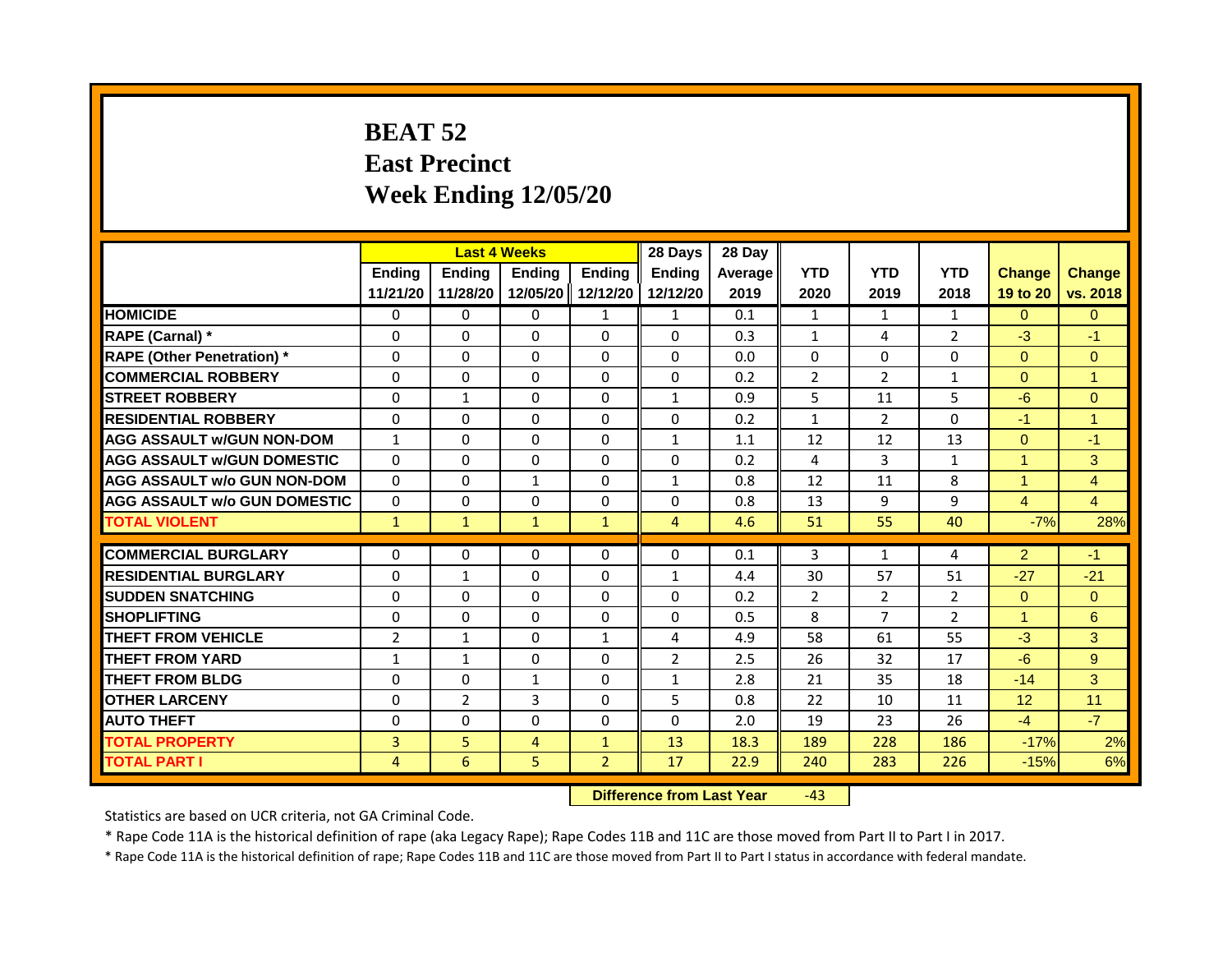# **BEAT 53 East Precinct Week Ending 12/05/20**

|                                     | <b>Last 4 Weeks</b> |                                  |                | 28 Days        | 28 Day        |         |                |                |                |                |                |
|-------------------------------------|---------------------|----------------------------------|----------------|----------------|---------------|---------|----------------|----------------|----------------|----------------|----------------|
|                                     | <b>Ending</b>       | <b>Ending</b>                    | <b>Ending</b>  | <b>Ending</b>  | <b>Endina</b> | Average | <b>YTD</b>     | <b>YTD</b>     | <b>YTD</b>     | <b>Change</b>  | <b>Change</b>  |
|                                     | 11/21/20            | 11/28/20                         | 12/05/20       | 12/12/20       | 12/12/20      | 2019    | 2020           | 2019           | 2018           | 19 to 20       | vs. 2018       |
| <b>HOMICIDE</b>                     | 0                   | $\mathbf{0}$                     | $\mathbf{0}$   | 0              | 0             | 0.0     | $\mathbf{1}$   | $\Omega$       | $\mathbf{1}$   | $\mathbf{1}$   | $\mathbf{0}$   |
| RAPE (Carnal) *                     | 0                   | $\Omega$                         | $\Omega$       | $\Omega$       | $\Omega$      | 0.0     | $\Omega$       | $\Omega$       | 3              | $\Omega$       | $-3$           |
| <b>RAPE (Other Penetration)</b> *   | $\Omega$            | $\Omega$                         | $\mathbf{0}$   | $\Omega$       | $\Omega$      | 0.1     | $\overline{2}$ | $\mathbf{1}$   | $\mathbf{0}$   | $\mathbf{1}$   | $\overline{2}$ |
| <b>COMMERCIAL ROBBERY</b>           | $\Omega$            | $\Omega$                         | $\mathbf{0}$   | $\mathbf{0}$   | $\Omega$      | 0.0     | $\mathbf{0}$   | $\Omega$       | $\Omega$       | $\Omega$       | $\Omega$       |
| <b>STREET ROBBERY</b>               | $\Omega$            | $\Omega$                         | $\Omega$       | $\Omega$       | $\Omega$      | 0.8     | 8              | 9              | 6              | $-1$           | $\overline{2}$ |
| <b>RESIDENTIAL ROBBERY</b>          | $\Omega$            | $\Omega$                         | $\mathbf{0}$   | $\Omega$       | $\Omega$      | 0.0     | $\mathbf{1}$   | $\Omega$       | $\mathbf 0$    | $\mathbf{1}$   | $\overline{1}$ |
| <b>AGG ASSAULT w/GUN NON-DOM</b>    | $\Omega$            | $\Omega$                         | $\mathbf{0}$   | $\mathbf{0}$   | $\Omega$      | 1.3     | 15             | 16             | 14             | $-1$           | $\mathbf{1}$   |
| <b>AGG ASSAULT W/GUN DOMESTIC</b>   | $\Omega$            | $\Omega$                         | $\Omega$       | $\mathbf{0}$   | $\Omega$      | 0.2     | 5.             | $\overline{2}$ | 4              | 3              | $\overline{1}$ |
| AGG ASSAULT w/o GUN NON-DOM         | $\Omega$            | $\Omega$                         | $\Omega$       | $\mathbf{0}$   | $\Omega$      | 0.6     | 15             | 8              | $\overline{7}$ | $\overline{7}$ | 8              |
| <b>AGG ASSAULT W/o GUN DOMESTIC</b> | $\mathbf{0}$        | $\Omega$                         | $\Omega$       | $\mathbf{0}$   | $\Omega$      | 1.7     | 19             | 20             | 8              | $-1$           | 11             |
| <b>TOTAL VIOLENT</b>                | $\mathbf{0}$        | $\mathbf{0}$                     | $\mathbf{0}$   | $\Omega$       | $\mathbf{0}$  | 4.7     | 66             | 56             | 43             | 18%            | 53%            |
|                                     |                     |                                  |                |                |               |         |                |                |                |                |                |
| <b>COMMERCIAL BURGLARY</b>          | $\mathbf{0}$        | $\Omega$                         | $\mathbf{0}$   | $\mathbf{0}$   | $\Omega$      | 0.2     | $\overline{2}$ | $\overline{2}$ | 4              | $\Omega$       | $-2$           |
| <b>RESIDENTIAL BURGLARY</b>         | $\mathbf{1}$        | $\Omega$                         | $\overline{2}$ | $\overline{2}$ | 5             | 3.8     | 38             | 48             | 48             | $-10$          | $-10$          |
| <b>SUDDEN SNATCHING</b>             | $\Omega$            | $\Omega$                         | $\Omega$       | 0              | $\Omega$      | 0.2     | $\Omega$       | 3              | 3              | $-3$           | $-3$           |
| <b>SHOPLIFTING</b>                  | 0                   | $\Omega$                         | $\mathbf{0}$   | $\Omega$       | 0             | 0.3     | $\overline{2}$ | 4              | 12             | $-2$           | $-10$          |
| <b>THEFT FROM VEHICLE</b>           | 4                   | $\Omega$                         | $\Omega$       | $\mathbf{1}$   | 5             | 3.7     | 42             | 48             | 58             | $-6$           | $-16$          |
| <b>THEFT FROM YARD</b>              | $\Omega$            | $\Omega$                         | $\mathbf{0}$   | $\Omega$       | $\Omega$      | 1.4     | 13             | 16             | 32             | $-3$           | $-19$          |
| <b>THEFT FROM BLDG</b>              | 2                   | $\Omega$                         | $\Omega$       | $\mathbf{1}$   | 3             | 2.7     | 31             | 33             | 32             | $-2$           | $-1$           |
| <b>OTHER LARCENY</b>                | 0                   | $\Omega$                         | $\Omega$       | $\Omega$       | $\Omega$      | 1.1     | 5              | 14             | 15             | $-9$           | $-10$          |
| <b>AUTO THEFT</b>                   | $\mathbf{1}$        | $\mathbf{1}$                     | $\mathbf{1}$   | $\Omega$       | 3             | 1.3     | 20             | 17             | 29             | 3              | $-9$           |
| <b>TOTAL PROPERTY</b>               | 8                   | $\mathbf{1}$                     | $\overline{3}$ | $\overline{4}$ | 16            | 14.6    | 153            | 185            | 233            | $-17%$         | $-34%$         |
| <b>TOTAL PART I</b>                 | 8                   | $\mathbf{1}$                     | 3              | $\overline{4}$ | 16            | 19.3    | 219            | 241            | 276            | $-9%$          | $-21%$         |
|                                     |                     | <b>Difference from Last Year</b> |                | $-22$          |               |         |                |                |                |                |                |

Statistics are based on UCR criteria, not GA Criminal Code.

\* Rape Code 11A is the historical definition of rape (aka Legacy Rape); Rape Codes 11B and 11C are those moved from Part II to Part I in 2017.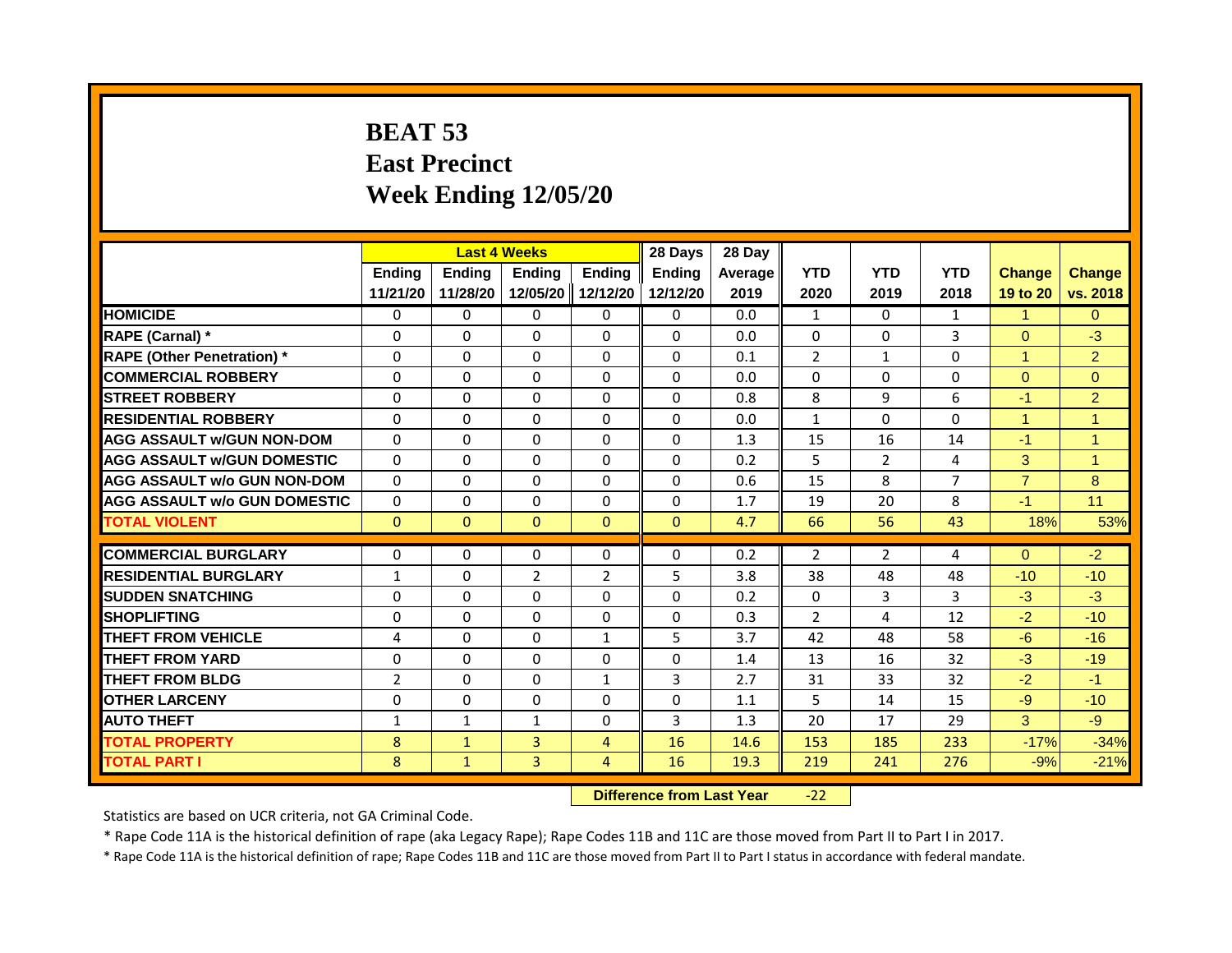# **BEAT 54 East Precinct Week Ending 12/05/20**

|                                     | <b>Last 4 Weeks</b> |              |                                  | 28 Days        | 28 Day         |         |                |                |                |                |                |
|-------------------------------------|---------------------|--------------|----------------------------------|----------------|----------------|---------|----------------|----------------|----------------|----------------|----------------|
|                                     | Ending              | Ending       | <b>Ending</b>                    | <b>Endina</b>  | <b>Endina</b>  | Average | <b>YTD</b>     | <b>YTD</b>     | <b>YTD</b>     | <b>Change</b>  | <b>Change</b>  |
|                                     | 11/21/20            | 11/28/20     | 12/05/20                         | 12/12/20       | 12/12/20       | 2019    | 2020           | 2019           | 2018           | 19 to 20       | vs. 2018       |
| <b>HOMICIDE</b>                     | 0                   | $\Omega$     | $\mathbf{0}$                     | 0              | $\Omega$       | 0.0     | $\mathbf{0}$   | $\Omega$       | 5.             | $\Omega$       | $-5$           |
| RAPE (Carnal) *                     | 0                   | $\Omega$     | $\Omega$                         | $\Omega$       | $\Omega$       | 0.2     | $\Omega$       | 3              | $\mathbf{1}$   | $-3$           | $-1$           |
| <b>RAPE (Other Penetration) *</b>   | $\Omega$            | $\Omega$     | $\Omega$                         | $\Omega$       | $\Omega$       | 0.0     | 3              | $\mathbf{1}$   | $\mathbf{1}$   | $\overline{2}$ | $\overline{2}$ |
| <b>COMMERCIAL ROBBERY</b>           | $\Omega$            | $\Omega$     | $\Omega$                         | $\Omega$       | $\Omega$       | 0.3     | $\overline{7}$ | 3              | 4              | $\overline{4}$ | 3              |
| <b>STREET ROBBERY</b>               | $\Omega$            | $\Omega$     | $\Omega$                         | $\Omega$       | $\Omega$       | 0.7     | 5              | 9              | 11             | $-4$           | $-6$           |
| <b>RESIDENTIAL ROBBERY</b>          | $\Omega$            | $\Omega$     | $\Omega$                         | $\Omega$       | $\Omega$       | 0.2     | $\Omega$       | $\overline{2}$ | $\overline{2}$ | $-2$           | $-2$           |
| <b>AGG ASSAULT w/GUN NON-DOM</b>    | $\Omega$            | $\mathbf{1}$ | $\mathbf{1}$                     | $\Omega$       | $\overline{2}$ | 1.7     | 19             | 20             | 13             | $-1$           | 6              |
| <b>AGG ASSAULT w/GUN DOMESTIC</b>   | $\Omega$            | $\Omega$     | $\Omega$                         | $\Omega$       | $\Omega$       | 0.2     | 2              | $\mathbf{1}$   | $\mathbf{1}$   | $\overline{1}$ | $\overline{1}$ |
| <b>AGG ASSAULT w/o GUN NON-DOM</b>  | $\Omega$            | $\Omega$     | $\Omega$                         | $\Omega$       | $\Omega$       | 0.8     | 10             | 11             | 12             | $-1$           | $-2$           |
| <b>AGG ASSAULT W/o GUN DOMESTIC</b> | $\mathbf{1}$        | $\Omega$     | $\Omega$                         | $\mathbf{1}$   | $\overline{2}$ | 0.2     | 12             | 12             | 6              | $\mathbf{0}$   | 6              |
| <b>TOTAL VIOLENT</b>                | $\mathbf{1}$        | $\mathbf{1}$ | $\mathbf{1}$                     | $\mathbf{1}$   | $\overline{4}$ | 4.2     | 58             | 62             | 56             | $-6%$          | 4%             |
| <b>COMMERCIAL BURGLARY</b>          | $\Omega$            | $\Omega$     | $\Omega$                         | $\Omega$       | $\Omega$       | 0.5     | $\mathbf{1}$   | 5              | $\overline{2}$ | $-4$           | $-1$           |
| <b>RESIDENTIAL BURGLARY</b>         | $\Omega$            | $\mathbf{1}$ | $\Omega$                         | $\Omega$       | $\mathbf{1}$   | 2.9     | 30             | 36             | 55             | $-6$           | $-25$          |
| <b>SUDDEN SNATCHING</b>             | $\Omega$            | $\Omega$     | $\Omega$                         | $\Omega$       | 0              | 0.3     | 2              | 4              | $\Omega$       | $-2$           | $\overline{2}$ |
| <b>SHOPLIFTING</b>                  |                     |              |                                  |                |                |         |                |                |                |                |                |
|                                     | 0                   | 3            | 1                                | $\Omega$       | 4              | 3.1     | 52             | 41             | 61             | 11             | $-9$           |
| <b>THEFT FROM VEHICLE</b>           | $\Omega$            | $\mathbf{1}$ | $\Omega$                         | $\mathbf{1}$   | $\overline{2}$ | 6.4     | 44             | 84             | 62             | $-40$          | $-18$          |
| <b>THEFT FROM YARD</b>              | $\Omega$            | $\Omega$     | $\Omega$                         | $\Omega$       | $\Omega$       | 2.1     | 26             | 27             | 35             | $-1$           | $-9$           |
| <b>THEFT FROM BLDG</b>              | $\Omega$            | $\Omega$     | $\Omega$                         | $\Omega$       | $\Omega$       | 2.2     | 20             | 28             | 29             | $-8$           | $-9$           |
| <b>OTHER LARCENY</b>                | 0                   | $\Omega$     | $\Omega$                         | $\Omega$       | $\Omega$       | 0.5     | 13             | 6              | 15             | $\overline{7}$ | $-2$           |
| <b>AUTO THEFT</b>                   | $\Omega$            | $\Omega$     | $\Omega$                         | $\Omega$       | $\Omega$       | 2.4     | 24             | 27             | 30             | $-3$           | $-6$           |
| <b>TOTAL PROPERTY</b>               | $\Omega$            | 5            | $\mathbf{1}$                     | $\mathbf{1}$   | $\overline{7}$ | 20.6    | 212            | 258            | 289            | $-18%$         | $-27%$         |
| <b>TOTAL PART I</b>                 | $\mathbf{1}$        | 6            | $\overline{2}$                   | $\overline{2}$ | 11             | 24.8    | 270            | 320            | 345            | $-16%$         | $-22%$         |
|                                     |                     |              | <b>Difference from Last Year</b> |                | $-50$          |         |                |                |                |                |                |

Statistics are based on UCR criteria, not GA Criminal Code.

\* Rape Code 11A is the historical definition of rape (aka Legacy Rape); Rape Codes 11B and 11C are those moved from Part II to Part I in 2017.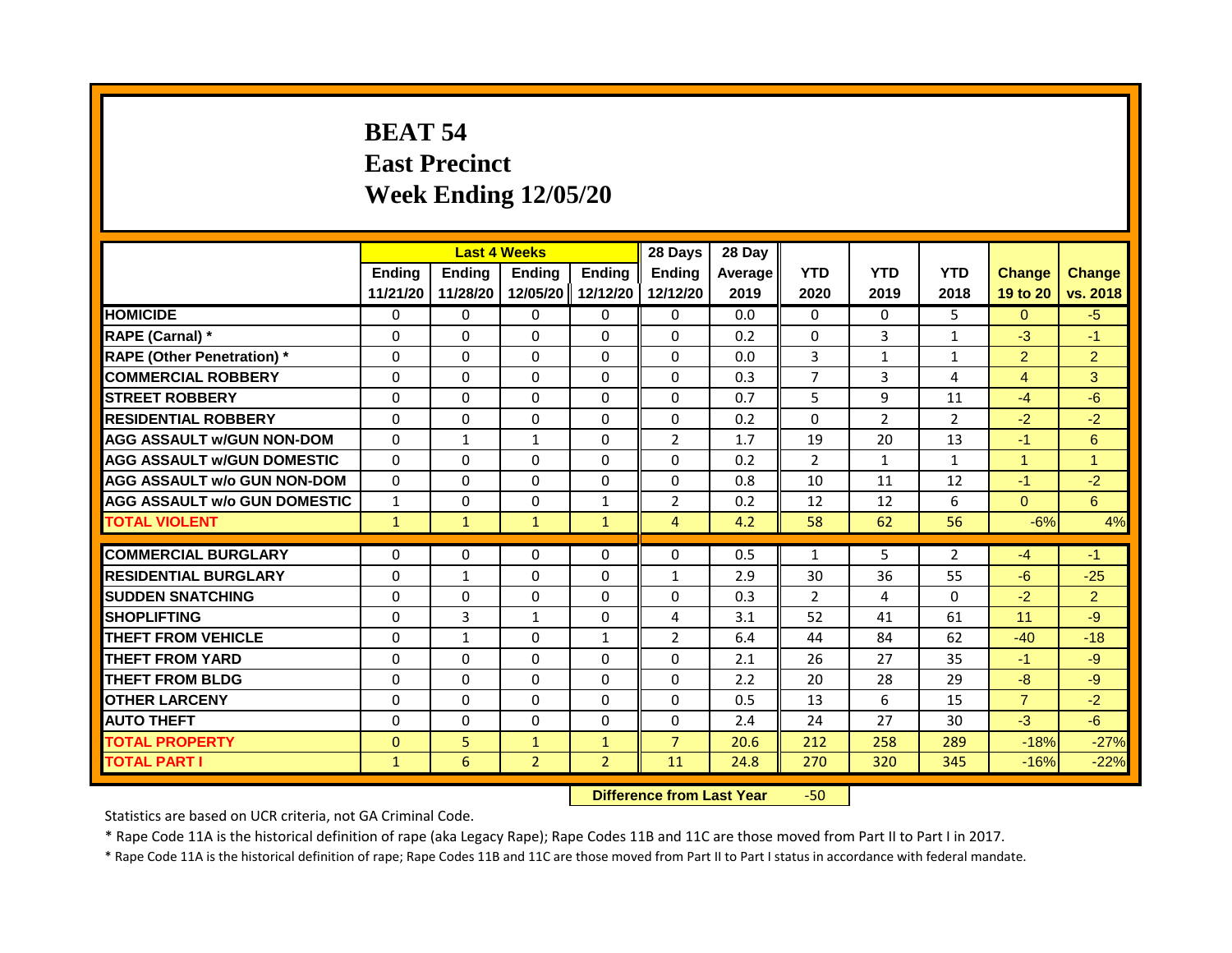## **BEAT 55 East Precinct Week Ending 12/05/20**

|                                     |               |                   | <b>Last 4 Weeks</b>              |                   | 28 Days        | 28 Day     |                |                      |                      |                |                      |
|-------------------------------------|---------------|-------------------|----------------------------------|-------------------|----------------|------------|----------------|----------------------|----------------------|----------------|----------------------|
|                                     | <b>Ending</b> | <b>Ending</b>     | <b>Ending</b>                    | <b>Ending</b>     | Ending         | Average    | <b>YTD</b>     | <b>YTD</b>           | <b>YTD</b>           | <b>Change</b>  | <b>Change</b>        |
|                                     | 11/21/20      | 11/28/20          | 12/05/20                         | 12/12/20          | 12/12/20       | 2019       | 2020           | 2019                 | 2018                 | 19 to 20       | vs. 2018             |
| <b>HOMICIDE</b>                     | $\mathbf{0}$  | $\Omega$          | $\Omega$                         | $\Omega$          | $\Omega$       | 0.0        | $\overline{2}$ | $\Omega$             | $\mathbf{1}$         | $\overline{2}$ | $\blacktriangleleft$ |
| RAPE (Carnal) *                     | $\Omega$      | $\Omega$          | $\mathbf{0}$                     | $\Omega$          | $\Omega$       | 0.2        | $\Omega$       | 3                    | $\Omega$             | $-3$           | $\Omega$             |
| <b>RAPE (Other Penetration) *</b>   | $\Omega$      | $\Omega$          | $\mathbf{0}$                     | $\Omega$          | $\Omega$       | 0.0        | $\Omega$       | $\Omega$             | $\Omega$             | $\Omega$       | $\overline{0}$       |
| <b>COMMERCIAL ROBBERY</b>           | $\Omega$      | $\Omega$          | $\Omega$                         | $\Omega$          | $\Omega$       | 0.1        | $\overline{2}$ | $\mathbf{0}$         | $\mathbf{1}$         | $\overline{2}$ | $\blacktriangleleft$ |
| <b>ISTREET ROBBERY</b>              | $\mathbf{0}$  | $\Omega$          | $\mathbf{0}$                     | $\Omega$          | $\Omega$       | 0.3        | 3              | 4                    | 4                    | -1             | $-1$                 |
| <b>RESIDENTIAL ROBBERY</b>          | $\Omega$      | $\Omega$          | $\Omega$                         | $\Omega$          | $\Omega$       | 0.1        | $\mathbf{1}$   | 1                    | 1                    | $\Omega$       | $\Omega$             |
| <b>AGG ASSAULT w/GUN NON- DOM</b>   | $\Omega$      | $\Omega$          | $\Omega$                         | $\mathbf{1}$      | $\mathbf{1}$   | 0.2        | 5              | 3                    | 10                   | $\overline{2}$ | $-5$                 |
| <b>AGG ASSAULT W/GUN DOMESTIC</b>   | $\Omega$      | $\Omega$          | $\Omega$                         | $\Omega$          | $\Omega$       | 0.3        | $\Omega$       | 4                    | $\mathbf{1}$         | $-4$           | $-1$                 |
| <b>AGG ASSAULT w/o GUN NON-DOM</b>  | $\Omega$      | $\Omega$          | $\Omega$                         | $\Omega$          | $\Omega$       | 0.4        | $\overline{2}$ | 5                    | $\mathbf{1}$         | $-3$           | $\overline{1}$       |
| <b>AGG ASSAULT w/o GUN DOMESTIC</b> | $\mathbf{1}$  | $\Omega$          | $\mathbf{0}$                     | $\Omega$          | $\mathbf{1}$   | 0.4        | $\overline{7}$ | 5                    | 3                    | 2 <sup>1</sup> | $\overline{4}$       |
| <b>TOTAL VIOLENT</b>                | $\mathbf{1}$  | $\mathbf{0}$      | $\mathbf{0}$                     | $\mathbf{1}$      | 2 <sup>1</sup> | 2.0        | 22             | 25                   | 22                   | $-12%$         | 0%                   |
| <b>COMMERCIAL BURGLARY</b>          | $\Omega$      | $\Omega$          | $\mathbf{0}$                     | $\Omega$          | $\Omega$       | 0.5        | 3              | $\overline{7}$       | 5                    | $-4$           | $-2$                 |
| <b>RESIDENTIAL BURGLARY</b>         | $\Omega$      | $\Omega$          | $\Omega$                         | $\Omega$          | $\Omega$       |            | $\overline{7}$ |                      |                      | $-16$          | $-13$                |
| <b>SUDDEN SNATCHING</b>             | $\Omega$      | $\Omega$          | $\Omega$                         | $\Omega$          | $\Omega$       | 1.8<br>0.2 | $\Omega$       | 23<br>$\overline{2}$ | 20<br>$\overline{3}$ | $-2$           | $-3$                 |
| <b>SHOPLIFTING</b>                  |               |                   |                                  |                   |                |            |                |                      |                      |                |                      |
| <b>THEFT FROM VEHICLE</b>           | 5<br>3        | 3<br>$\mathbf{1}$ | $\overline{2}$<br>$\mathbf{1}$   | 5<br>$\mathbf{1}$ | 15<br>6        | 16.0       | 120<br>31      | 201<br>46            | 186<br>51            | $-81$<br>$-15$ | $-66$<br>$-20$       |
|                                     | $\Omega$      | $\Omega$          | $\Omega$                         |                   |                | 3.6        |                |                      |                      |                |                      |
| <b>THEFT FROM YARD</b>              |               |                   |                                  | $\mathbf{1}$      | $\mathbf{1}$   | 1.3        | 14             | 17                   | 20                   | $-3$           | $-6$                 |
| <b>THEFT FROM BLDG</b>              | $\Omega$      | $\Omega$          | $\Omega$                         | $\Omega$          | $\Omega$       | 1.8        | 13             | 22                   | 16                   | $-9$           | $-3$                 |
| <b>OTHER LARCENY</b>                | $\mathbf{0}$  | $\Omega$          | $\mathbf{0}$                     | $\Omega$          | $\Omega$       | 0.3        | $\overline{2}$ | 4                    | 9                    | $-2$           | $-7$                 |
| <b>AUTO THEFT</b>                   | $\Omega$      | $\Omega$          | $\mathbf{1}$                     | $\Omega$          | $\mathbf{1}$   | 0.8        | 14             | 10                   | 17                   | $\overline{4}$ | $-3$                 |
| <b>TOTAL PROPERTY</b>               | 8             | $\overline{4}$    | $\overline{4}$                   | $\overline{7}$    | 23             | 26.2       | 204            | 332                  | 327                  | $-39%$         | $-38%$               |
| <b>TOTAL PART I</b>                 | 9             | $\overline{4}$    | $\overline{4}$                   | 8                 | 25             | 28.2       | 226            | 357                  | 349                  | $-37%$         | $-35%$               |
|                                     |               |                   | <b>Difference from Last Year</b> |                   | $-131$         |            |                |                      |                      |                |                      |

Statistics are based on UCR criteria, not GA Criminal Code.

\* Rape Code 11A is the historical definition of rape (aka Legacy Rape); Rape Codes 11B and 11C are those moved from Part II to Part I in 2017.